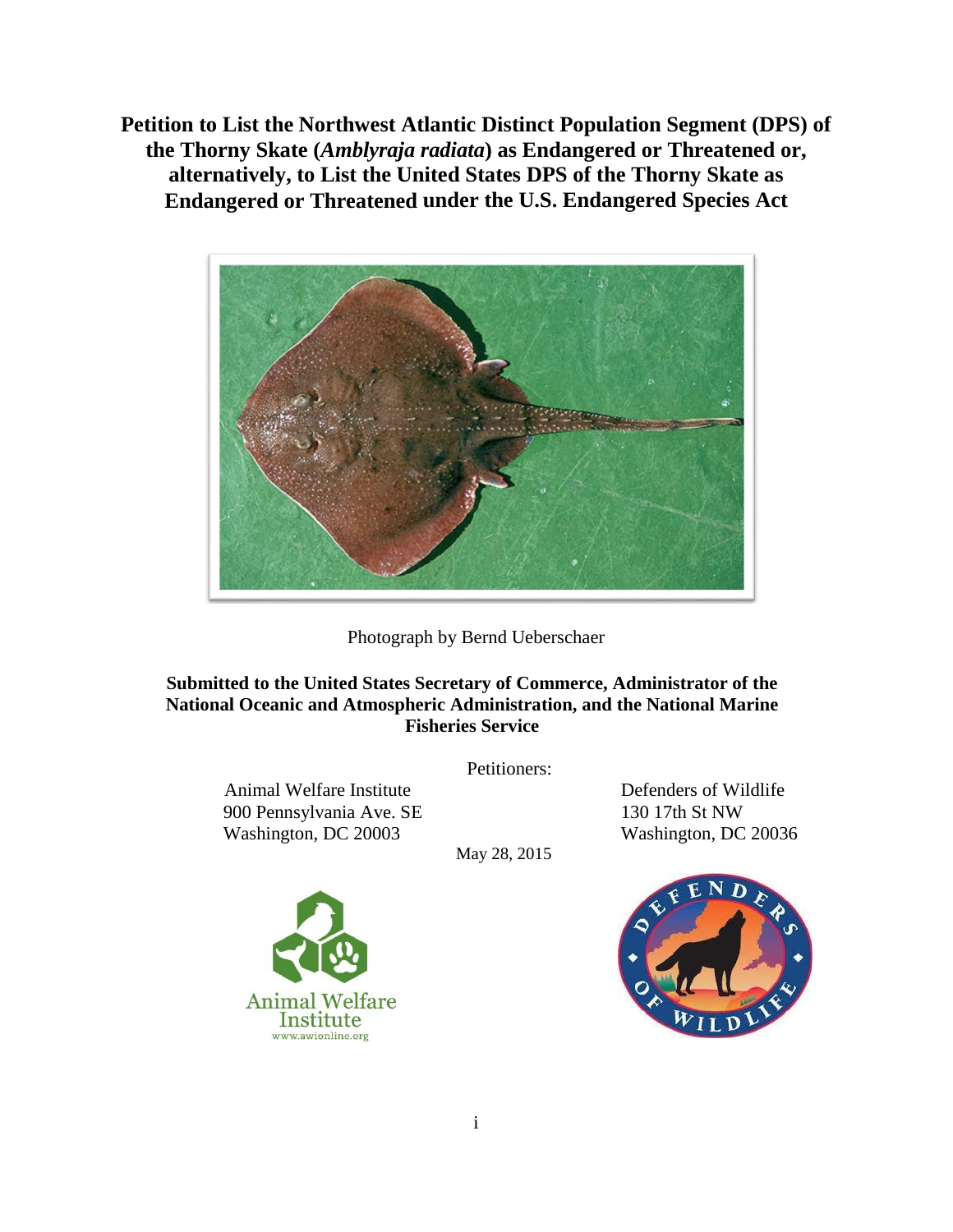#### **Executive Summary**

 $\overline{a}$ 

The Animal Welfare Institute and Defenders of Wildlife (Petitioners) hereby petition the Secretary of Commerce, the Administrator of the National Oceanic and Atmospheric Administration, and the Assistant Administrator for Fisheries of the National Oceanic and Atmospheric Administration, to list the Northwest Atlantic population of thorny skate (*Amblyraja radiata*) as an endangered or threatened Distinct Population Segment (DPS), pursuant to the Endangered Species Act (ESA) (16 U.S.C. § 1531–44). In the alternative, Petitioners request NMFS to list a U.S. DPS of the thorny skate as a threatened or endangered species. In addition, Petitioners seek the designation of critical habitat concurrently with any listing of the thorny skate, as authorized by statute.

The thorny skate is a "K‐selected" species, meaning it is relatively long‐lived, reaches sexual maturity later in life, and has a low fecundity rate. These life history characteristics limit the species' ability to recover in response to abrupt population declines, and render it particularly vulnerable to overexploitation.

Thorny skate populations throughout the Northwest Atlantic have declined precipitously over the past four decades. In Canada, where the species is still fished in a directed fishery, thorny skates have suffered a dramatic population decline since the 1980s that is conspicuously parallel to the species' decline in the U.S. on the Scotian Shelf, located Southwest of Nova Scotia, Canada, summer survey biomass has decreased by 80% since 1970 (IUCN 2009). Though currently the species is ostensibly maintaining historically low, relatively stable population numbers in Canadian waters, there is evidence of hyper‐aggregation within the species' center of biomass in the Northwest Atlantic, with 80% of the biomass now concentrated in 20% of the area along the southwest slope of the Grand Banks (76 Fed. Reg. 7889 (Dec. 20, 2011)).<sup>1</sup> The International Union for the Conservation of Nature (IUCN), in 2009, assessed the thorny skate population in Canada as "vulnerable." However, the North Atlantic Fisheries Organization's (NAFO) Scientific Council advised that Canada's 2013 Total Allowable Catch (TAC) limit for all skates be set at 7,000 tons (2013 and 2014), despite the fact that this amount significantly surpasses the average annual commercial catch from 2009-2011, where minimal to no rebuilding of the thorny skate stock has occurred. Notably, there are no indications that Canada's stock has experienced any recovery since NAFO brought it under management (NAFO Scientific Council Sept. 2012). This means that the species will likely continue to hyper-aggregate, minimizing its chances of long term survival, and that it will continue to exist at only 20% of its historical biomass on the Scotian Shelf.

Additionally, it is worth noting that IUCN's classification of "vulnerable" equates to a "threatened" designation under the ESA.<sup>2</sup> Included in the IUCN's "vulnerable" category are species "believed likely to move into the 'Endangered' category in the near future . . ." and

<sup>&</sup>lt;sup>1</sup> Kulka *et al.* (2006). Note that for other marine fish species (e.g., the northern cod), hyper-aggregation has been demonstrated to be a precursor to collapse (citing Rose and Kulka 1999).

<sup>2</sup> *See* Threatened Fish and Wildlife; Guadalupe Fur Seal, 50 Fed. Reg. 51252, 51254 (Dec. 16, 1985). In this listing decision the Guadalupe fur seal, which was listed by the IUCN as vulnerable, was determined by NMFS to be threatened.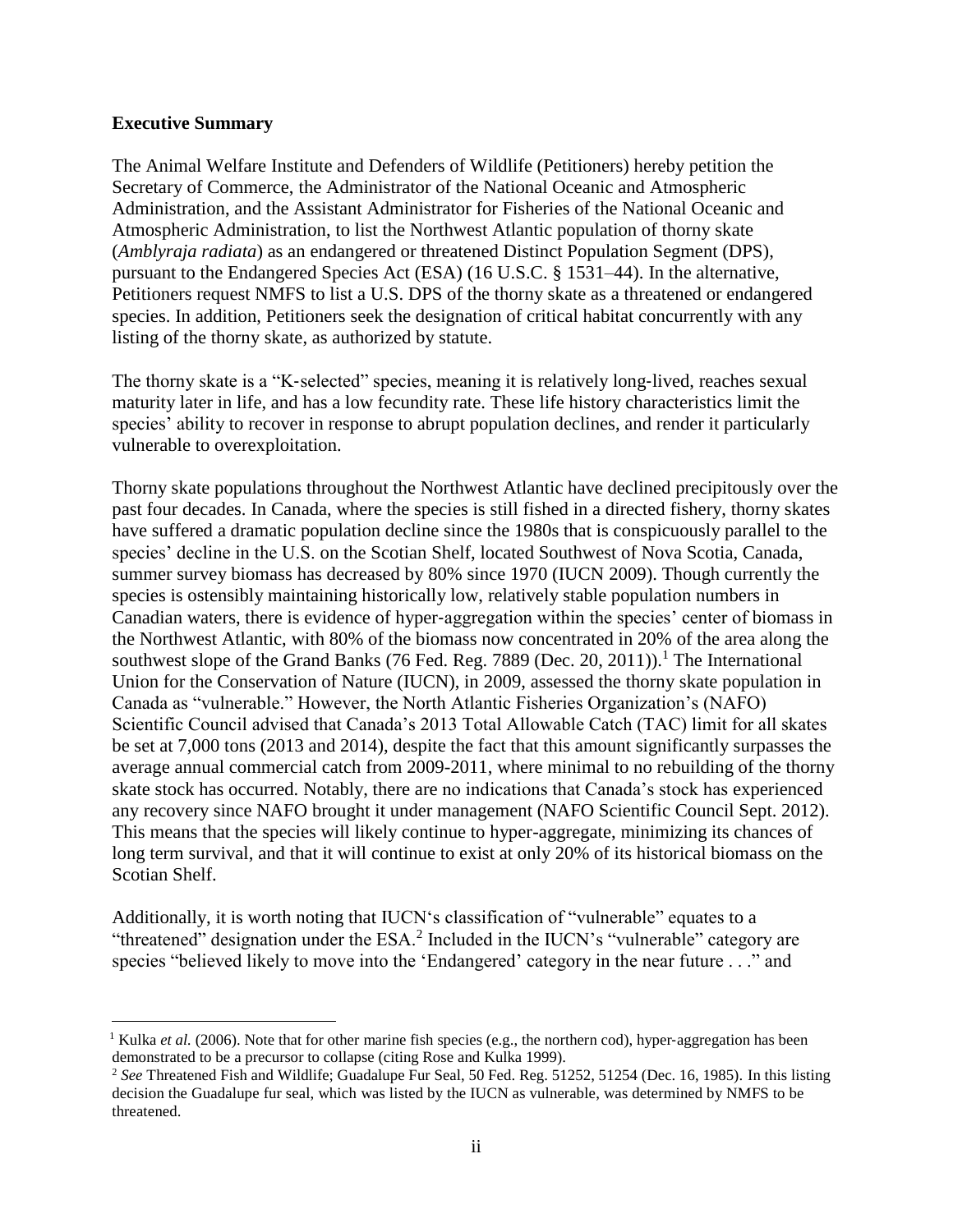species whose populations "have been seriously depleted and whose ultimate security has not yet been assured."

While persisting at historically low levels in Canada, and with little hope that the population will recover, the thorny skate is even more imperiled in the U.S. where biomass indices have steadily declined since the mid-1970s resulting in population numbers currently at all-time lows. Despite the species' designation as "prohibited"<sup>3</sup> since 2003 under the New England Fishery Management Council's (NEFMC) Skate Fishery Management Plan (FMP), unsustainable bycatch mortality and illegal landings continue to drive down population numbers and threaten the species' survival in U.S. waters. Accordingly, the species is currently listed as a "Species of Concern" by NMFS and was assessed as "Critically Endangered" in U.S. waters by the IUCN (IUCN 2009). In 2014, NMFS determined that the thorny skate is subject to overfishing and continues to be overfished based on a survey biomass index (79 Fed. Reg. 28,686 (May 19, 2014).

Regulatory mechanisms in Canada and the U.S. have proven insufficient to promote significant stock rebuilding and to improve the species' precarious status throughout the Northwest Atlantic. Specifically, NMFS' regulatory scheme has failed to rebuild the thorny skate's seriously depleted population in U.S. waters despite the agency's recognition that thorny skate is a species of concern. Therefore, NMFS should list the Northwest Atlantic population as an endangered or threatened DPS or, alternatively, designate a U.S. DPS and list it as an endangered or threatened species, pursuant to the ESA. In connection with the listing of either potential DPS, NMFS should also designate critical habitat.

#### **Notice of Petition**

 $\overline{a}$ 

Penny Pritzker Secretary of Commerce U.S. Department of Commerce 1401 Constitution Ave., NW Washington, DC 20230

Dr. Kathryn Sullivan Acting undersecretary of Commerce for Oceans and Atmosphere Office of Administrator National Oceanographic and Atmospheric Administration 1401 Constitution Ave. NW Washington, D.C. 20230

Eileen Sobeck Assistant Administrator for Fisheries National Oceanographic and Atmospheric Administration 1315 East West Highway Silver Spring, MD 20910

<sup>&</sup>lt;sup>3</sup> Possession in closed areas could be prohibited when the closure is in effect, and/or a bag limit could be imposed on vessels.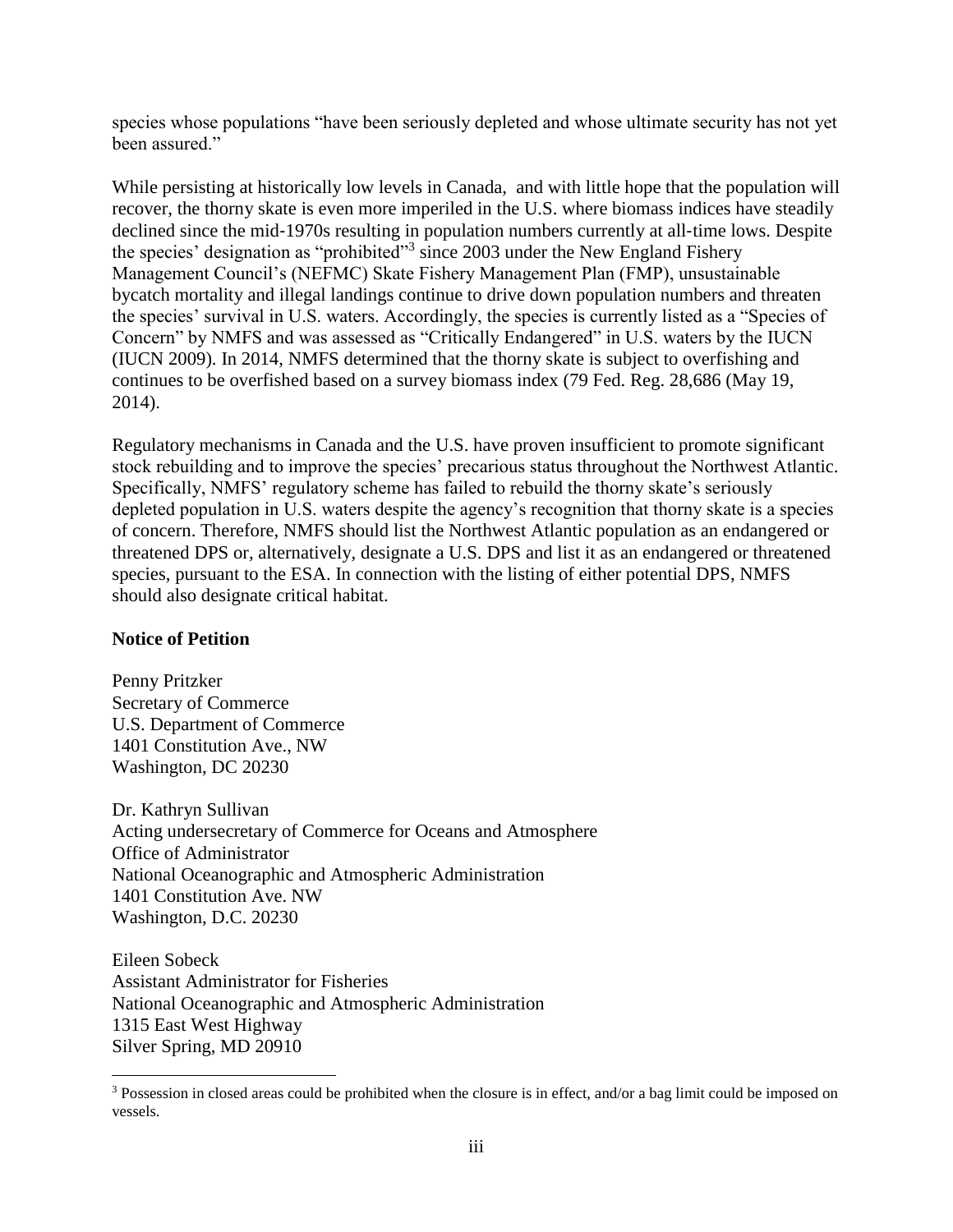| L.          |                                                                                            |    |
|-------------|--------------------------------------------------------------------------------------------|----|
| II.         |                                                                                            |    |
|             | NMFS Must Issue an Initial Finding within 90-Days that the Petitioned Action May Be<br>Ш.  |    |
|             |                                                                                            |    |
| I.          |                                                                                            |    |
|             |                                                                                            |    |
|             |                                                                                            |    |
|             |                                                                                            |    |
|             |                                                                                            |    |
|             |                                                                                            |    |
|             |                                                                                            |    |
|             |                                                                                            |    |
|             |                                                                                            |    |
|             |                                                                                            |    |
| B.          | The Northwest Atlantic or, alternatively, the United States Thorny Skate Populations are   |    |
|             |                                                                                            |    |
|             |                                                                                            |    |
|             |                                                                                            |    |
|             |                                                                                            |    |
|             | 4. The Northwest Atlantic Population of Thorny Skates is Significant  22                   |    |
|             | 5. The Population of Thorny Skates in U.S. Waters is, alternatively, a DPS  23             |    |
|             |                                                                                            |    |
|             |                                                                                            |    |
| II.         | The Thorny Skate Satisfies the Statutory Criteria for Listing as an Endangered Species  25 |    |
|             | A. Present or Threatened Destruction, Modification, or Curtailment of Habitat or Range 25  |    |
|             | B. Overutilization for Commercial, Recreational, Scientific, or Educational Purposes       | 26 |
|             |                                                                                            |    |
|             | 2. Continued Overutilization: Illegal Landings and Discard Mortality  27                   |    |
|             |                                                                                            |    |
|             |                                                                                            |    |
| $\mathbf C$ | Disease and Predation                                                                      | 29 |
| D.          |                                                                                            |    |
|             |                                                                                            |    |
|             |                                                                                            |    |
| E.          |                                                                                            |    |
|             |                                                                                            |    |
|             |                                                                                            |    |
| III.        |                                                                                            |    |
|             |                                                                                            |    |
|             |                                                                                            |    |
| IV.         |                                                                                            |    |
| V.          |                                                                                            |    |

## **Table of Contents**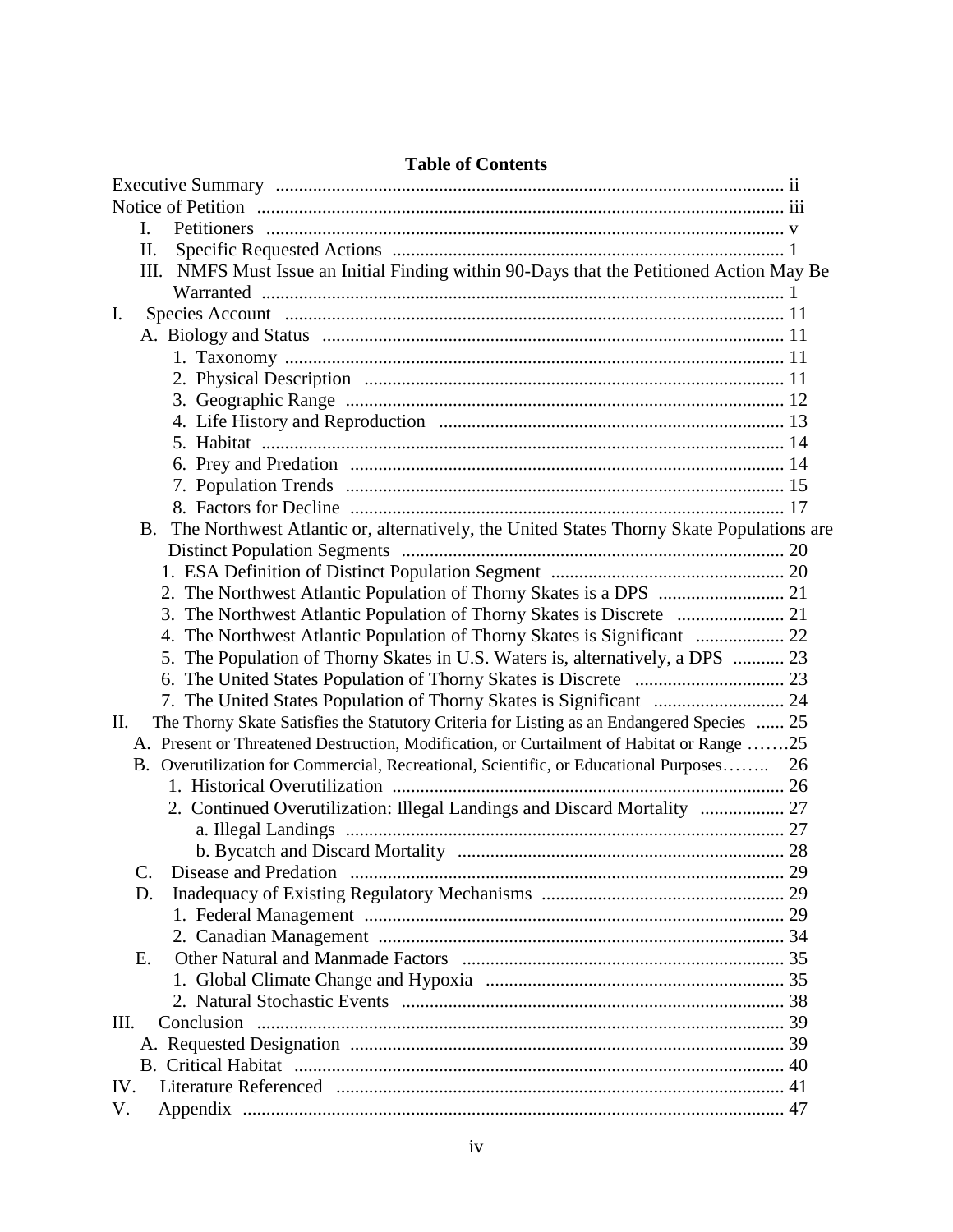#### **I. Petitioners:**

The Animal Welfare Institute (AWI) is a national, non-profit charitable organization, with more than 30,000 constituents, dedicated to alleviating the suffering inflicted on animals by humans. AWI is committed to safeguarding marine species and their habitats. The organization's efforts focus on curbing humankind's harmful impact by urging governments and other policy makers to halt or prevent damaging actions, as well as educating the public and others about the deleterious effects their actions can wreak on the oceans' inhabitants. AWI engages policymakers, scientists, industry professionals, non‐governmental organizations, farmers, veterinarians, teachers, and the public in its broad animal protection mission. AWI works to minimize the impacts of all human actions detrimental to endangered species, engages Congress to strengthen the ESA, and representatives of AWI regularly attend meetings of the Convention on International Trade in Endangered Species of Wild Fauna and Flora to advocate for the international protection of threatened and endangered species. More information about AWI is available at www.awionline.org. If any correspondence related to this petition is to be sent by electronic mail, please direct it to D.J. Schubert at [dj@awionline.org.](mailto:dj@awionline.org)

Defenders of Wildlife (Defenders) is a national, non-profit, conservation organization dedicated to the protection of all native animals and plants in their natural communities. With more than 1.2 million members, supporters, and activists, Defenders is a leading advocate for the protection of threatened and endangered species. Defenders' 2013-2023 Strategic Plan identifies elasmobranchs, including rays and skates, as one of several key species families whose conservation is a priority for the organization's work. More information on Defenders is available at www.defenders.org. Defenders' 2013-2023 Strategic Plan is available at https://www.defenders.org/publications/defenders-strategic-plan-2013-2023.pdf. If any correspondence related to this petition is to be sent by electronic mail, please direct it to Jane Davenport at jdavenport@defenders.org or Jay Tutchton at jtutchton@defenders.org.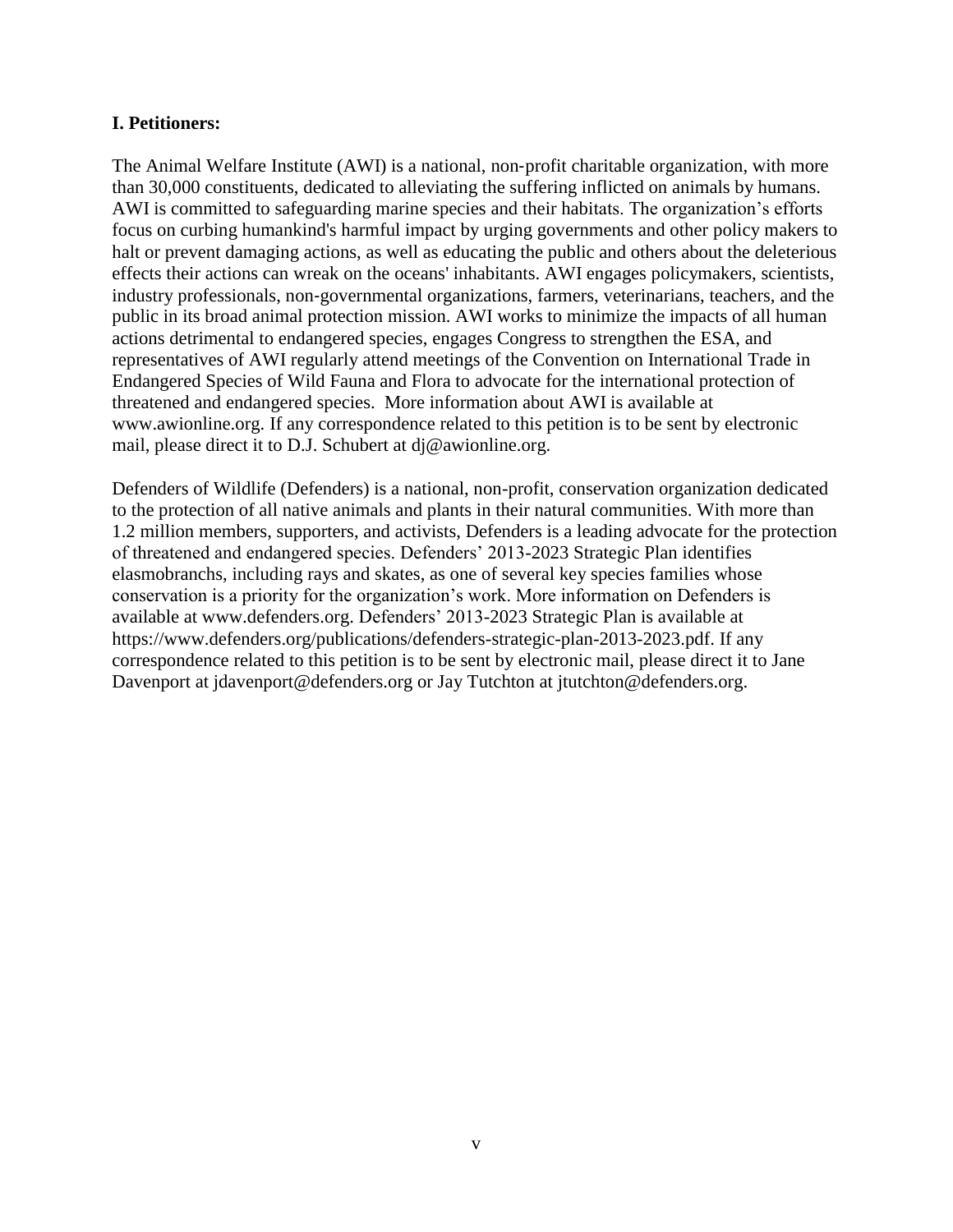# **II. Specific Requested Actions**

 $\overline{a}$ 

Petitioners hereby formally petition the Secretary of Commerce, the Administrator of the National Oceanic and Atmospheric Administration, and the National Marine Fisheries Service pursuant to 16 U.S.C. § 1533(b)(3), 5 U.S.C. §553(e), and 50 C.F.R. § 424.14(a), to list the Northwest Atlantic population of the thorny skate (*Amblyraja radiata*) as an endangered or threatened Distinct Population Segment (DPS) under the ESA.

Alternatively, if NMFS determines that the Northwest Atlantic population of the thorny skate does not qualify for listing, Petitioners requests that NMFS designate a DPS in U.S. waters and list it as threatened or endangered.

If NMFS finds the species to be threatened, in either the Northwest Atlantic or U.S., Petitioners request NMFS act under the power granted to it through Section 4(d) of the ESA, 16 U.S.C § 1533(d), and adopt and enforce strict prohibitions on all take of thorny skates in the Northwest Atlantic or U.S, respectively.<sup>4</sup>

In addition, in connection with any listing action, Petitioners seek the designation of critical habitat for the thorny skate in U.S. waters, as authorized by statute (16 U.S.C. § 1533(a)(3)(A); 50 CFR § 424.12(h)).

## **III. NMFS Must Issue an Initial Finding within 90 Days that the Petitioned Action May Be Warranted**

Upon receipt of this petition, the ESA requires NMFS to initiate a specific response process. First, within 90 days, NMFS must "make a finding as to whether the petition presents substantial scientific or commercial information indicating that the petitioned action *may* be warranted" (16 U.S.C. § 1533(b)(3)(A) [emphasis added]). To obtain a positive 90-day finding, Petitioners need not demonstrate that the proposed listing action is warranted; rather, Petitioners must only present substantial information demonstrating that such action *may be* warranted (16. U.S.C. § 1533(b)(3)(A)). Substantial information is defined as "the amount of information that would lead a reasonable person to believe the measure proposed in the petition may be warranted." 40 C.F.R. § 424.14(b)(1). It is only after a positive 90-day finding is issued that NMFS must complete a "status review" to determine if the listing is warranted or not warranted. 50 C.F.R. § 424.14(b)(1).

In making a finding as to whether a petition presents "substantial information" warranting a positive 90-day finding, the wildlife agency considers whether the petition:

i. Clearly indicates the administrative measure recommended and gives the scientific and any common name of the species involved;

<sup>4</sup> 16 U.S.C. §1533 4(d) authorizes NOAA fisheries to enact a special rule that modifies the protections of species listed as threatened with special measures that are "necessary and advisable to provide for the conservation of the species."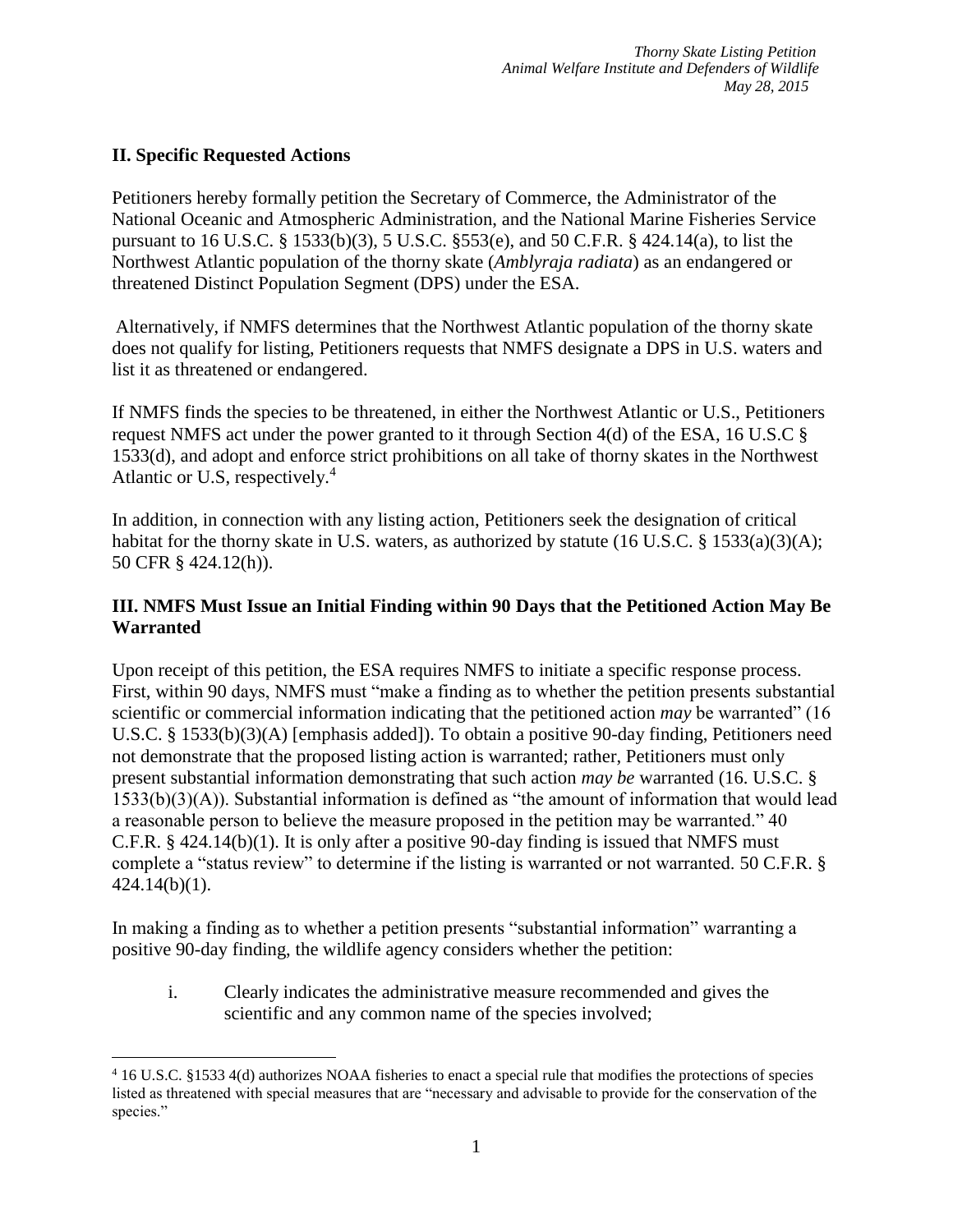- ii. Contains detailed narrative justification for the recommended measure; describing, based on available information, past and present numbers and distribution of the species involved and any threats faced by the species;
- iii. Provides information regarding the status of the species over all or significant portion of its range; and
- iv. Is accompanied by appropriate supporting documentation in the form of bibliographic references, reprints of pertinent publications, copies of reports or letters from authorities, and maps.

50 C.F.R. §§ 424.14(b)(2)(i)–(iv). NMFS's own guidance on "substantial information" states that the information presented should merely be "adequate and reliable,"<sup>5</sup> not conclusive.

Both the language of the regulation itself (by setting the "reasonable person" standard for substantial information) and the relevant case law underscore the point that the ESA does *not* require "conclusive evidence of a high probability of species extinction" in order to support a positive 90-day finding. *Ctr. for Biological Diversity v. Morgenweck*, 351 F. Supp. 2d 1137, 1140 (D. Colo. 2004). In reviewing negative 90-day standards, the courts have consistently held that the evidentiary threshold under a 90-day review is much lower than the one required under a 12-month review. *See, e.g.*, *Ctr. for Biological Diversity v. Kempthorne*, No. CV 07-0038-PHX-MHM, 2008 WL 659822, at \*8 (D. Ariz. Mar. 6, 2008) ("[T]he 90–day review of a listing petition is a cursory review to determine whether a petition contains information that warrants a more in-depth review."). *See also Moden v. U.S. Fish & Wildlife Serv.*, 281 F. Supp. 2d 1193, 1203 (D. Or. 2003) (holding that the substantial information standard is defined in "non-stringent terms" and that "the standard in reviewing a petition...does not require conclusive evidence.").

Rather, the courts have held that the ESA contemplates a "lesser standard by which a petitioner must simply show that the substantial information in the Petition demonstrates that listing of the species *may* be warranted" (emphasis added). *Morgenweck*, 351 F. Supp. 2d at 1141 (quoting 16 U.S.C. § 1533(b)(3)(A)). *See also Ctr. for Biological Diversity v. Kempthorne*, No. C 06-04186 WHA, 2007 WL 163244, at \*3 (N.D. Cal. Jan. 19, 2007)(holding that in issuing negative 90-day findings for two species of salamander, FWS "once again" erroneously applied "a more stringent standard" than that of the reasonable person). Thus, a petition does not need to establish that there is a high likelihood that the species is either threatened or endangered at the 90-day finding stage. Although a reviewing court is highly deferential to the Service's listing determinations:<sup>6</sup>

The 'may be warranted' standard, however, seems to require that in cases of such contradictory evidence, the Service must defer to information that supports petition's position. It would be wrong to discount the information submitted in a petition solely because other data might contradict it. At this stage, unless the

<sup>5</sup> U.S. FISH AND WILDLIFE SERVICE & THE NATIONAL MARINE FISHERIES SERVICE, PETITION MANAGEMENT GUIDANCE 13 (1996), *available at* [http://www.nmfs.noaa.gov/op/pds/documents/02/110/02-110-06.pdf.](http://www.nmfs.noaa.gov/op/pds/documents/02/110/02-110-06.pdf) <sup>6</sup> *Colo. River Cutthroat Trout v. Kempthorne*, 448 F. Supp. 2d 170,175 (D.D.C. 2006) ("Although the Court may not substitute its judgment for that of the agency, the Court's review must nevertheless be 'searching and careful.'") (Citing *Marsh v. Or. Natural Res. Council*, 490 U.S. 360, 378 (1989)).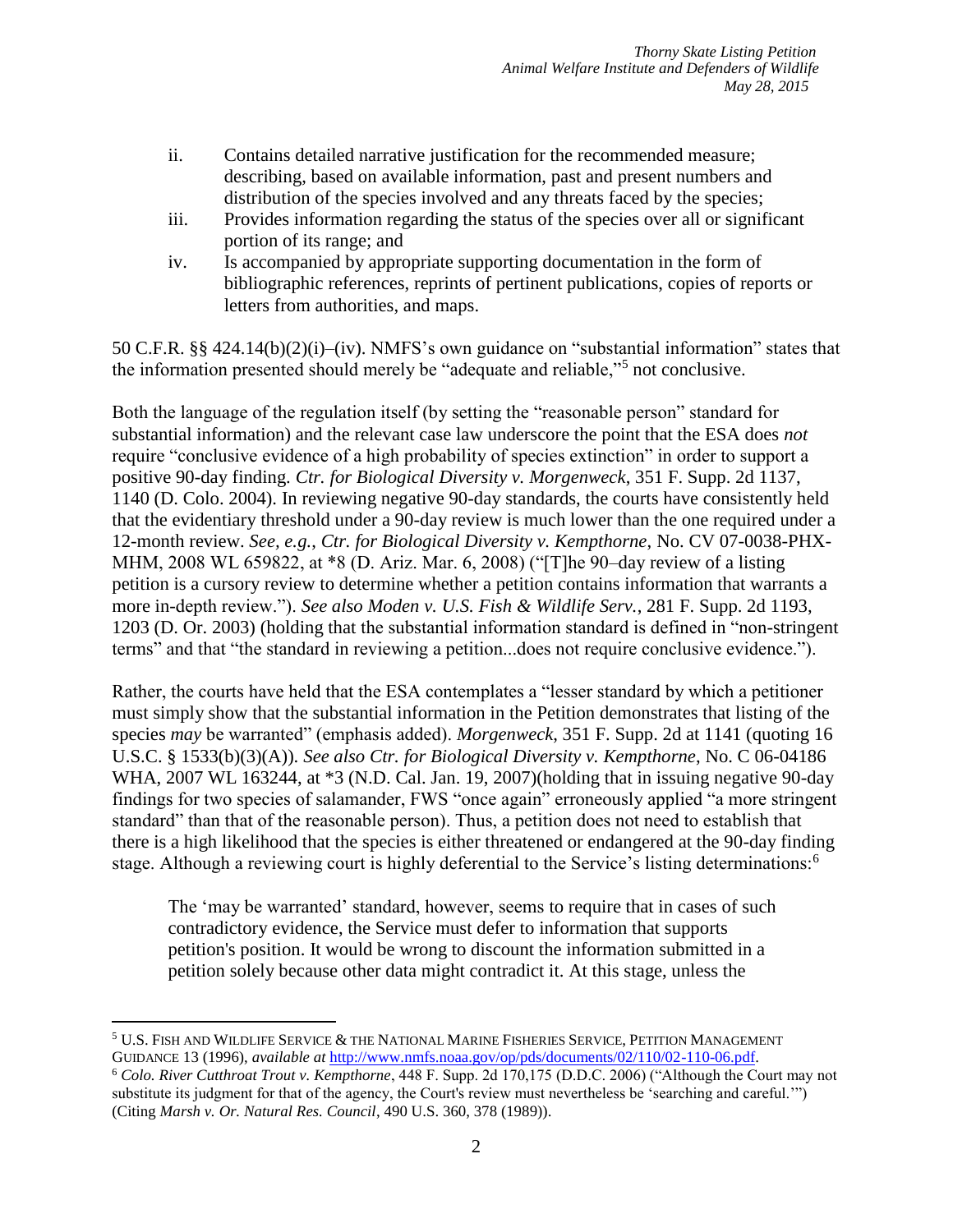Service has demonstrated the *unreliability* of information that supports the petition, that information cannot be dismissed out of hand.

*Kempthorne*, 2007 WL 163244 at \*4.

 $\overline{a}$ 

In 2011, AWI submitted a petition to list the Northwest Atlantic DPS of the thorny skate as an endangered or threatened species or, alternatively, to list the U.S. DPS of the thorny skate as an endangered species. WildEarth Guardians (Guardians) submitted a similar petition at approximately the same time. Due to the close proximity in time in which the two petitions were submitted, NMFS reviewed them both in one 90-day finding. NMFS ultimately published a negative 90-day finding stating the petition did not present, "substantial scientific and commercial information" that the petitioned actions may be warranted (76 Fed. Reg. 78,891 (Dec. 20, 2011)). However, in direct opposition to this conclusion, its *draft* positive 90-day finding (obtained through the Freedom of Information Act or FOIA) stated, "we find that the petitions and information readily available in our files do present substantial scientific or commercial information does exist indicating that the petitioned actions concerning thorny skates may be warranted" (FOIA Responsive Document, [Draft Positive 90-day Finding for AWI's 2011 Petition to List the Northwest Atlantic DPS of the Thorny Skate as Endangered or Threatened]).

### **Best Available Scientific and Commercial Data Standard**

ESA listing decisions, such as 90-day findings, must be based on the "best scientific and commercial data available." 16 U.S.C. § 1533(b)(1)(A). Similar to the "substantial information" standard under the 90-day review, case law has established that the scientific evidence need not be conclusive.<sup>7</sup> If the evidence presented is the most recent, available biological information on a species, NMFS cannot simply disregard it because it is inconclusive. This is particularly important under a 90-day review since as noted above, the wildlife agency must make a positive finding and commence a status review when a reasonable person would conclude based on the available evidence that listing may be warranted.

The fact that a positive 90-day finding was drafted prior to the agency's previous negative 90 day finding indicates there was some degree of uncertainty within NMFS regarding the strength of the scientific or commercial information available on the status of the thorny skate. Similarly, in regards to a 2010 petition to list the porbeagle shark under the ESA, NMFS stated that "conflicting evidence" existed regarding a DPS for the species and that a "more thorough

<sup>7</sup> *See City of Las Vegas v. Lujan*, 891 F.2d 927, 933 (D.C. Cir. 1989) ("[Section 4] merely prohibits the Secretary from disregarding available scientific evidence that is in some way better than the evidence he relies on. Even if the available scientific and commercial data were inconclusive, he may – indeed must – still rely on it at this stage…"); *Trout Unlimited v. Lohn*, 645 F. Supp. 2d 929, 950 (D. Or. 2007) ("[T]he agency 'cannot ignore available biological information'") (citing *Kern Co. Farm Bureau v. Allen*, 450 F.3d 1072, 1080–81 (9th Cir. 2006)); *In re Polar Bear Endangered Species Act Listing and 4(d) Rule Litigation*, 794 F. Supp. 2d 65, 106 (D.D.C. 2011) ("As this Court has observed, 'some degree of speculation and uncertainty is inherent in agency decision-making' and 'though the ESA should not be implemented 'haphazardly'…an agency need not stop in its tracks when it lacks sufficient information.'") (Citing *Oceana v. Evans*, 384 F. Supp. 2d 203, 219 (D.D.C. 2005)).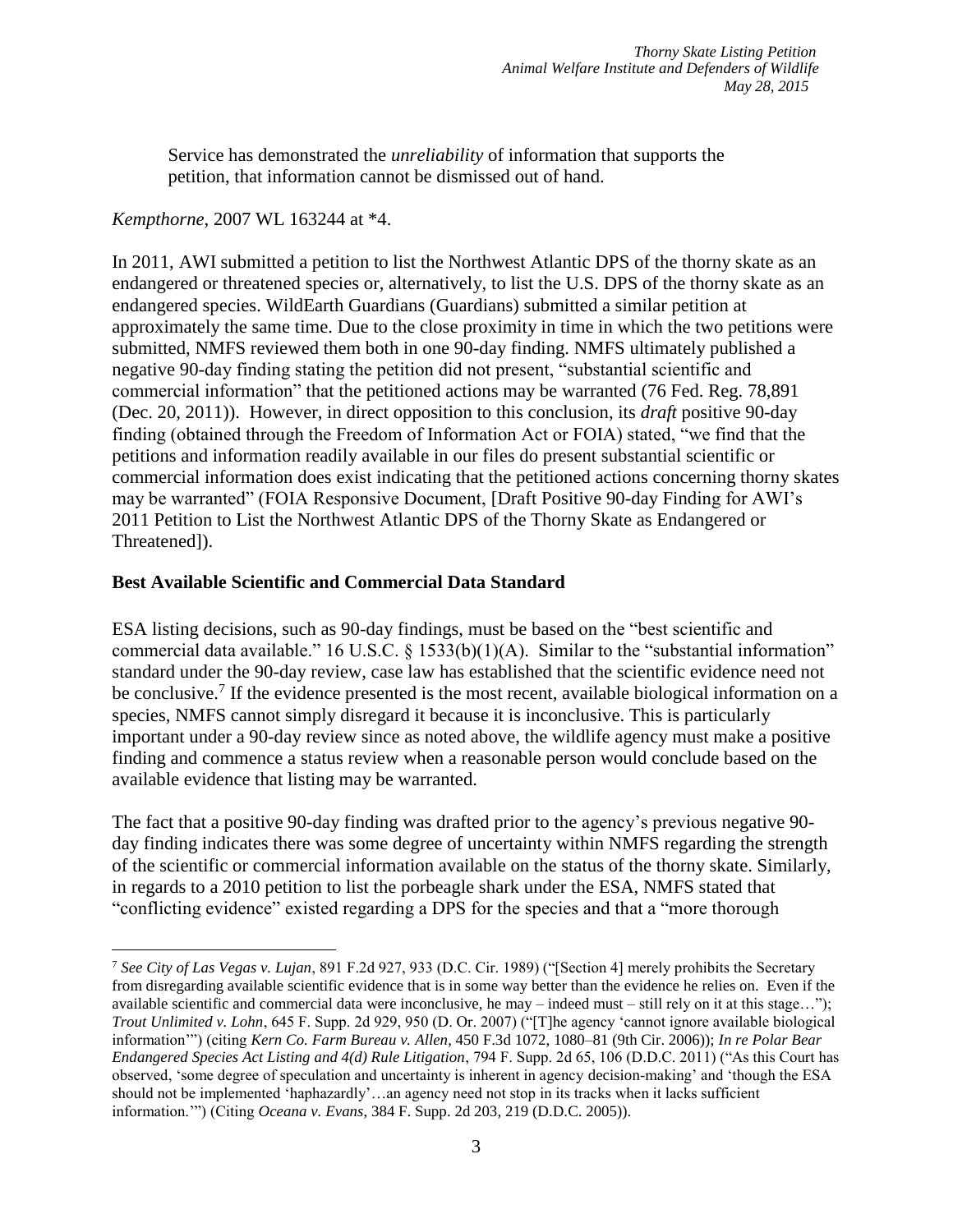analysis" was needed. Despite this determination, the agency found there was no "substantial information" to warrant a positive 90-day finding on a petition to list a Northwest Atlantic DPS of the porbeagle shark (*Humane Society of the U.S. v. Pritzker*, No. 11-01414 (BJR), 2014 WL 6946022 (D.D.C. Nov. 14, 2014).<sup>8</sup> However, in a challenge to this determination, the district court held that "NMFS' own conclusion regarding the need for more thorough analysis suggests that a reasonable person might conclude that 'a review of the status of the species concerned' was warranted" *Id.* at \*5. Comparably, the internal agency conflict within NMFS regarding its response to AWI's 2011 petition, could lead a reasonable person to believe that the petitioned action may be warranted. Furthermore, NMFS, in the negative 90-day finding, determined that it is possible that the water temperatures in the Gulf of Maine and the declining thorny skate biomass could be linked but more research (a more thorough analysis) is needed providing additional support for a positive 90-day finding and the initiation of a status review.

### **The IUCN Red List**

 $\overline{a}$ 

The IUCN was founded in 1984 and is the largest professional global conservation network. The IUCN is a highly respected scientific authority. The organization is perceived as a neutral forum gathering and distributing scientific information on the conservation status of species. Its 11,000 experts establish and use definitive standards to evaluate the extinction risk faced by particular species and maintain this information in an on-line database known as the IUCN Red List of Threatened Species ("Red List"). The Red List is well respected and is considered an authoritative source on species' conservation status.<sup>9</sup> The United States supports the work of the IUCN and scientific agencies of the United States, including FWS and NMFS, use the Red List as a reference and a source of best available scientific and commercial information when evaluating the extinction risk faced by species.

The Red List provides taxonomic, conservation status and distribution information on plants and animals throughout the world. It is "widely recognized as the most comprehensive, objective global approach for evaluating the conservation status of plant and animal species."<sup>10</sup> It categorizes species into nine different categories. Based on the best available evidence, a species can be (1) Extinct; (2) Extinct in the Wild; (3) Critically Endangered; (4) Endangered; (5)

[http://intranet.iucn.org/webfiles/doc/SSC/Gen\\_docs/e\\_bulletin\\_/May\\_2008/Rodrigues\\_etal\\_2006.pdf;](http://intranet.iucn.org/webfiles/doc/SSC/Gen_docs/e_bulletin_/May_2008/Rodrigues_etal_2006.pdf) *See also*, S.H.M. Butchart, *et al*., *Using Red List Indices to Measure Progress Towards the 2010 Target and Beyond*, *in* 360 PHILOSOPHICAL TRANSACTIONS OF THE ROYAL SOCIETY 255, 256 (2005) ("The IUCN Red List is now widely recognized as the most objective and authoritative system for classifying species in terms of their risk of extinction."), *available at* [http://rstb.royalsocietypublishing.org/content/360/1454/255.full.pdf+html;](http://rstb.royalsocietypublishing.org/content/360/1454/255.full.pdf+html) Joshua Ginsburg, *The Application of IUCN Red List Criteria at Regional Levels*, *in* 15 CONSERVATION BIOLOGY 1206, 1206 (2001) ("Red Lists and Red Data Books of the World Conservation Union (IUCN) are among the most widely used tools available to conservationists world-wide for focusing attention on species of conservation concern."), *available at* [http://onlinelibrary.wiley.com/doi/10.1111/j.1523-1739.2001.00112.x/pdf.](http://onlinelibrary.wiley.com/doi/10.1111/j.1523-1739.2001.00112.x/pdf)

<sup>&</sup>lt;sup>8</sup> The full version of this is attached and can be viewed in the appendix to this petition.

<sup>9</sup> *See generally* Ana S.L. Rodrigues, *et al*., *The Value of the IUCN Red List for Conservation*, *in* 21 TRENDS IN ECOLOGY AND EVOLUTION 71 (2006), *available at* 

<sup>10</sup> *About*, IUCN RED LIST,<http://www.iucnredlist.org/about> (last visited April 15, 2015).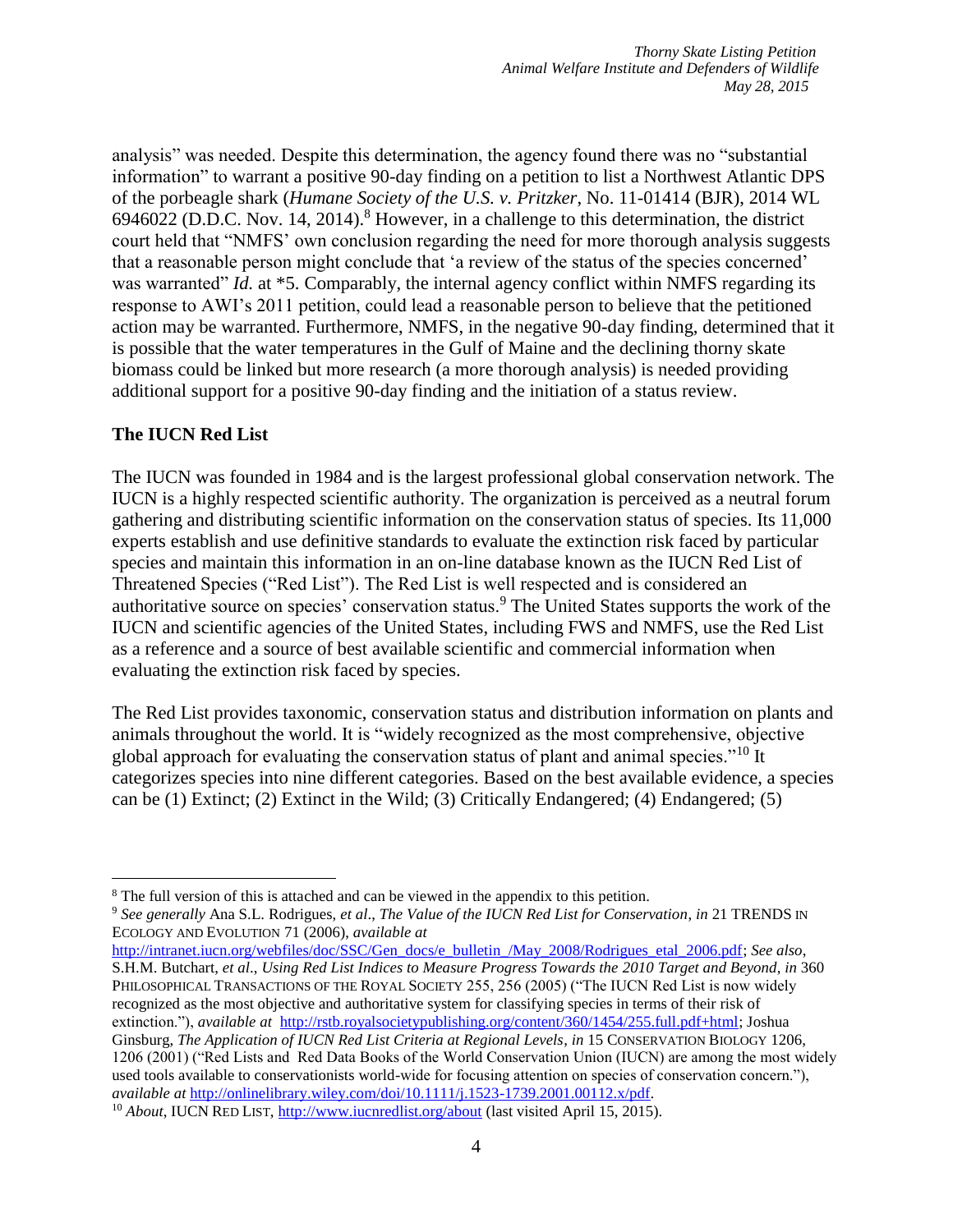Vulnerable; (6) Near Threatened; (7) Least Concern; (8) Data Deficient; and (9) Not Evaluated.<sup>11</sup> The Red List places species into categories denoting their extinction risk based on certain criteria. The general aim of the system is to provide an explicit, objective framework for the classification of species according to their extinction risk. The IUCN Red List categories are widely recognized internationally, are relied on in a variety of scientific publications, and are used by numerous governmental and non-governmental organizations.

The scientific data utilized to support the Red List determinations "are regularly published in scientific literature," and should be peer reviewed.<sup>12</sup> Additionally, the science supporting a listing is considered the best scientific information available.<sup>13</sup> Any listing determinations can be petitioned, though any challenge must also be backed by scientifically published sources.<sup>14</sup> Finally, all species are reviewed either every ten or five years by Red List Authorities ("RLAs"). An RLA is the Species Survival Commission ("SSC," one of IUCN's six scientific commissions) Specialist Group "responsible for the species, group of species, or specific geographic area."<sup>15</sup> The reassessment of the species and the supporting information ensures that the "IUCN Red List is credible and scientifically accurate."<sup>16</sup>

In evaluating the extinction risk faced by a species, the IUCN first decides whether adequate data exists to make an assessment. For those species without sufficient data, the IUCN lists the species as Data Deficient. If there is adequate data, the IUCN places the species into one of seven categories based on application of its criteria. The seven categories are: Extinct, Extinct in the Wild, Critically Endangered, Endangered, Vulnerable, Near Threatened, and Least Concern. The IUCN considers species in the Critically Endangered, Endangered, or Vulnerable categories to be threatened with extinction.

The IUCN defines a Critically Endangered species as one where the best available evidence indicates that it meets the criteria for this category and the species is considered to be facing an extremely high risk of extinction in the wild. An Endangered species is one considered to be facing a very high risk of extinction in the wild and a Vulnerable species is considered to be facing a high risk of extinction in the wild. Accordingly, these categories are analogous to the ESA's endangered and threatened species definition.

The IUCN's criteria for listing a species as Critically Endangered are quantitative, extensive, and rigorously applied. The IUCN's species assessment criteria, like those found in the ESA, require the use of the best available scientific information, but are more objective and quantitative than the ESA's definitions of threatened and endangered species. Under the IUCN's Red List

<sup>11</sup> SPECIES SURVIVAL NETWORK, IUCN RED LIST CATEGORIES AND CRITERIA 14-15 (2001), *available at* [http://jr.iucnredlist.org/documents/redlist\\_cats\\_crit\\_en.pdf.](http://jr.iucnredlist.org/documents/redlist_cats_crit_en.pdf)

<sup>12</sup> *Red List Overview: Introduction*, IUCN RED LIST http://www.iucnredlist.org/about/overview (last visited April 15, 2015).

<sup>13</sup> *Id*.

<sup>14</sup> *Procedure for Handling of Petitions against Current Listings on the IUCN Red List of Threatened Species*, IUCN RED LIST, [http://www.iucnredlist.org/documents/petitions\\_process.pdf](http://www.iucnredlist.org/documents/petitions_process.pdf) (last visited April 15, 2015).

<sup>15</sup> *Red List Overview: Establishment of Red List Authorities*, IUCN RED LIST, http://www.iucnredlist.org/technicaldocuments/assessment-process (last visited April 15, 2015).  $^{16}$  *Id.*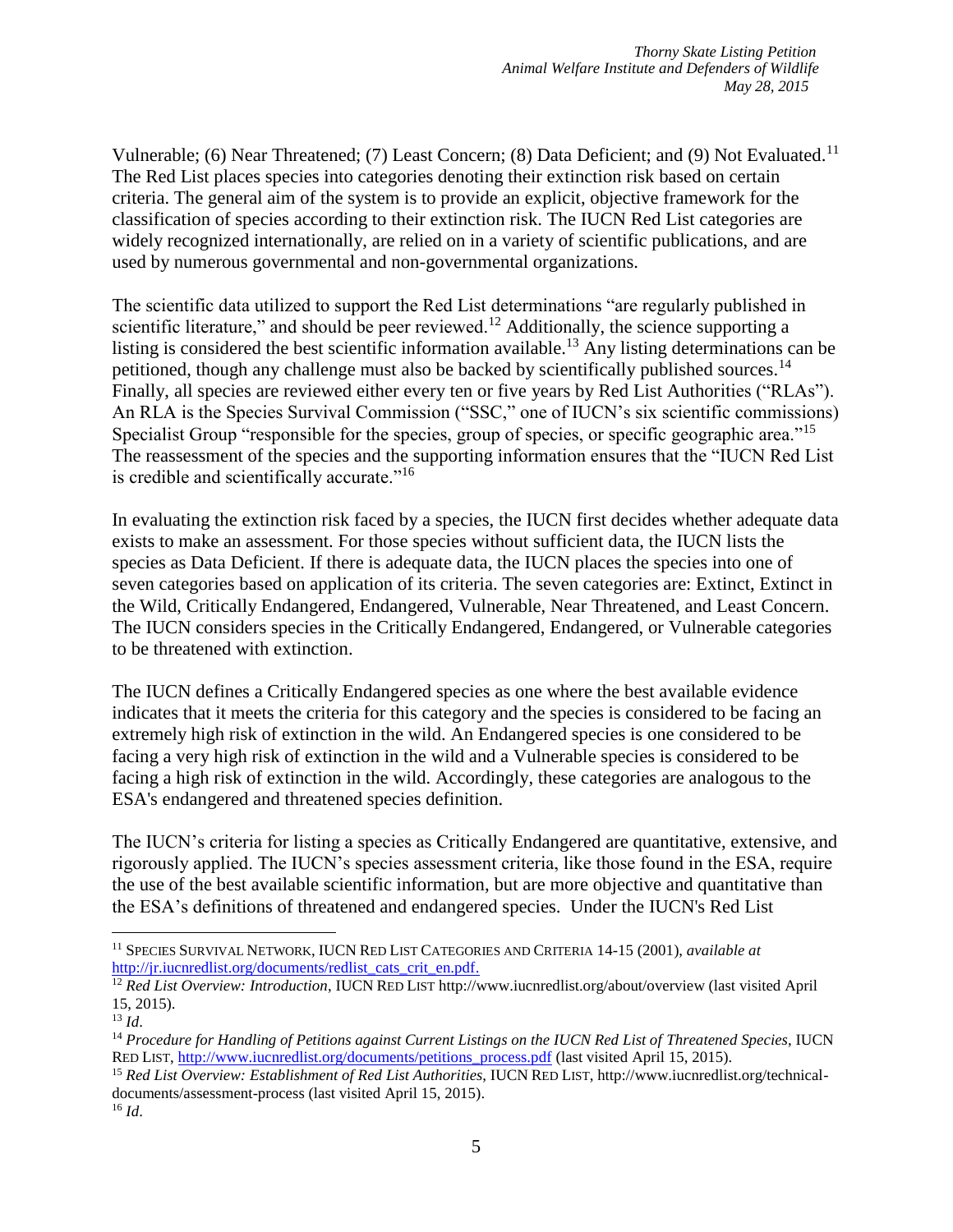methodology, a species is listed as Critically Endangered if the best available evidence indicates its meets any of the following criteria (A to E):

A. Reduction in population size based on any of the following:

1. An observed, estimated, inferred or suspected population size reduction of ≥90% over the last 10 years or three generations, whichever is the longer, where the causes of the reduction are clearly reversible AND understood AND ceased, based on (and specifying) any of the following:

(a) Direct observation

(b) An index of abundance appropriate to the taxon

(c) A decline in area of occupancy, extent of occurrence and/or quality of habitat

(d) Actual or potential levels of exploitation

(e) The effects of introduced taxa, hybridization, pathogens, pollutants, competitors or parasites.

2. An observed, estimated, inferred or suspected population size reduction of  $\geq 80\%$  over the last 10 years or three generations, whichever is the longer, where the reduction or its causes may not have ceased OR may not be understood OR may not be reversible, based on (and specifying) any of (a) to (e) under A1.

3. A population size reduction of  $\geq 80\%$ , projected or suspected to be met within the next 10 years or three generations, whichever is the longer (up to a maximum of 100 years), based on (and specifying) any of (b) to (e) under A1.

4. An observed, estimated, inferred, projected or suspected population size reduction of ≥80% over any 10 year or three generation period, whichever is longer (up to a maximum of 100 years in the future), where the time period must include both the past and the future, and where the reduction or its causes may not have ceased OR may not be understood OR may not be reversible, based on (and specifying) any of (a) to (e) under A1.

B. Geographic range in the form of either B1 (extent of occurrence) OR B2 (area of occupancy) OR both:

1. Extent of occurrence estimated to be less than 100 km2 and estimates indicating at least two of a-c:

a. Severely fragmented or known to exist at only a single location.

b. Continuing decline, observed, inferred or projected, in any of the following:

- (i) Extent of occurrence
- (ii) Area of occupancy
- (iii) Area, extent and/or quality of habitat
- (iv) Number of locations or subpopulations
- (v) Number of mature individuals.
- c. Extreme fluctuations in any of the following: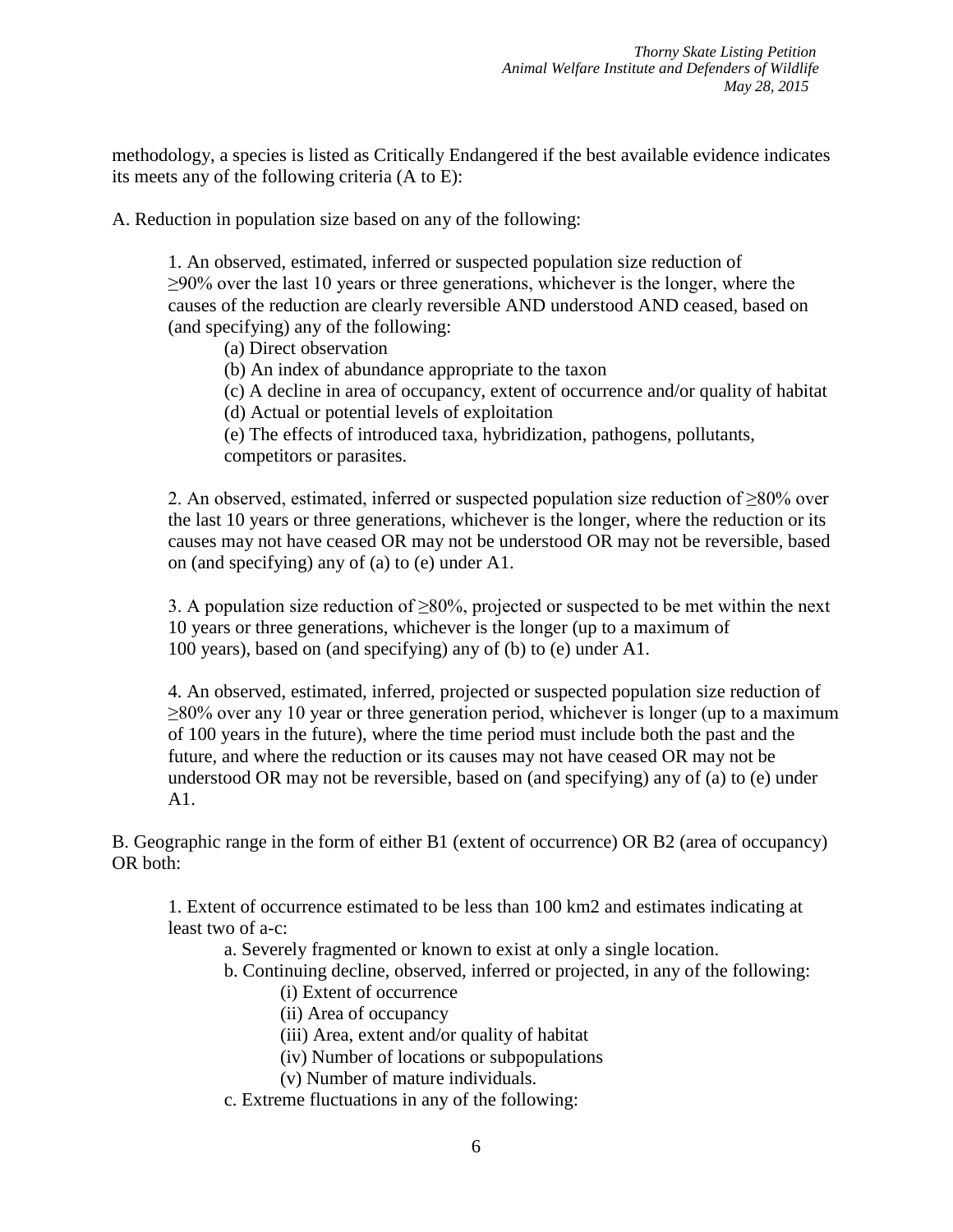*Thorny Skate Listing Petition Animal Welfare Institute and Defenders of Wildlife May 28, 2015*

- (i) Extent of occurrence
- (ii) Area of occupancy
- (iii) Number of locations or subpopulations
- (iv) Number of mature individuals.

2. Area of occupancy estimated to be less than 10 km2, and estimate indicating at least two of a-c:

- a. Severely fragmented or known to exist at only a single location.
- b. Continuing decline, observed, inferred or projected, in any of the following:
	- (i) Extent of occurrence
	- (ii) Area of occupancy
	- (iii) Number of locations or subpopulations
	- (iv) Number of mature individuals.
- c. Extreme fluctuations in any of the following:
	- (i) Extent of occurrence
	- (ii) Area of occupancy
	- (iii) Number of locations or subpopulations
	- (iv) Number of mature individuals.

C. Population size estimated to number fewer than 250 mature individuals and either:

1. An estimated continuing decline of at least 25% within three years or one generation, whichever is longer, (up to a maximum of 100 years in the future) OR

2. A continuing decline, observed, projected, or inferred, in numbers of mature individuals AND at least one of the following (a-b):

a. Population structure in the form of one of the following: (i) No subpopulation estimated to contain more than 50 mature individuals, OR

(ii) At least 90% of mature individuals in one subpopulation.

b. Extreme fluctuations in number of mature individuals.

D. Population size estimated to number fewer than 50 mature individuals.

E. Quantitative analysis showing the probability of extinction in the wild is at least 50% within 10 years or three generations, whichever is the longer (up to a maximum of 100 years)

IUCN's Critically Endangered Listing Criteria, available at pp. 16–18 of <https://portals.iucn.org/library/efiles/documents/RL-2001-001-2nd.pdf>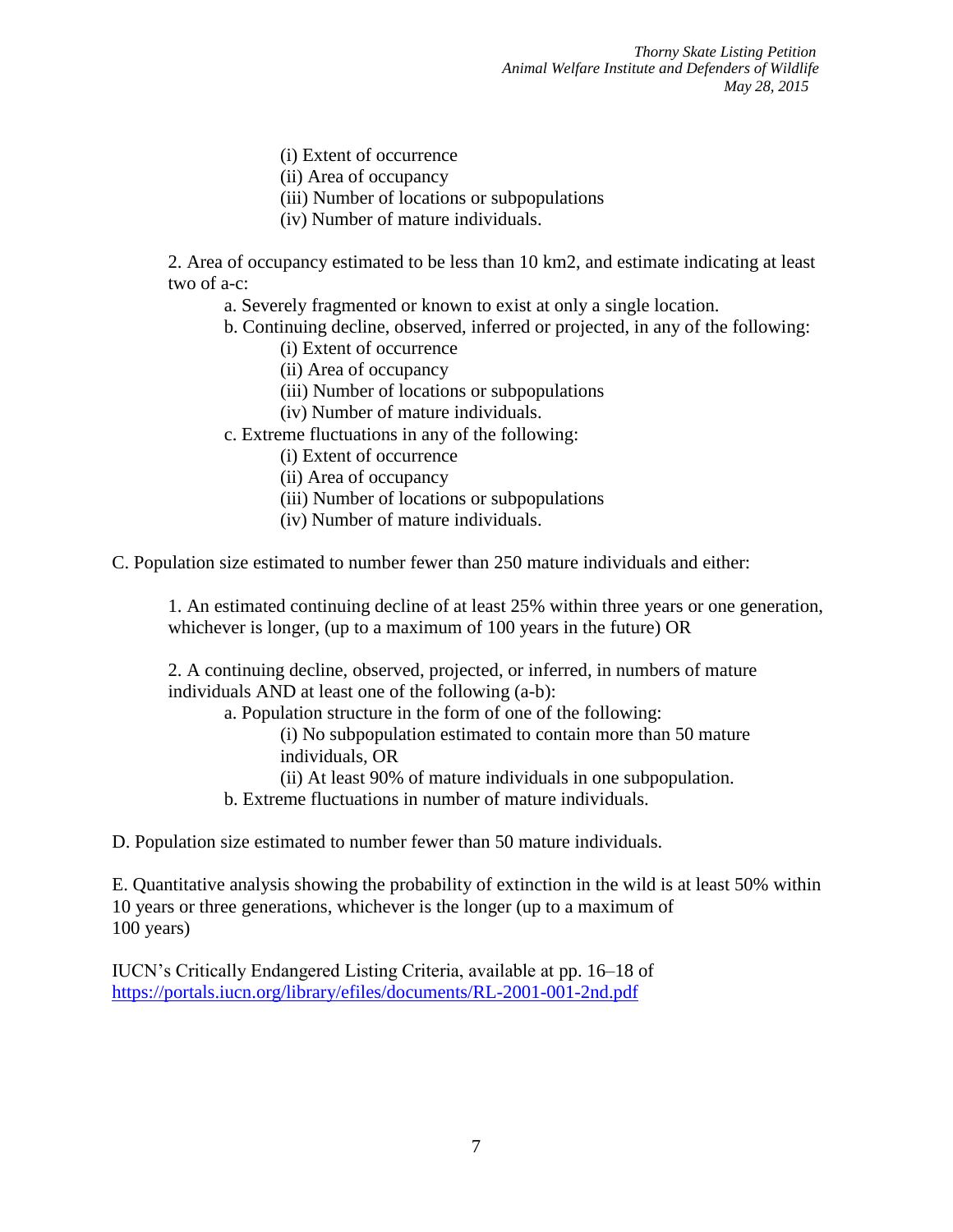## **The IUCN Red List Designation of Critically Endangered for Thorny Skates Supports a Positive 90-Day Finding**

Although the IUCN Red List criteria differ from the requirements for listing a species as endangered or threatened under the ESA,<sup>17</sup> both NMFS and FWS have utilized IUCN data and criteria on species in listing decisions. This is because the IUCN is considered a credible source of scientific data that meets the "best available science" requirement of the ESA.<sup>18</sup> Reliance on IUCN data easily meets the "substantial information" standard required to initiate a status review under the ESA.<sup>19</sup> Given the rigorous set of listing criteria that must be evaluated and applied, the IUCN Red List is arguably a more objective and science-based listing evaluation than an ESA listing. Indeed, a 2012 study by Harris *et al.* underscores that U.S. wildlife agencies are "failing" to keep pace with global listing assessments of imperiled species."<sup>20</sup> This study contrasts the IUCN Red List, based on "unambiguous criteria, objective categories that measure probability of extinction, and a dynamic system that quantifies uncertainty in assessments" with the vague and much more subjective ESA categories of "threatened" and "endangered."<sup>21</sup> With respect to marine fish species, Davies and Baum (2012) found that IUCN Red Listings were not biased towards exaggerating threat status, and that IUCN threat listings can serve as an accurate flag for relatively data-poor fisheries.<sup>22</sup>

NMFS has previously relied on IUCN data and species categorizations a number of times in both proposed and final listing decisions. In its decision to list the Guadalupe fur seal as threatened, NMFS specifically noted in its response to the IUCN comment supporting the seal be listed as endangered:

> The Guadalupe fur seal is listed by IUCN as "vulnerable." Included in this category are species "believed likely to move into the 'Endangered' category in the near future . . ." and species whose populations "have been seriously depleted and whose ultimate security has not yet been assured." This classification corresponds more closely with the ESA definition of "threatened" than "endangered" and therefore, it appears that the "threatened" status is consistent with the IUCN category of vulnerable. $^{23}$

Here, NMFS noted the IUCN categorization of the species and applied the comparable ESA categorization. NMFS thus validated the IUCN Red List as a legitimate source of the best available scientific information.

 $17$  16 U.S.C. § 1533(a)(1).

 $18$  *Id.* § 1533(b)(1)(A).

 $19$  16 U.S.C. § 1533(b)(3)(A).

<sup>20</sup> Harris, J. B. C., *et al*. "Conserving imperiled species: a comparison of the IUCN Red List and the U. S. Endangered Species Act. Conservation Letters 5 (2012): 64-72.

<sup>21</sup> *Id*. at 70.

<sup>&</sup>lt;sup>22</sup> Davies, T. D., and J. K. Baum. "Extinction Risk and Overfishing: Reconciling Conservation and Fisheries Perspectives on the Status of Marine Fishes." Scientific Reports 2.51 (2012): 1-9.

<sup>&</sup>lt;sup>23</sup> Threatened Fish and Wildlife; Guadalupe Fur Seal, 50 Fed. Reg. 51,252, 51,254 (Dec. 16, 1985).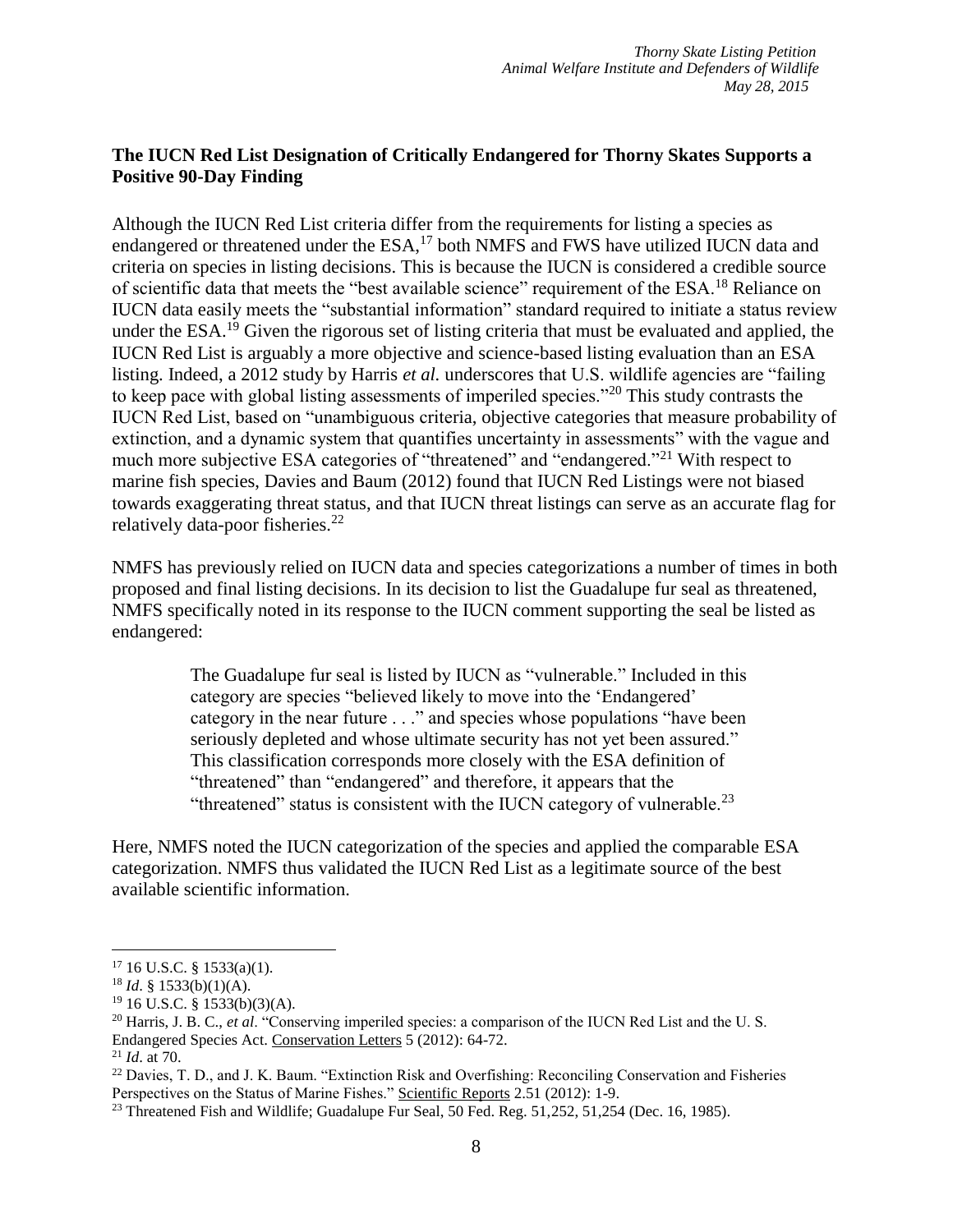In a more recent listing decision, NMFS discussed the IUCN categorization of three species of seals. Specifically, the decision stated that "the bearded seal is currently classified as a species of 'Least Concern'' on the IUCN Red List. *These listings highlight the conservation status of listed species and can inform conservation planning and prioritization*."<sup>24</sup> Again, NMFS clearly gave credence to the IUCN Red List as a valid source of the best available scientific data.

NMFS has previously relied on and adapted the IUCN's criteria for estimating risk extinction. For example, in its proposed endangered listing of a distinct population of Hawaiian insular false killer whale, NMFS' biological research team "defined the level of risk based on thresholds that have been used to assess other marine mammal species, and consistent with the criteria used by the IUCN (IUCN, 2001)."<sup>25</sup> This reliance on the IUCN risk criteria also appeared in a joint decision by NMFS and the FWS to determine nine distinct population segments of loggerhead turtle.<sup>26</sup> Furthermore, almost the entire joint decision was supported by IUCN Marine Turtle Specialist reports or IUCN scientists' papers on loggerheads.<sup>27</sup> A number of other listing decisions by NMFS have also cited to IUCN reports and species categorizations.<sup>28</sup>

Relatedly, the FWS has also relied on IUCN science numerous times. There have been some recent notable examples, including the listing of polar bears as threatened, justification for delisting the gray wolf, and the proposed delisting of three captive antelope species.<sup>29</sup> Additionally, the FWS has a grant program called "Wildlife Without Borders." It funds projects

<sup>&</sup>lt;sup>24</sup> Threatened Status for the Arctic, Okhotsk, and Baltic Subspecies of the Ringed Seal and Endangered Status for the Ladoga Subspecies of the Ringed Seal, 77 Fed. Reg. 76,740, 76,748 (Dec. 28, 2012) (emphasis added). <sup>25</sup> Proposed Endangered Status for the Hawaiian Insular False Killer Whale Distinct Population Segment, 75 Fed. Reg. 70,169, 70,170 (Nov. 17, 2010).

<sup>&</sup>lt;sup>26</sup> Determination of Nine Distinct Population Segments of Loggerhead Sea Turtles as Endangered or Threatened, 76 Fed. Reg. 58,868, 58,899 (Sept. 22, 2011).

<sup>27</sup> *See id*.; *see also* 12-Month Finding and Proposed Endangered Listing of Five Species of Sawfish under the Endangered Species Act, 78 Fed. Reg. 33,300 (June 4, 2013) (Relying on IUCN data throughout proposed listing). <sup>28</sup> *See* 90-Day Finding on a Petition To List the Dwarf Seahorse as Threatened or Endangered, 77 Fed. Reg. 26,478, 26,481 (May 4, 2012); 90-Day Finding on a Petition To List Nassau Grouper as Threatened or Endangered, 77 Fed. Reg. 61,556, 61,561 (Oct. 10, 2012); *See also* Proposed Listing Determinations for 82 Reef-Building Coral Species, 77 Fed. Reg. 73,220, 73,253 (Dec. 7, 2012), *available at* [https://www.federalregister.gov/articles/2012/12/07/2012-](https://www.federalregister.gov/articles/2012/12/07/2012-29350/endangered-and-threatened-wildlife-and-plants-proposed-listing-determinations-for-82-reef-building) [29350/endangered-and-threatened-wildlife-and-plants-proposed-listing-determinations-for-82-reef-building](https://www.federalregister.gov/articles/2012/12/07/2012-29350/endangered-and-threatened-wildlife-and-plants-proposed-listing-determinations-for-82-reef-building) ("All the proposed corals are listed in the IUCN Red List of Threatened Species as vulnerable, endangered, or critically endangered. Thus, the proposed listing is consistent with these classifications."); Listing Determinations for Six Distinct Population Segments of Scalloped Hammerhead Sharks, 78 Fed. Reg. 20,718, 20,721 (Apr. 5, 2013) ("[T]he IUCN classification for the scalloped hammerhead shark alone does not provide the rationale for a listing recommendation under the ESA, but the sources of information that the classification is based upon are evaluated in light of the standards on extinction risk and impacts or threats to the species."); 12-Month Finding on Petitions To List the Northeastern Pacific Ocean Distinct Population Segment of White Shark as Threatened or Endangered, 78 Fed. Reg. 40,104, 40,123 (July 3, 2013), *available at*

[https://www.federalregister.gov/articles/2013/07/03/2013-16039/endangered-and-threatened-wildlife-12-month](https://www.federalregister.gov/articles/2013/07/03/2013-16039/endangered-and-threatened-wildlife-12-month-finding-on-petitions-to-list-the-northeastern-pacific)[finding-on-petitions-to-list-the-northeastern-pacific](https://www.federalregister.gov/articles/2013/07/03/2013-16039/endangered-and-threatened-wildlife-12-month-finding-on-petitions-to-list-the-northeastern-pacific) ("Listing a species on the IUCN Red List does not provide any regulatory protections for the species, but serves as an evaluation of the species' status.").

<sup>29</sup> Determination of Threatened Status for the Polar Bear (*Ursus maritimus*) Throughout Its Range, 73 Fed. Reg. 28,212, 28,216 (May 15, 2008); Removing the Gray Wolf (*Canis lupus*) From the List of Endangered and Threatened Wildlife, 78 Fed. Reg. 35,664, 35,678 (Jun. 13, 2013); 12-Month Findings on Petitions to Delist U.S. Captive Populations of the Scimitar-horned Oryx, Dama Gazelle, and Addax, 78 Fed. Reg. 33,790, 33,791 (Jun. 5, 2013).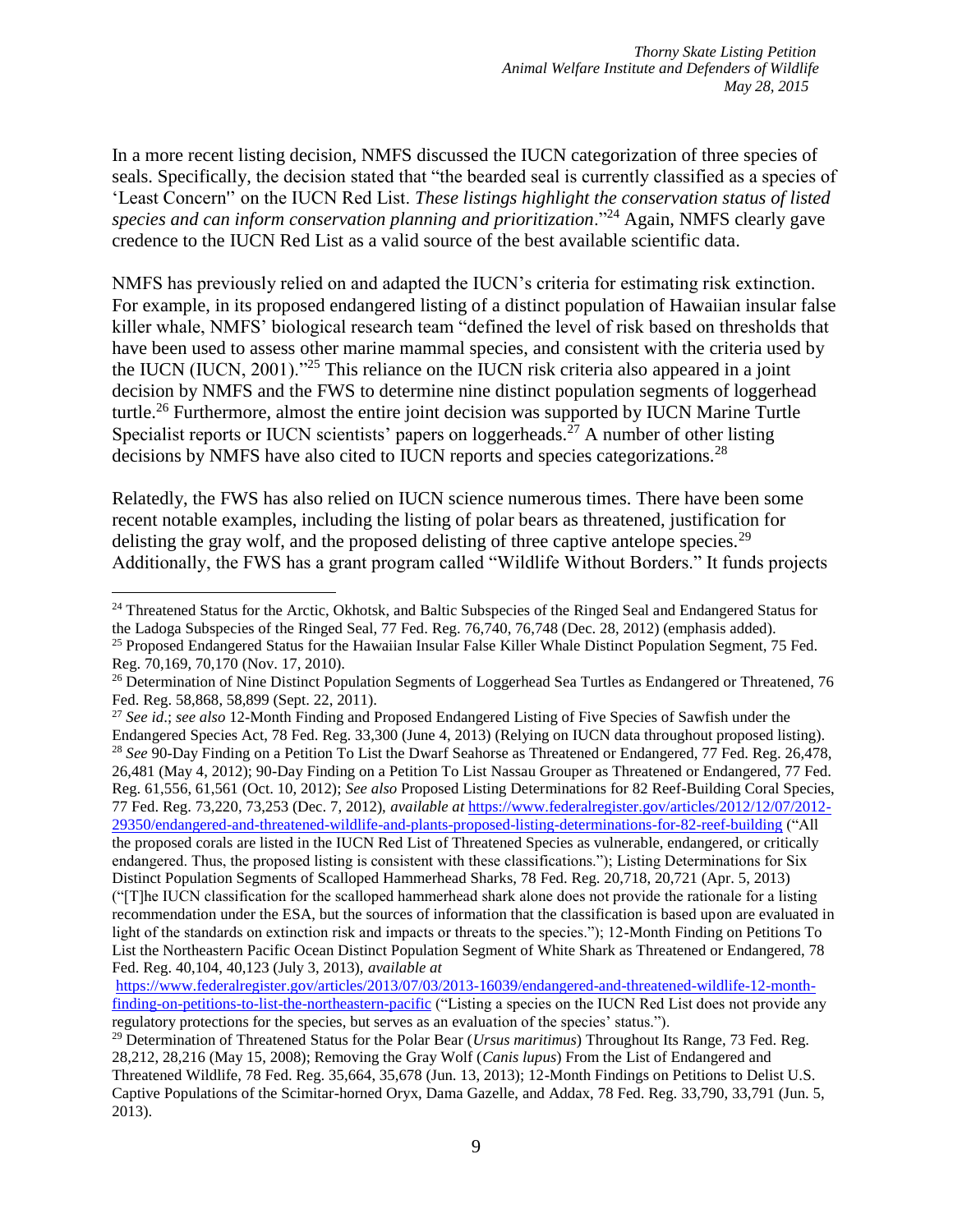to conserve species with a very high risk of extinction that are located outside the United States, Canada, and wealthier European nations.<sup>30</sup> Species eligible for the grant "should meet the criteria" to be listed as 'Critically Endangered' or 'Endangered' on the IUCN's Red List."<sup>31</sup> The FWS utilizes the IUCN's categorization of imperiled species, recognizing its legitimacy as a specieslisting system. Moreover, in the past, the FWS has used IUCN categorization of species in its Candidate Notice of Review. The FWS explained:

> Those species with the highest IUCN rank (critically endangered)... originally comprised a group of approximately 40 candidate species (''Top 40''). These 40 candidate species have had the highest priority to receive funding to work on a proposed listing determination. As we work on proposed and final listing rules for those 40 candidates, we apply the ranking criteria to the next group of candidates with an LPN of 2 and 3 to determine the next set of highest priority candidate species.<sup>32</sup>

Again, this highlights the FWS's reliance on IUCN's categorization of species and the IUCN's credibility as a source of the best available scientific data.

Although NMFS and the FWS are separate agencies, they have been given the same task of determining whether a species is endangered or threatened. In 1994, the agencies promulgated a "Notice of Interagency Cooperative Policy on Information Standards under the ESA," a joint statement by the agencies agreeing to both utilize "the best scientific and commercial data available" when determining whether any species is endangered or threatened. The information can include "…status surveys, biological assessments, and other unpublished material…from State natural resource agencies and natural heritage programs, Tribal governments, other Federal agencies, consulting firms, contractors, and individuals associated with professional organizations and higher educational institutions."<sup>33</sup> This type of policy agreement indicates that there is uniformity in what the agencies can and should rely on. Thus if the FWS finds it acceptable to rely on IUCN categorizations and data, NMFS should as well.

Given the objective, data-driven process used by the IUCN Red List to categorize species, the IUCN categorization of a species as imperiled, including Critically Endangered, proves that reasonable people— experts in their field— have determined that the best available scientific evidence shows that the species is likely to be endangered or threatened as those terms are defined in the ESA.

<sup>30</sup> U.S. FISH AND WILDLIFE SERVICE, WILDLIFE WITHOUT BORDERS: CRITICALLY ENDANGERED ANIMALS CONSERVATION FUND 2 (2013), *available at* [http://www.fws.gov/International//pdf/factsheet-wildlife-without](http://www.fws.gov/International/pdf/factsheet-wildlife-without-borders.pdf)[borders.pdf](http://www.fws.gov/International/pdf/factsheet-wildlife-without-borders.pdf) (last visited April 15, 2015)

 $31$  *Id.* 

<sup>&</sup>lt;sup>32</sup> Review of Native Species That Are Candidates for Listing as Endangered or Threatened, 76 Fed. Reg. 66,370, 66,380 (Oct. 26, 2011) (In 2012, the FWS did not mention IUCN and instead pointed to the recent settlement decisions).

<sup>&</sup>lt;sup>33</sup> Notice of Interagency Cooperative Policy on Information Standards under the Endangered Species Act, NOAA FISHERIES: ENDANGERED SPECIES ACT POLICIES, GUIDANCE AND REGULATIONS,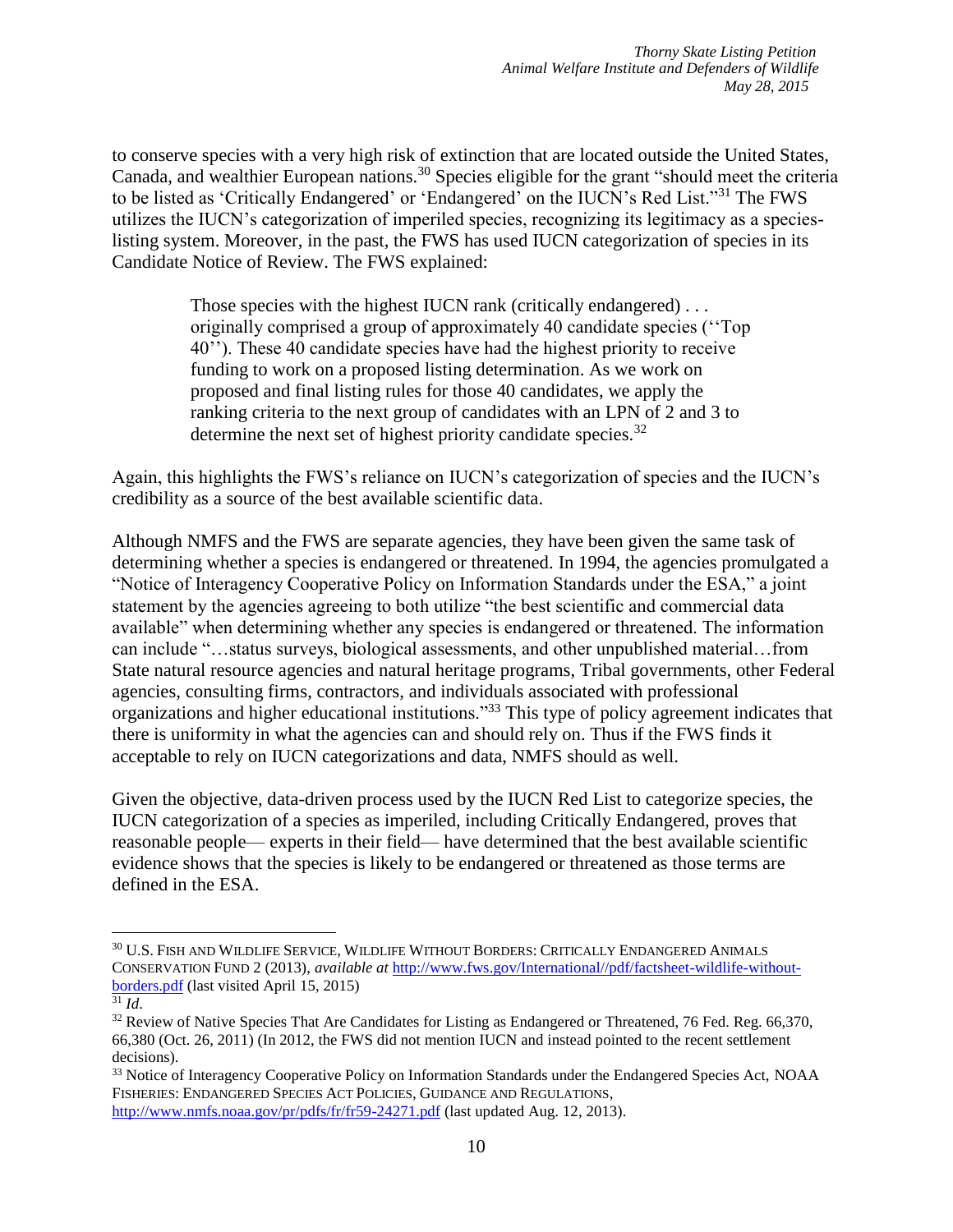In sum, applying the Red List criteria to the thorny skate, the IUCN determined the thorny skate was Critically Endangered. This assessment signifies the highest level of threat short of a species being extinct in the wild. In other words, according to the IUCN, the thorny skate is as close to extinction in the wild as possible.

### **I**. **Species Account**

#### **A. Biology and Status**

### **1. Taxonomy**

*Amblyraja radiata* is most commonly referenced as the "thorny skate" or "starry skate" (IUCN 2011), though, for the purposes of this petition, "thorny skate" will be used exclusively. The thorny skate was formerly in the genus *Raja* but was moved to the genus *Amblyraja* in 1998. The genus name is derived from the Greek "*amblys*" meaning blunt or dull and the Latin "*raja*" meaning stingray (IUCN 2011). (The full taxonomic description of the species is provided in Table 1 below.)

| <b>Kingdom</b>  | Animalia – Animal                                                   |
|-----------------|---------------------------------------------------------------------|
| Phylum          | $Chordata$ – Chordate                                               |
|                 | <b>Subphylum</b> <i>Vertebrata</i> – Vertebrate                     |
| <b>Class</b>    | $Chondrich thye - Cartil aginous Fish$                              |
| <b>Subclass</b> | <i>Elasmorbranchii</i> – Cartilaginous Fish, Ray, Shark, Skate, and |
| Order           | <i>Rajiformes</i> – Ray, Sawfish, Skate                             |
| Family          | <i>Rajidae</i> – Ray, Skate                                         |
| <b>Genus</b>    | Amblyraja – Stout Skate                                             |
| <b>Species</b>  | Amblyraja radiata – Thorny (or Starry) Skate                        |

**Table 1: Taxonomic Hierarchy<sup>34</sup>**

### **2. Physical Description<sup>35</sup>**

 $\overline{a}$ 

Thorny skates are distinguishable from other skate species by a combination of the following characteristics: the rostrum is stout and extends distinctly anterior to the anterior‐most pectoral rays; thorns with radiate bases are present in a single row along the midline of the disc and tail; and the number of mid‐row thorns from the nuchal region to the origin of the first dorsal fin (i.e., the middle of the back and tail) range from 11‐19. 76 Fed. Reg. 78892 (Dec. 20, 2011). The species is generally brown dorsally with a white ventral surface. 76 Fed Reg. 78892 (Dec. 20, 2011).

<sup>34</sup> *See* Integrated Taxonomic Information System (ITIS) Report, [Accessed Nov. 2014]. ITIS is a coalition of federal agencies formed to create scientifically credible taxonomic information for use by the scientific community and the general public.

<sup>35</sup> *See* 90-Day Finding on Petitions to List the Thorny Skate (*Amblyraja radiata*) Under the Endangered Species Act, 76 Fed. Reg. 78891 (December 20, 2011).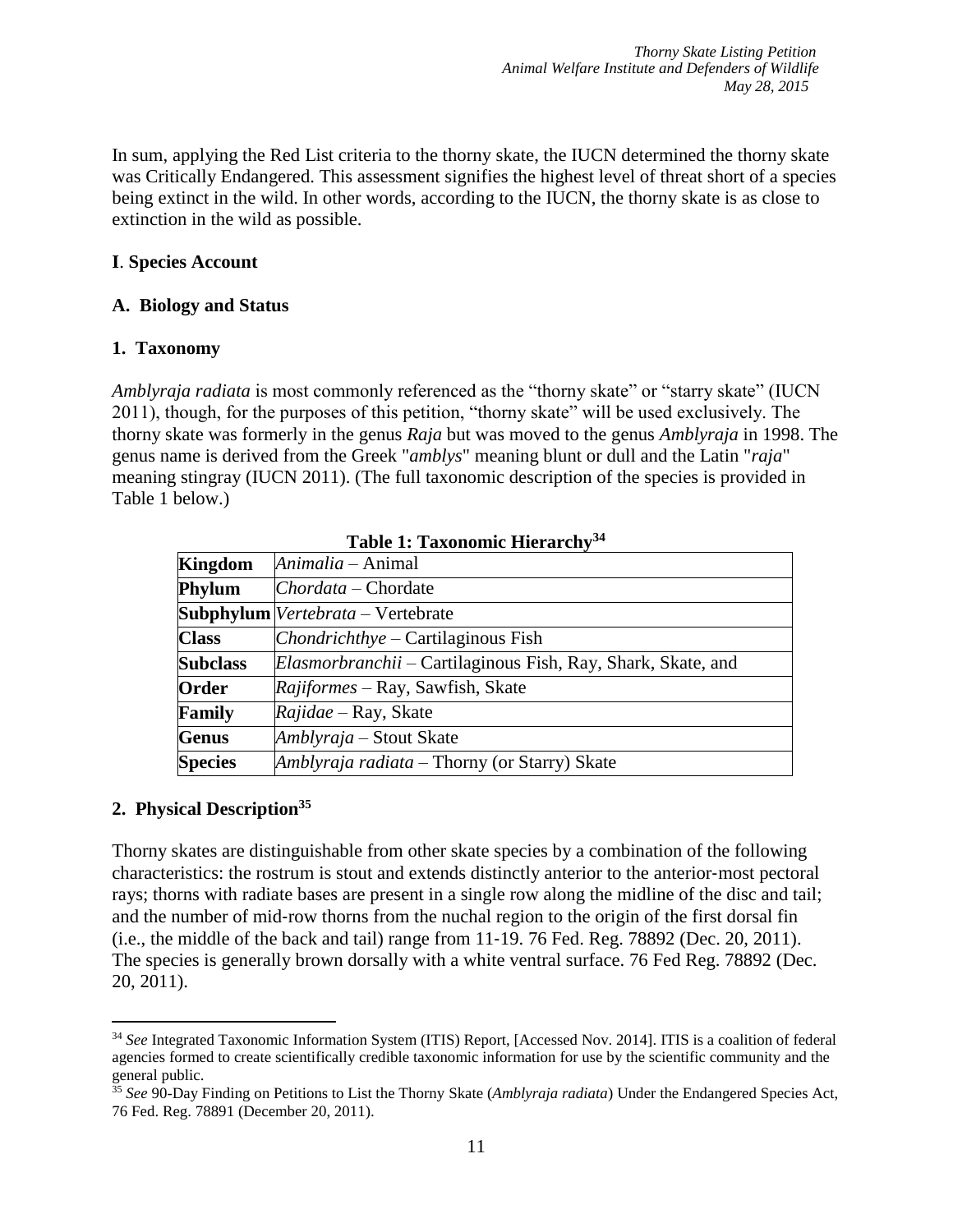

**Figure 1: Photos of the Thorny Skate (Adult and Juvenile)**

Source: Marine Species Guide for the St. Lawrence

Thorny skates may reach lengths of over 1 meter (approximately 39 inches) in total length (TL), but the maximum size varies over its range and evidence suggests that size varies by locale. 76 Fed. Reg. 78892 (Dec. 20, 2011). European thorny skates (e.g., from the North Sea) are smaller than those from Iceland and North America. Maximum sizes reported include 102 centimeters (cm) TL from Nova Scotia, 89.5 cm TL from Georges Bank, 80.0 cm TL from Massachusetts Bay, and 93.5 cm TL off the coast of New Jersey (NEFSC 2003). Thorny skate specimens captured off the Labrador coast have not been measured at lengths greater than 72 cm (Templeman 1987).

### **3. Geographic Range**

 $\overline{a}$ 

The thorny skate is one of seven skate species endemic to the waters of the Northwest Atlantic Ocean.<sup>36</sup>

It is a boreal and arctic species found on both sides of the Atlantic Ocean from Greenland and Iceland to the English Channel in the eastern North Atlantic ((76 Fed. Reg. 78892 (Dec. 20, 2011)) and from the Hudson Bay, Canada, to South Carolina in the western North Atlantic (Robins and Ray 1986; Collette and Klein 2002). Thirty to forty percent of the species global range is in Canadian waters (COSEWIC). The center of the thorny skate's abundance in the Northwest Atlantic extends northward from the Gulf of Maine as far north as the Gulf of St. Lawrence. The thorny skate is the most densely populated on the southern range of the Grand Banks and the eastern section of the Scotian Shelf (McEachran and Musick 1975; Kulka and Miri 2003). Northeast Fisheries Science Center (NEFSC) bottom trawl surveys indicate that in U.S. waters thorny skates are most abundant in the Gulf of Maine and on Georges Bank, with very few thorny skates caught inshore (<27 meters depth), around Southern New England, or in the Mid‐Atlantic regions (NEFMC 2009).

<sup>&</sup>lt;sup>36</sup> In U.S. waters, the thorny skate is managed in a complex of seven native skate species with which it shares this portion of its range: the winter skate (*Leucoraja ocellata*), little skate (*Leucoraja erinacea*), barndoor skate (*Dipturus laevis*), smooth skate (*Malacoraja senta*), clearnose skate (*Raja eglanteria*), and rosette skate(*Leucoraja garmani*) (NOAA 2009).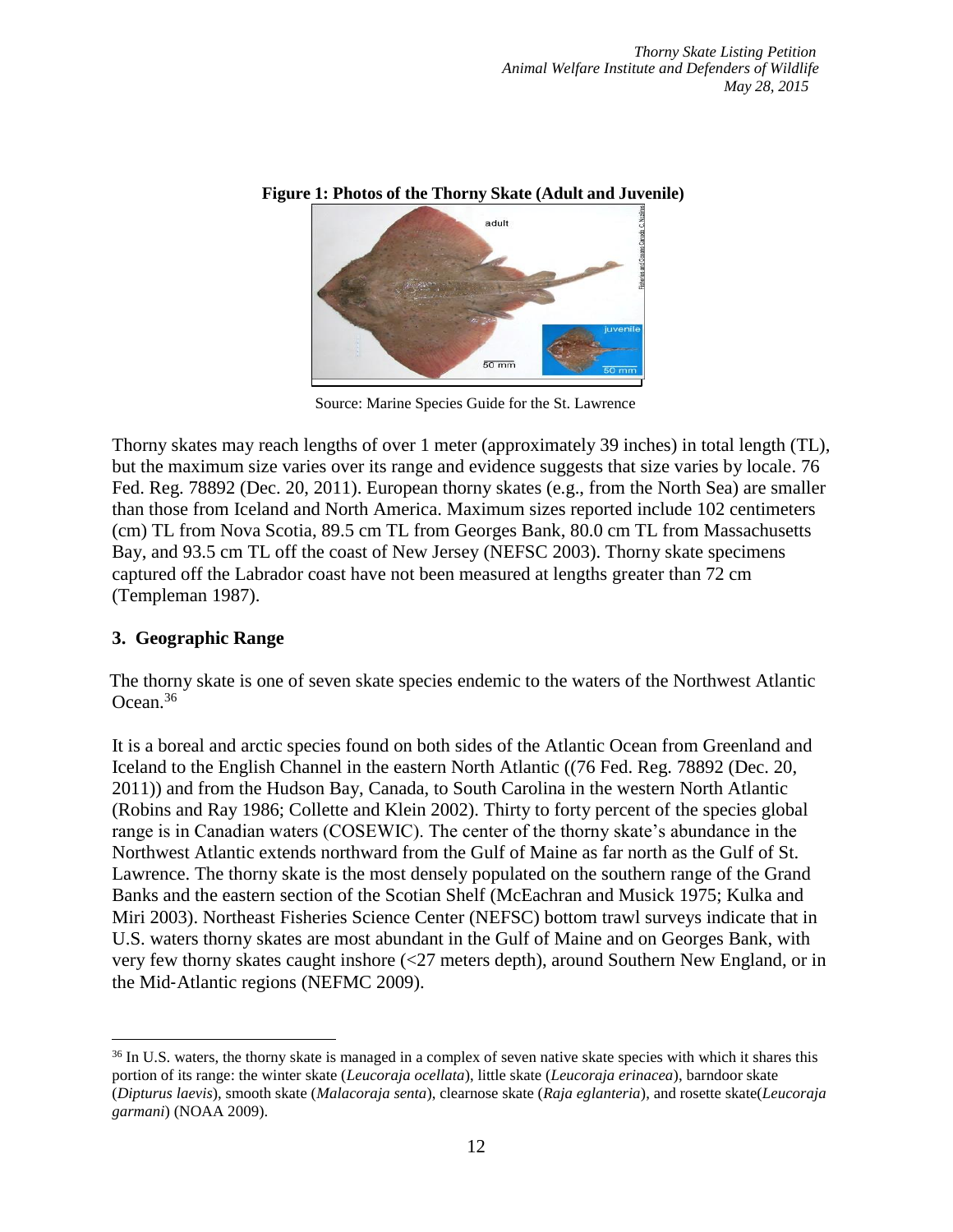

Source: IUCN Red List of Threatened Species, Thorny Skate (*Amblyraja radiata*) <sup>37</sup>

The greatest density of thorny skates in Canadian waters is in the Grand Banks region off Newfoundland, where it is managed as a single stock. The continuous distribution, lack of physical barriers on the Grand Banks, and a synchronous migration indicate that the stock found predominately in the Grand Banks region represents a single reproductive population (Kulka *et al.* 2006). Since the mid‐1980s, however, the thorny skate's range on the Grand Banks has been contracting (Kulka and Miri 2003).

Several reports indicate that thorny skates can make short‐distance seasonal migrations but that they generally remain sedentary. Limited seasonal migrations have been noted on the Scotian Shelf, which lies between the Grand Banks in Canada and U. S. waters (Simon and Frank 1996). Recent distribution studies show that thorny skates on the Grand Banks undergo a seasonal migration, shifting to deeper waters during the spring. It appears this aggregation in deeper waters is correlated to warmer ocean temperatures. 76 Fed. Reg. 78893 (Dec. 20, 2011). Notwithstanding these limited migrations, the species is generally considered non‐migratory. A 20‐year study in the Newfoundland area notes that most of the tagged skates were recaptured less than 97 km from their tagging location, indicating a relatively sedentary population. 76 Fed/ Reg. 78893 (Dec. 20, 2011).

### **4. Life History and Reproduction**

The thorny skate, like other elasmobranchs, is a "K‐selected species," and as such is relatively long‐lived, reaches sexual maturity at a late age, and has low fecundity (Sulikowski *et al.* 2005a). Researchers aged thorny skates in the Gulf of Maine and found the oldest estimated age to be 16 years for both females and males (corresponding TLs were 105 cm for female and 103 cm for male). 76 Fed. Reg. 78893 (Dec. 20, 2011); Sulikowski *et al.* 2005a). The maximum lifespan of the thorny skate in the wild is unknown. In a separate study, Sulikowski *et al.* (2006) estimates that female thorny skates reach sexual maturity at approximately 11 years (corresponding length

 $\overline{a}$ <sup>37</sup> *See* <http://www.iucnredlist.org/apps/redlist/details/161542/0> [Accessed Nov. 2014].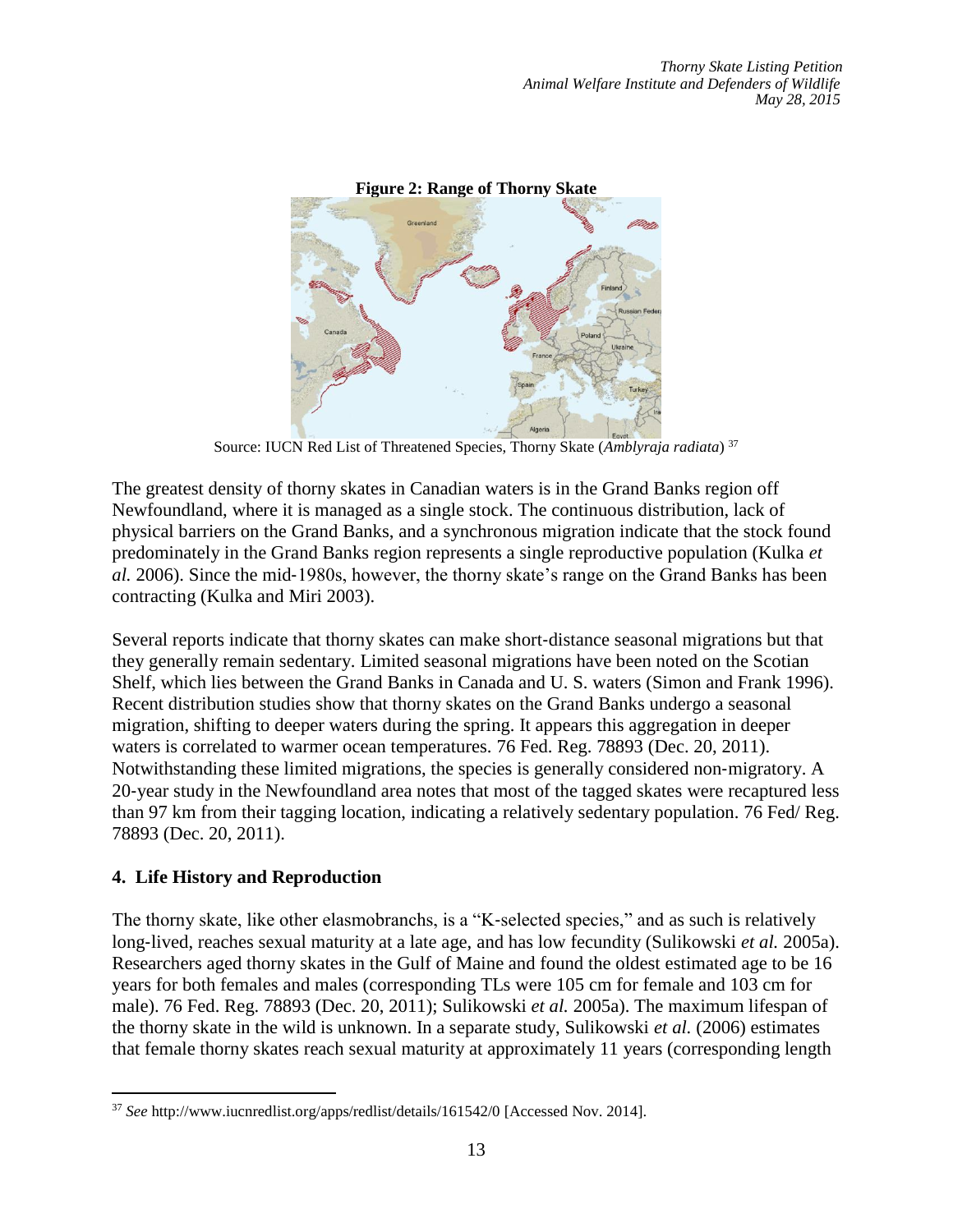– 875 mm TL (87.5 cm)) and males at approximately 10.90 years (corresponding length – 865 mm TL (86.5 cm)). 76 Fed. Reg.78893 (Dec. 20, 2011).

Thorny skates are oviparous (i.e., egg layers) ((76 Fed. Reg. 78892 (Dec. 20, 2011)) and reproduce throughout the year in the Gulf of Maine and in autumn months on the Grand Banks (Sulikowski *et al.* 2005b; Del Rio 2001, 2002). While few studies have examined the fecundity and reproductive success for this species, the NEFMC extrapolated data from a 2008 study by Parent *et al.* using captive skates and estimated the thorny skate's mean annual fecundity at 40.5 eggs per year, with a hatching success of 37.5% (i.e., roughly 15 hatchlings per year). Separate studies by Templeman (1987) and Walker (1998) estimate litter sizes of 10 to 45 eggs. Berestovskii (1994) estimates the thorny skate's embryonic development period to take 2.5 to 3 years, while separate laboratory studies estimate the development period of the embryos, in temperatures of  $32^{\circ}$ F to  $49^{\circ}$ F (-0.3 $^{\circ}$ C to 9.5 $^{\circ}$ C), at 2 to 2.5 years (FMNH 2011). Size at birth ranges from 8 to 12 cm TL (Berestovskii 1994; Kulka and Miri 2003; Walker 1998). Based on extrapolated data from a 2008 Parent et al. study involving captive skates, the NEFMC estimated the mean fecundity of the thorny skate at 40.5 eggs per year, with a hatching success of 38% (approximately 15 surviving hatchlings annually) (COSEWIC 2012).

## **5. Habitat**

Thorny skates are found over a wide variety of ocean floor substrates from sand, gravel, and pebbles to broken shell and soft mud. ((76 Fed. Reg. 78893 (Dec. 20, 2011); NEFSC 2003)). In the northern Atlantic, they inhabit cooler waters with temperature ranges from  $-1.3^{\circ}C$  to  $14^{\circ}C$ , while on the Grand Banks they are concentrated in bottom temperatures between 2.5°C and 5°C (McEachran 2002). Thorny skates can be found at a depth range of 18 to 1,200 meters ((76 Fed. Reg. 78893 ( Dec. 20, 2011)), but surveys from Nova Scotia to Cape Hatteras found that they generally occur at depths between 27 and 439 meters and are most abundant between 111 and 336 meters (NEFSC 2003). The species has been found in Gulf of Maine waters at depths greater than 26 meters and as deep as 669 meters along the upper part of the continental slope off southern New England (NEFSC 2003).

# **6. Prey and Predation**

Thorny skates are both benthivorous and piscivorous, feeding opportunistically on the most abundant and available benthic invertebrates and forage fish throughout their range (NEFSC 2003). However, the thorny skate's diet is size‐dependent. Larger thorny skates over 60 cm TL feed primarily on squid and fish such as herring, redfish, sculpins, wolfish, mackerel, sand lance, and flatfish, while smaller skates 20 to 60 cm TL feed mostly on polychaetes, euphausids, and decapods (Collette and Klein‐MacPhee 2002).

Possible competition for prey resources exists between thorny and smooth skates. Although smooth and thorny skates are sympatric species (i.e., overlapping in distribution), the possible competition for prey items likely poses a limited threat to the thorny skate because it has a more diverse diet than the smooth skate (NEFSC 2003).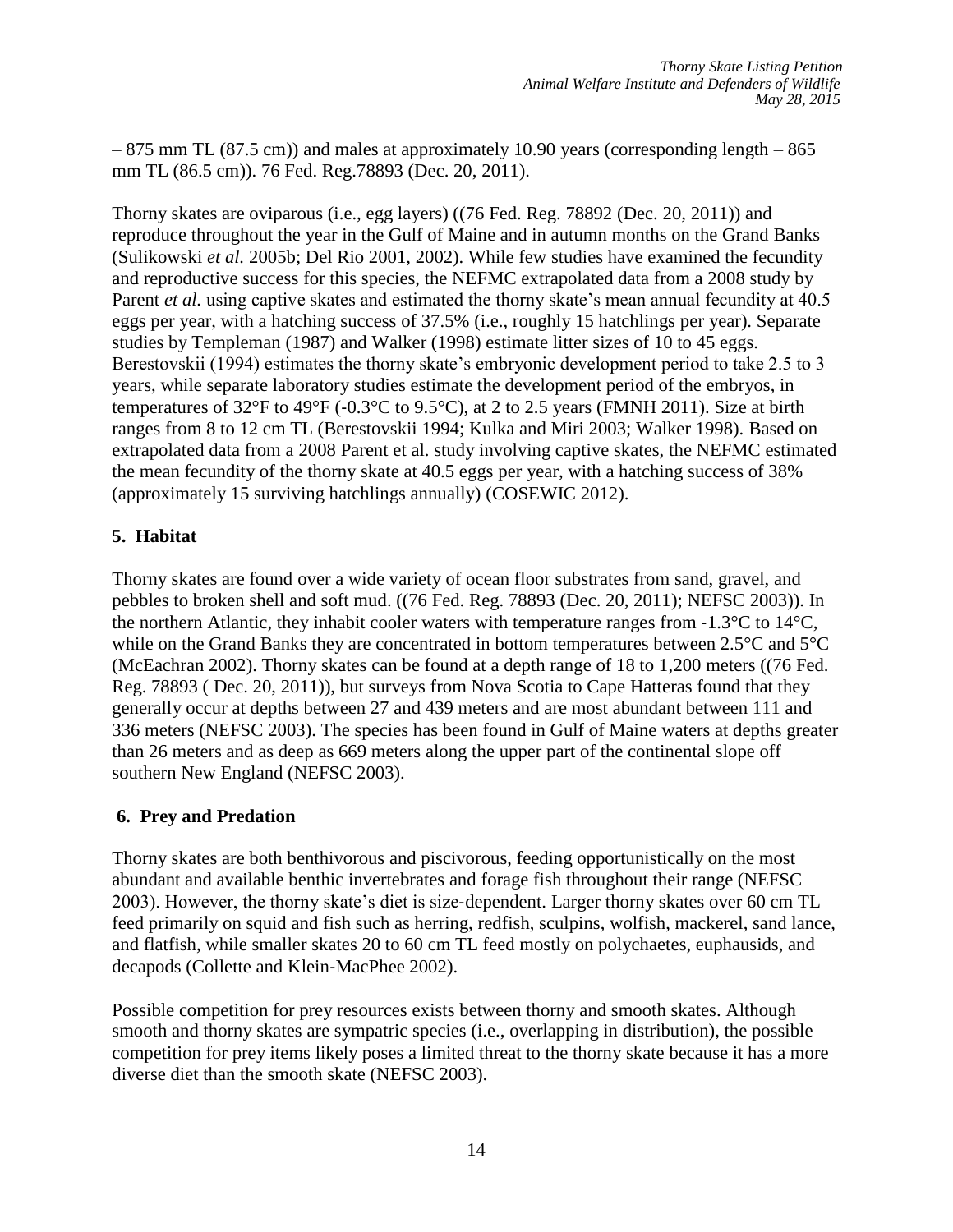Predators of juvenile and adult thorny skates include seals, sharks, and halibut. Predators of thorny skate eggs include halibut, goosefish, and Greenland sharks. Predatory gastropods can eat thorny skate embryos within egg capsules (NEFSC 2003).

### **7. Population Trends**

The 2008 Skate Stock Assessment and Fishery Evaluation (SAFE) Report prepared by the NEFMC documents a precipitous decline in the thorny skate's abundance and biomass in U.S. waters since the late 1970s. Notably, since thorny skate fishing had been ongoing for decades by the 1970s, the reported abundance and biomass had likely already declined from their preexploitation levels. In 1987, the biomass index for thorny skates initially fell below the established biomass threshold value (2.2 kg/tow) and biomass indices for the species have demonstrated a persistent decline since that year. When the skate Fishery Management Plan (FMP) was implemented in 2003 the thorny skate was listed as "overfished" because the biomass index that year (.74kg/tow) was below the established biomass threshold (2.2 kg/tow) and well below the biomass target (4.41 kg/tow) (NEFSC 2007).<sup>38</sup> The current biomass threshold and biomass target were lowered to 2.06 and 4.13, respectively (NEFSC 2013).

In addition to the thorny skate's "overfished" status, NMFS also ascribes a status designation that "overfishing is occurring" when there is a decrease of more than 20% between two consecutive moving averages from the biomass index (NEFMC 2009). In 2009, NMFS determined that "overfishing is occurring" on thorny skates because the 2005‐2007 (.42kg/tow) three‐year moving average was 24% lower than the 2004‐2006 (.55kg/tow) three‐year average (NEFMC 2009). The most recent three‐year average mean biomass index from 2011-2013 (0.12kg/tow), is only 3% of the species' biomass target indicating that the population of thorny skates in U.S. waters is currently at its nadir (NEFMC 2014). Moreover, it indicates the species is now, once again, subject to overfishing because the 2011-2013 index results represent a 33% decrease from the 2010-2012 three-year moving average (0.18kg/tow), which is greater than the 20% decline required to establish overfishing (NEFSC 2013; NEFMC 2014). Indeed, as reflected in Table 2, thorny skate index data and three years moving averages have largely declined at least since 2003. Furthermore, as noted previously and as reflective of the severity of the declining population trend is the IUCN's classification of the United States' population as "Critically Endangered." The IUCN classifies the Canadian thorny skate population as "vulnerable" (IUCN).<sup>39</sup>

 $\overline{a}$ <sup>38</sup> The biomass *target* is estimated as the 75th percentile of the appropriate survey series for that species (i.e., 4.13kg/tow for thorny skates), and the stocks are declared to be "overfished" (i.e., below biomass threshold) when the three‐year moving average of the NMFS trawl survey index (mean weight per ton) is less than one half of the 75th percentile of mean weight per tow of the reference survey series for that species (i.e., less than 2.06 kg/tow for thorny skates) (NEFMC 2006, NEFSC 2013).

<sup>39</sup> IUCN Red List of Threatened Species, *Amblyraja radiata,* available at

http://www.iucnredlist.org/details/161542/0 (last accessed February 22, 2015).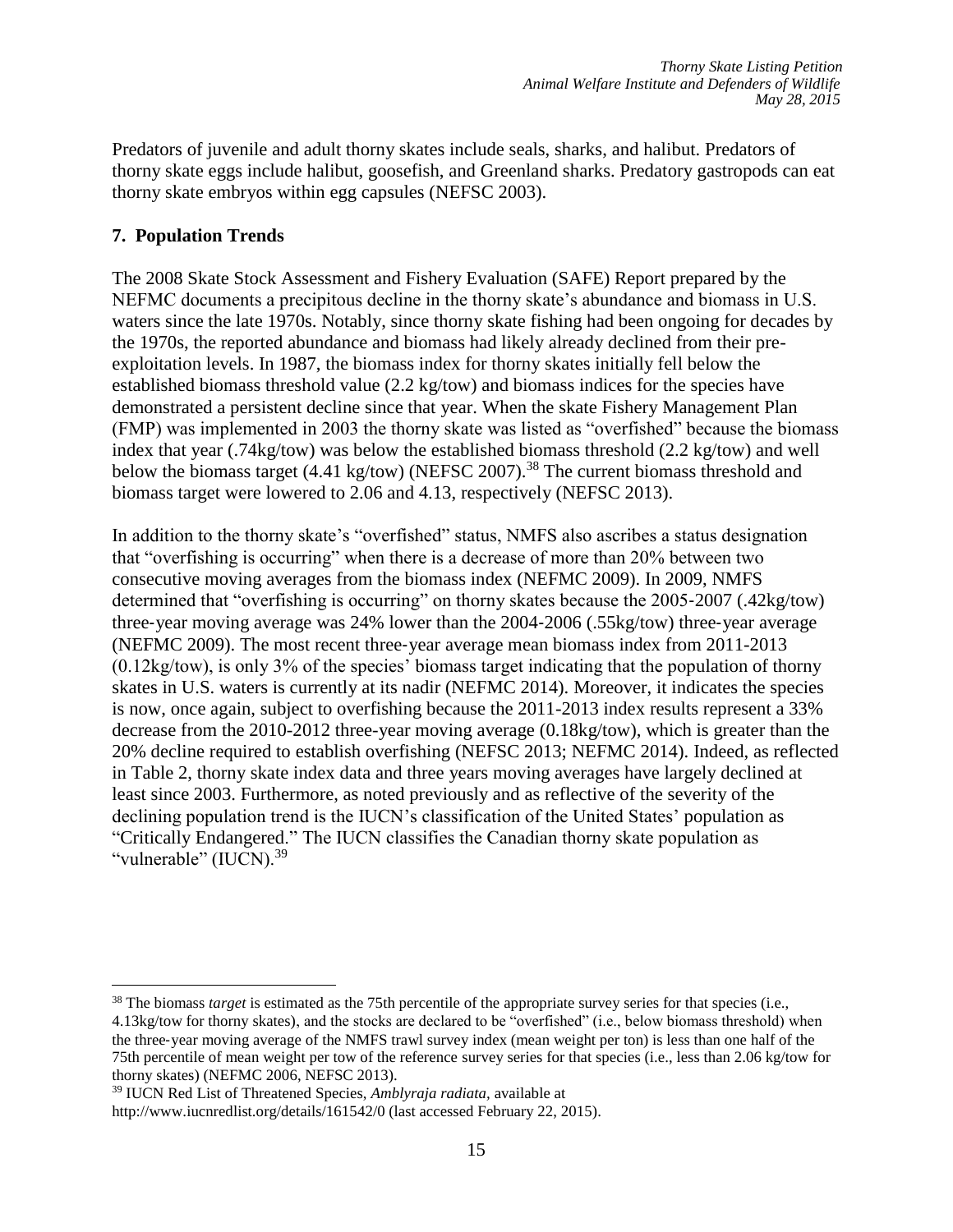| Year | Index/survey<br>(kg/tow) | 3-year average         | Percent change | Percent change<br>years               |
|------|--------------------------|------------------------|----------------|---------------------------------------|
| 2003 | 0.74                     | 0.42 (2006-2008)       | $-2.4$         | 2009-2011<br>compared to<br>2008-2010 |
| 2004 | 0.72                     | $0.26(2007 -$<br>2009) | $-24.1$        | 2010-2012<br>compared to<br>2009-2011 |
| 2005 | 0.20                     | $0.24(2008 -$<br>2010) | $-33$          | 2011-2013<br>compared to<br>2010-2012 |
| 2006 | 0.74                     | $0.24(2009 -$<br>2011) |                |                                       |
| 2007 | 0.32                     | $0.18(2010 -$<br>2012) |                |                                       |
| 2008 | 0.20                     | $0.12(2011 -$<br>2013) |                |                                       |
| 2009 | 0.25                     |                        |                |                                       |
| 2010 | 0.28                     |                        |                |                                       |
| 2011 | 0.18                     |                        |                |                                       |
| 2012 | 0.08                     |                        |                |                                       |
| 2013 | 0.10                     |                        |                |                                       |

#### **Table 2: Thorny skate survey/index data, three year moving averages, and percent change since 2003:**

Sources: NEFSC 2013 (see Table 1); NEFMC 2014; the 2013 kg/tow index was calculated from the 2011-2013 three-year moving average.

Although NMFS implemented the skate FMP in 2003 with the goal of rebuilding the thorny skate population over 25 years, the species has continued to decline over the past ten years. As required under 50 C.F.R. § 648.320(a)(3), when an overfished species experiences a decrease in biomass, "[t]he Council shall take management action to ensure that stock rebuilding will achieve target levels." Given that the thorny skate has been recognized as overfished under the Skate FMP and that its biomass has continued to decline so sharply that it is now only at 3% of its target biomass, action is mandated. In its 2014 Skate Complex Annual Monitoring Report, NEFMC's Skate Plan Development Team cautioned the Council to "consider management measures, beyond the continuing possession prohibition, that will halt the declining biomass of thorny skate and lead to rebuilding," and suggests it "prioritize research into the population dynamics of the species" (NEFMC 2014). None of these actions have been taken to date.

Parallel to these downward trends in U.S. waters, Canadian indices of thorny skates also demonstrate a precipitous decline over the past four decades. The thorny skate dominates Canadian catches of skate species, composing approximately 90% of rajids caught in survey trawls (COSEWIC 2012) with the center of concentration of thorny skates in Canadian waters, as well as the Northwest Atlantic generally, on the Grand Banks. Since the mid-1980s, the range of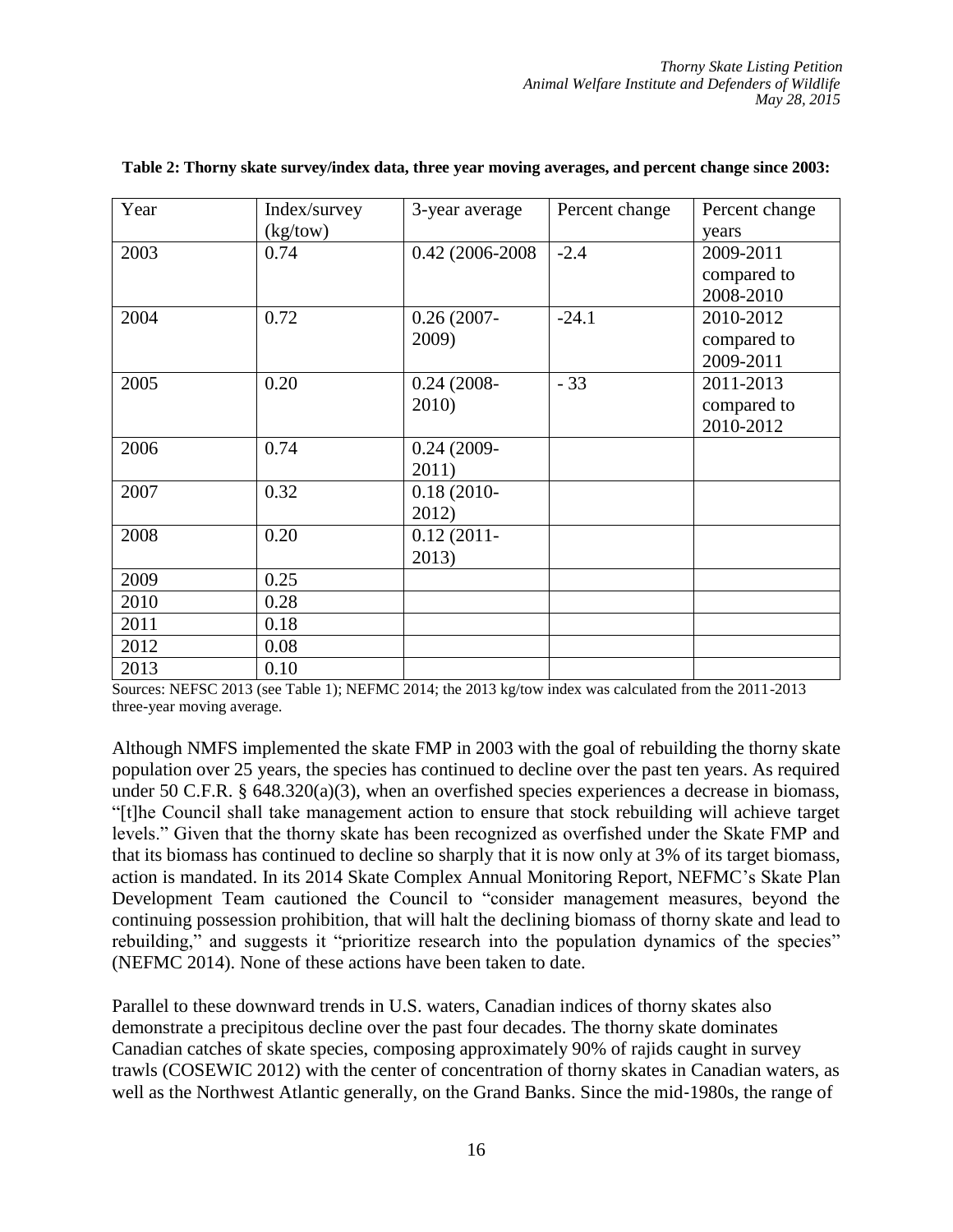the thorny skate on the Grand Banks has been contracting (Kulka and Miri 2003). Canadian assessments indicate that the thorny skate population in this area remains low, despite reduced fishing mortality, and there is evidence of hyper-aggregation with 80% of the biomass now concentrated in 20% of the area along the southwest slope of the Grand Banks (Kulka *et al.*  2007). Kulka *et al.* (2006) notes that for other marine fish species (e.g., the northern cod), hyper‐ aggregation has been demonstrated to be a precursor to collapse (citing Rose and Kulka 1999).<sup>40</sup> Canada is only 30 or 40% of the NW Atlantic DPS range, thus, regardless of its status in Canada, the species is still declining in a significant portion of its range (i.e. the U.S.).

### **8. Factors for Decline**

### **United States**

 $\overline{a}$ 

The most pressing threat to the thorny skate in U.S. waters is commercial fishing because skates are taken primarily as bycatch during groundfish fishing operations. Since 2000, approximately 65‐86% of total skate discards have been derived from otter trawl fisheries. Scallop dredge gear produces the second largest amount of skate discards followed by sink gillnet gear (NEFMC 2009 citing NEFSC 2006).

A recent study examined the discard mortality rates of four skate species after being landed and subsequently confined in an ocean pen for 72 hours (Mandelman *et al.* 2012). When only accounting for moderate and extended tow durations, which most accurately represent normal commercial fishing practices, thorny skates experienced a 22% mortality rate – second only to smooth skates. The species also experienced one of the highest injury rates at the time of capture (52%), despite moderate deck times and similar handling protocols, which, in reality, may vary substantially from vessel to vessel. Consequently, the state of many of the specimens that survived the 72 hours pen trials was compromised, leaving them susceptible to numerous sub lethal impacts after their release/discard. When the mortality rate of thorny skates was tested during seven day extended laboratory pen trials it was significantly higher (66%), meaning that only one third of the specimens survived. *Id.*

The researchers conducting this study noted thorny skates appeared "listless and lacked discernible vigor at the culmination of pen trials." *Id*. As a result, they concluded that the true mortality of the individuals in the 72-hour pen trials may be closer to those in the extended trial. Moreover, the study suggests that "caution be recommended before utilizing the low 72 hour thorny skate mortality figures at face value for management purposes" *Id*. Therefore, a retention ban is an ineffective protection mechanism because thorny skates caught as bycatch may die a high percentage of the time.<sup>41</sup> In addition, the immediate return of bycaught skate to the waters where they are captured would likely result in an even higher mortality rate due to their

<sup>40</sup> The Northern cod (*Gadus Atlantica*) became hyper-aggregated on the Labrador Shelf shortly before its collapse. (COSEWIC 2012).

<sup>&</sup>lt;sup>41</sup> Since the NEFMC's implementation of the 2003 FMP, in most circumstances has been unlawful to retain, land, or possess thorny skates.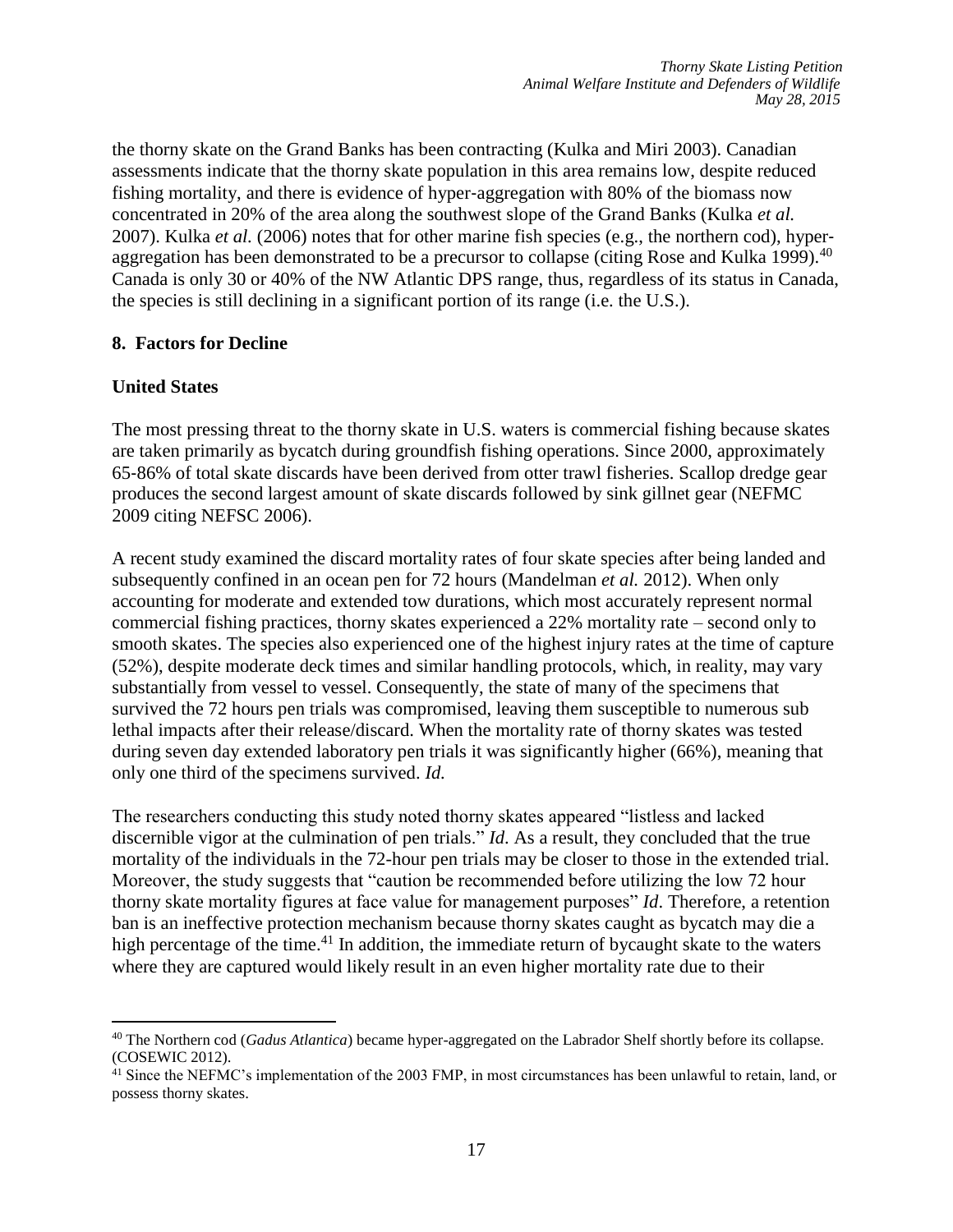compromised condition, injuries, and existence of predators in the ocean compared to the sea pens used in the 72-hour study.

Although reported skate discard rates have been declining since the 1990s, the decline likely corresponds to the increasing demand for skate wings likely associated with increasing restrictions on other, more profitable, groundfish species (NEFMC 2009) versus a reduction in bycatch (NEFMC 2009 citing NEFSC 2006), as well as the fact that skate populations are declining overall. The current market for skate wings is primarily an export market, with France, Korea, and Greece as leading importers. Seafood dealers prefer large-sized wings, and thorny, barndoor, and winter skates are all considered sufficiently large enough species to warrant processing. Despite a prohibition since 2003 on the possession and landing of thorny and barndoor skates in U.S. waters, NEFMC confirms that illegal thorny and barndoor skate wings still occur in landings (NEFMC 2009). Specifically, figures provided in the 2008 Stock Assessment and Fisheries Evaluation (SAFE) Report from NMFS Fisheries Statistics Office indicate that from 2006‐2007 thorny skate wings composed 3%, 6.7%, and 0.2% of sampled landings for Maine, Massachusetts, and Rhode Island, respectively (NEFMC 2009).

While NMFS states that between 2007 and 2010 only 0.7% of landed wings were identified as thorny skate wings (which it believes signifies the prohibition on thorny, barndoor, and smooth skates is 98% effective), it also recognizes illegal landings were higher in past years.  $42$  (76 Fed. Reg. 78896-78898; Dec. 20, 2011). To assume that a decreased percentage of reported thorny skate wings signify the 2003 prohibition is effective in deterring skate landings, however, fails to examine the whole picture. Because thorny skate management under the FMP did not change from 2006, when the percentage of thorny skates found in wing samples was 9.22%, to 2010 when the three-year average of thorny skates found in wing samples was 0.61% (76 FR 78896; Dec. 20, 2011), there is no reason to think that the prohibition became significantly more effective. Instead, it is equally, if not more likely, that the decrease in landed thorny skate wings is a result of the steady decline of the species' biomass and abundance since the 1970s.

Traditionally, another issue plaguing thorny skates was the lack of species specific reporting requirements. According to the 2008 SAFE Report "[a]lthough reporting of skate landings by species has been encouraged, species identification by vessels and dealers remains problematic, and most landings continue to be unclassified or misrepresented" (NEFMC 2009). In 2007, for example, the vast majority of all landed skates were reported as "unclassified" (NMFS landing species code 3651) (NEFMC 2009). Thus, incidental thorny skate catches and landings were likely under‐reported. This is yet another reason that current regulations are ineffective at conserving the species.

However, in August 2014, the newly implemented Framework Adjustment 2 to the Northeast skate FMP changed the reporting standard. It now requires all landings be reported by one of the seven specific skate species or by "little/winter skate" if an unknown mix of the two species exists. 79 Fed. Reg. 51504; Aug. 29, 2014). The owner/operator of any vessel holding a federal

 $\overline{a}$ <sup>42</sup> NMFS cited the 98% from NMFS NE Region unpublished data in its negative 90-day finding on the 2011 thorny skate petition. Consequently, no public date exists to determine how this statistic was derived.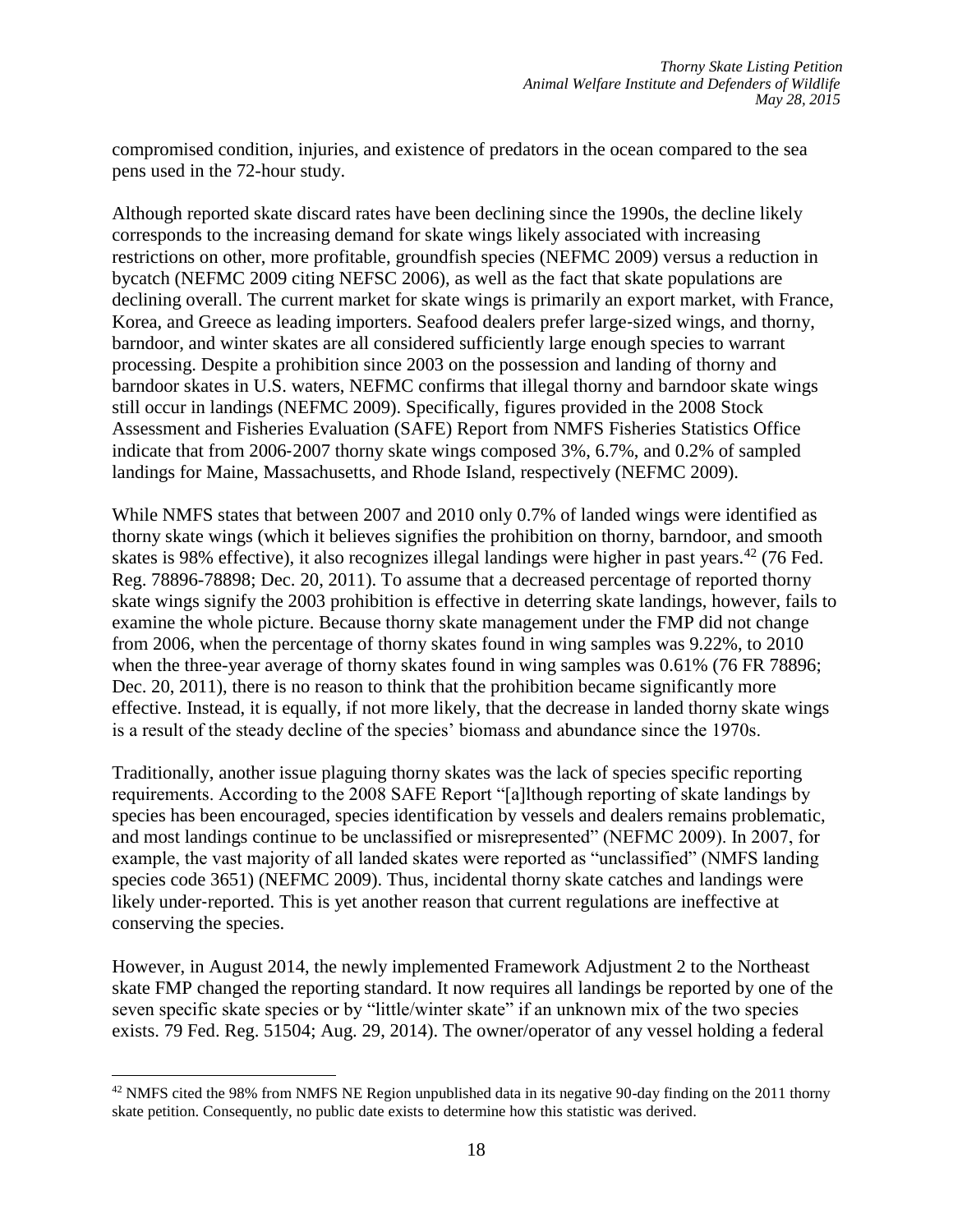skate permit must maintain on board the vessel, and submit to NMFS, a federal fishing Vessel Trip Report (VTR) for all fishing trips (regardless of species retained). On these VTRs, fishermen must now identify all landed skates by specific species and must report all discarded skates according to two (non‐species‐specific) class sizes: "large skates" (greater or equal to 58.42 centimeters (23 inches) TL) and "small skates" (less than 58.42 centimeters (23 inches) TL) (79 RF 51504; Aug. 29, 2014). Although this is an improvement, it is still clearly not enough to conserve the species.

In general, skates have little to no recreational value and are not intentionally pursued in any recreational fisheries in the U.S. (NEMFC 2009). Between 2000‐2007, recreational skate landings, where skates are retained and/or killed by the angler, composed only 0.4‐3.0% of the total estimated catch during this time period; the vast majority of skates caught by recreational anglers were released alive (NEFSC 2009). In 2003, threats to thorny skates from foreign and recreational landings were insignificant and, together, accounted for less than 1% of the total fishery landings (NEFSC 2003).

### **Canada**

 $\overline{a}$ 

The main human induced threats to the thorny skate in Canada are both directed and undirected fishing mortality. Nearly all bycatch occurs on the southern Grand Banks (Div. 3 LNOPs)<sup>43</sup> where the directed fishery operates. In Division 3 LNO/Subdivision 3Ps (around the Grand Banks) thorny skate abundance indices from spring surveys peaked at 213, 697 in 1985 and appear to have stabilized in recent years. (NAFO Scientific Council 2014).<sup>44</sup> In 2009, estimated total directed fishery catches on the Grand Banks (including landings plus discards) reached 7,868 tons. The high levels of bycatch were attributed to directed fisheries for unrelated species in the area. Commercial fishery take of thorny skates has dropped from 17,000 tons per year in the 1980's to 6,000 tons per year presently. Despite the reduction in removals, fishing mortality (catch/relative biomass) has not improved and continues to hover at approximately 10 percent (COSEWIC 2012).

Despite historically low population levels of thorny skates in Division 3 LNO waters and the evidence of hyper‐aggregation on the Grand Banks, until 2013 NAFO's Total Allowable Catch (TAC) for skates was always designated higher than advised by NAFO's Scientific Council. Indeed, in 2012, the TAC was over double the advised amount even though minimal to no rebuilding of this stock occurred since it was brought under management in YEAR. In 2011, NAFO failed to adopt the Council's recommendation and instead pledged to adopt the Council's 2012 advice. However, despite this commitment, the years of decreased fishing mortality, and the species' Division 3LNO stock remaining imperiled, NAFO set its 2013 and 2014 TAC limits at 7,000 tons; over 1,500 tons more than TAC from 2009-2011 (NAFO 2012).

<sup>&</sup>lt;sup>43</sup> The reference to Division 3 LNO/P refers to the fishery management areas on/adjacent to the Grand Banks.

<sup>44</sup> The 2011 and 2013 spring survey results for Division 3LNOPs showed modest improvement at 75,324 and 101,846 respectively (NAFO Scientific Council Meeting May 2014).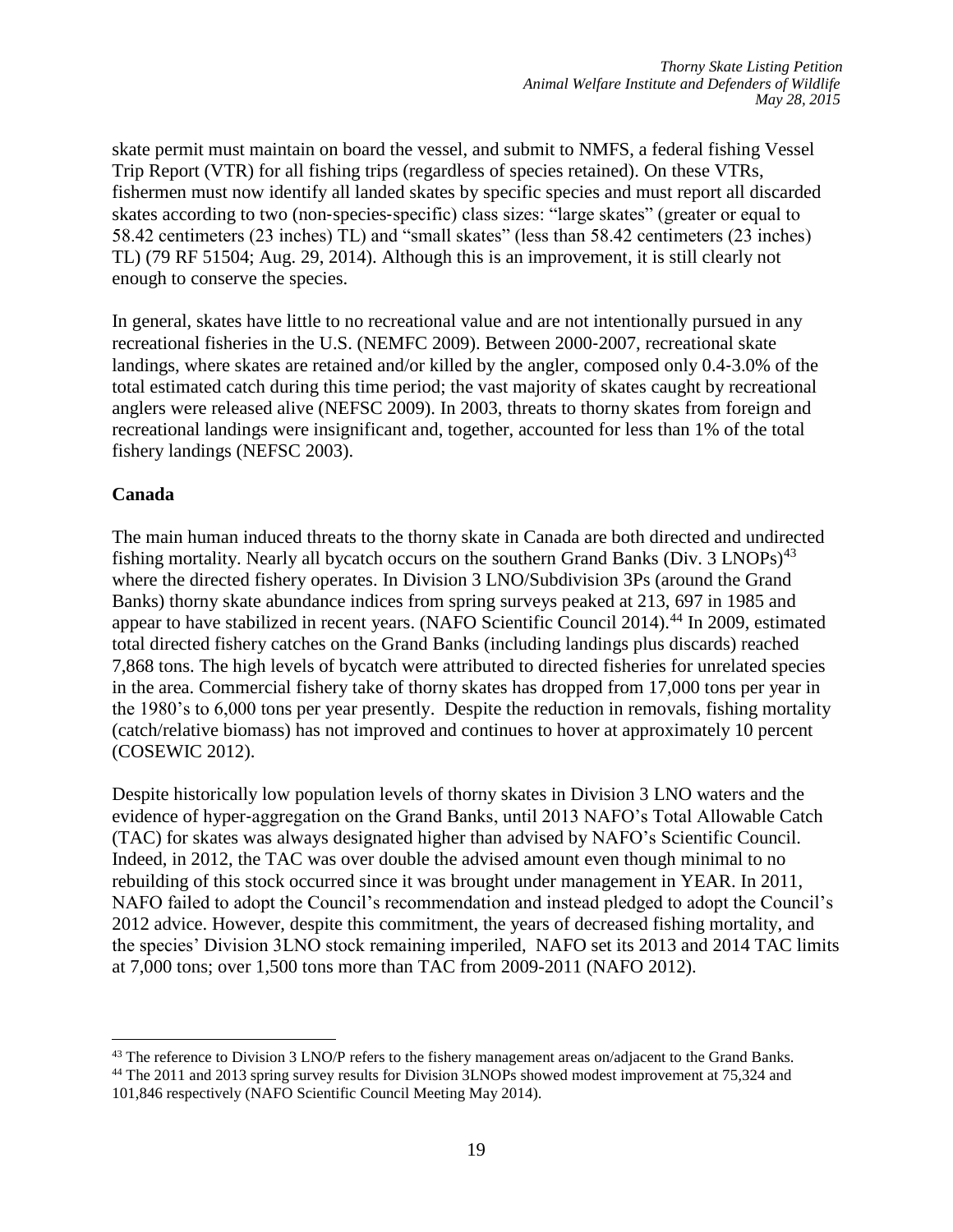In Canada, thorny skates are also taken as bycatch in areas from the Scotian Shelf and north to the Davis Strait, but in much smaller amounts than associated with the directed fishery on the Grand Banks (IUCN 2011). While the thorny skate population on the Scotian Shelf has historically been smaller than that on the Grand Banks, the population on the Scotian Shelf has declined consistent with the population decline on the Grand Banks (IUCN 2009). The Scotian Shelf population showed an 80% decline in biomass from the mid‐1970s through the mid‐2000s with no obvious environmental cause (IUCN 2009).

Like the biomass index on the Grand Banks, biomass surveys conducted on the Scotian Shelf reveal that thorny skate population levels have remained relatively stable but at low levels since the late 1990s (IUCN 2009). It is likely these results are correlated with greatly reduced groundfish fishing efforts (McPhie 2007).

### **B. The Northwest Atlantic or, alternatively, the U.S. Thorny Skate Populations are Distinct Population Segments**

### **1. ESA Definition of Distinct Population Segment**

The ESA grants NMFS authority to list any "species" as endangered or threatened. A "species" is defined to include "any distinct population segment of any species of vertebrate fish or wildlife which interbreeds when mature." (16 U.S.C. §§ 1533; 1532(16)). The U.S. Fish and Wildlife Service (USFWS) and NMFS' Joint Policy Regarding the Recognition of Distinct Vertebrate Population Segments Under the Endangered Species Act (61 Fed. Reg. 4722; February 7, 1996) identifies "two criteria for making DPS determinations: (1) The population must be *discrete* in relation to the remainder of the taxon (species or subspecies) to which it belongs; and (2) the population must be *significant* to the remainder of the taxon to which it belongs" (75 Fed. Reg. 39657; July 12, 2010).

"A population segment of a vertebrate species may be considered discrete if it satisfies either one of the following conditions: (1) it is markedly separated from other populations of the same taxon as a consequence of physical, physiological, ecological, or behavioral factors. Quantitative measures of genetic or morphological discontinuity may provide evidence of this separation; or (2) it is delimited by international governmental boundaries within which differences in control of exploitation, management of habitat, conservation status, or regulatory mechanisms exist that are significant in light of section  $4(a)(1)(D)$  of the ESA" (75 Fed. Reg. 39657; July 12, 2010). Courts have interpreted "markedly" to mean "appreciably" separate from other populations (*National Assoc. of Home Builders v. Norton*, 340 F.3d 835, 851 (9th Cir. 2003)).

If a population segment is found to be discrete under one or both of the enumerated conditions, its biological and ecological significance to the taxon to which it belongs is to be evaluated. This consideration may include, but is not limited to: (1) persistence of the discrete population segment in an ecological setting unusual or unique to the taxon; (2) evidence that the loss of the discrete population segment would result in a significant gap in the range of a taxon; (3) evidence that the discrete population segment represents the only surviving natural occurrence of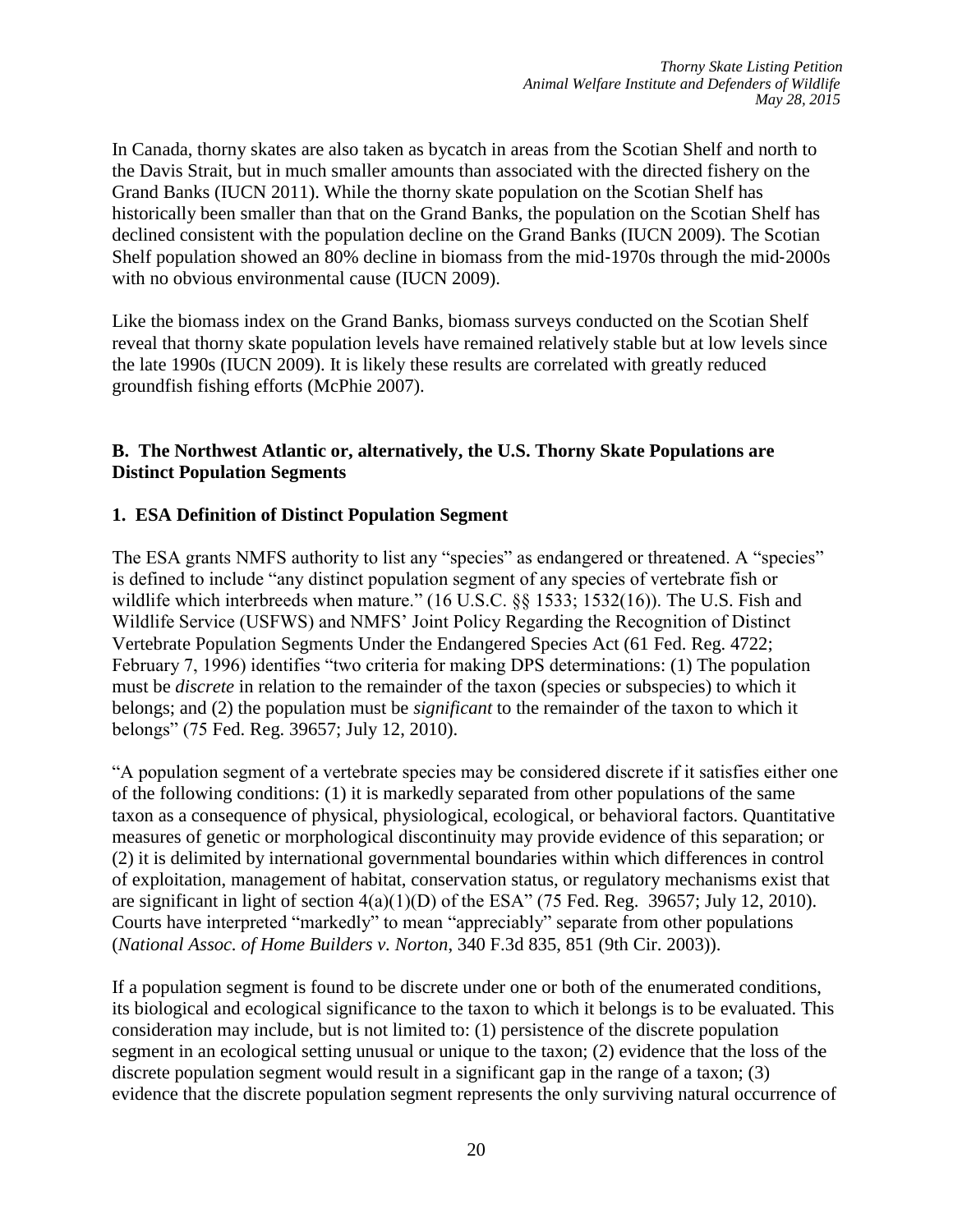a taxon that may be more abundant elsewhere as an introduced population outside its historic range; and (4) evidence that the discrete population segment differs markedly from other populations of the species in its genetic characteristics (75 Fed. Reg. 39657; July 12, 2010). These significance factors are "nonexclusive" – if any one factor is satisfied, a discrete population is considered significant (*see Maine v. Norton*, 257 F.Supp. 2d 357, 388 (D. Me. 2003)). If a population segment is both discrete and significant, then it is a DPS and may be evaluated for endangered or threatened status including whether it is threatened or endangered throughout all or a significant portion of its range.

### **2. The Northwest Atlantic Population of Thorny Skates is a DPS**

The Northwest Atlantic thorny skate population, encompassing Canadian and U.S. waters, undoubtedly satisfies both the "discrete" and "significant" requirements for DPS designation under the ESA. The Northwest Atlantic population is "discrete" because it is "markedly separated from other populations" due to "physical [and] behavioral factors," and is "significant" because the loss of the [DPS] would result in a significant gap in the range of the taxon" (75 Fed. Reg. 39657; July 12, 2010).

### **3. The Northwest Atlantic Population of Thorny Skates is Discrete**

Scientific literature on thorny skates consistently demarcates the Northwest and Northeast Atlantic populations (e.g., NEFSC 2003 citing McEachran 2002). While research indicates that small groups of this species may make limited seasonal migrations, the thorny skate is generally considered a sedentary species. A twenty‐year study of the Northwest Atlantic stock in the Newfoundland area by Templeman (1984) found that most thorny skates were recaptured within 97 km of their tagging location; and in Passamaquoddy Bay off the northeastern shore of Maine, the species is a year‐round resident (NEFSC 2003 citing Tyler 1971). Studies of the Northeast Atlantic stock also indicate a relatively sedentary population. In the North Sea, for example, 85% of tagged thorny skates were recaptured within 93 km of their release point (Walker *et al.* 1997). The furthest distance skates were recorded to have travelled by Templeman was 386 km – significantly less than a trans-Atlantic migration (1984). Indeed, there are no scientific studies that indicate trans‐Atlantic migration or significant genetic interface between the Northwest and Northeast Atlantic stocks.

In NMFS' denial of AWI's 2011 petition, the agency emphasizes that Templeman (1984) determined that a small percentage of thorny skates (13%) were found 161 km to 386 km from where they were tagged. Additionally, the agency cites a 2007 study (Chevolot *et al.*) in which mitochondrial DNA samples from thorny skates were examined across Newfoundland, Iceland, Norway and the North Sea, demonstrating that genetic diversity was "relatively homogenous." NMFS uses these facts, in conjunction with a study suggesting little genetic structure among thorny skates in the Gulf of Maine or Canada, to imply that the U.S. or Northwest DPS constitute portions of "a large scale panmictic stock, connected by large scale dispersal of individual skates" (76 Fed. Reg. 78893; Dec. 20, 2011).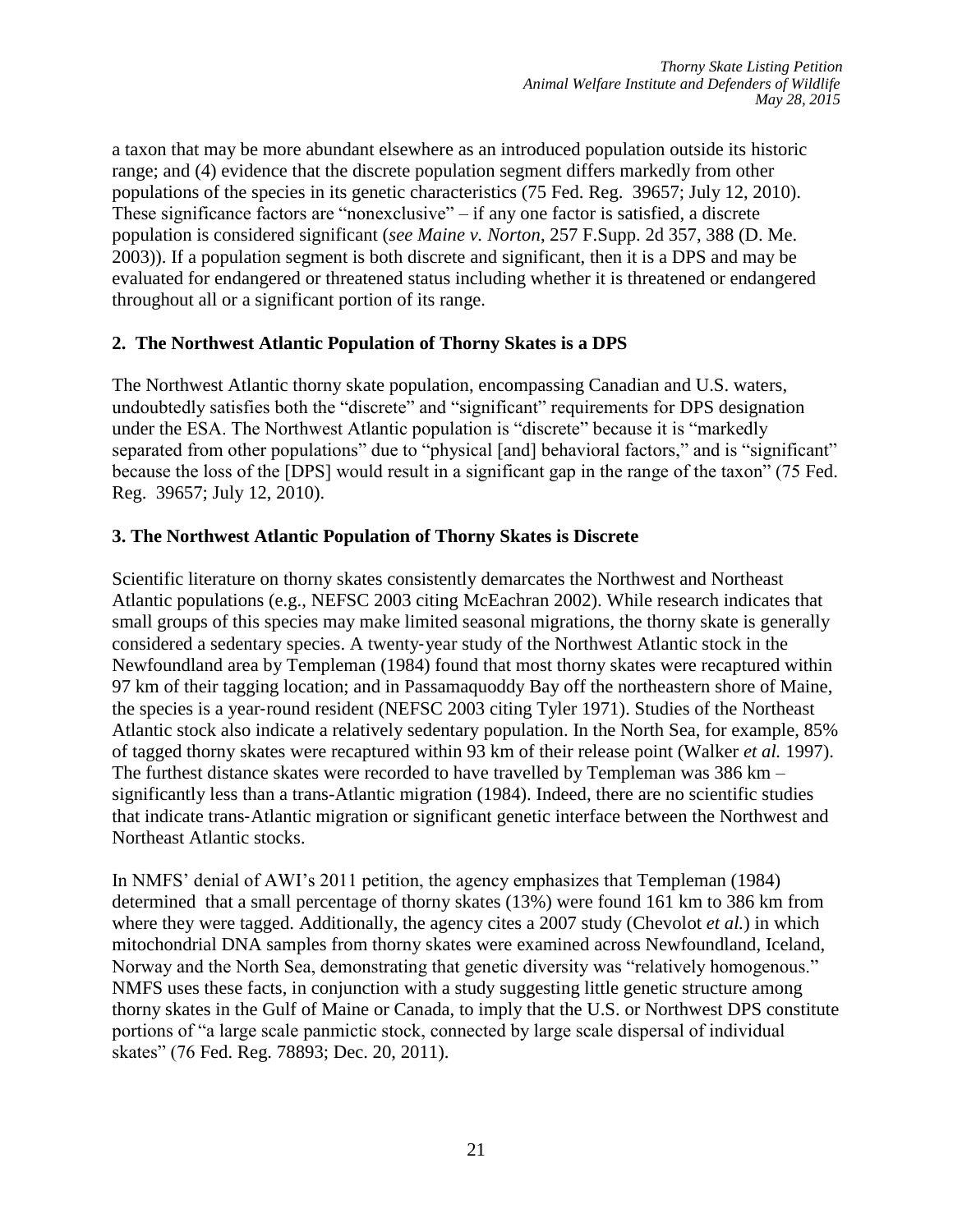However, in stark contrast to that conclusion, due to the significant variance in sexual maturity and lengths between the Grand Banks and areas to the north (particularly the Labrador Shelf), Templeman (1987) concluded that large-scale migrations did not occur. Genetic variances are likely due to varying local conditions and minimal mixing of populations (COSEWIC 2012). Notably, a more recent 2011 genetic study of thorny skates in the Northwest Atlantic discovered the mitochondrial CO1 gene sequences were fairly variable when measured against other skate species in the same region (Coulson *et al.* 2011). These findings suggest that genetic diversity may in fact exist in the species and physical factors, such as long distances, may hinder thorny skates from embarking on longer migrations.

Even Chevolot et.al (2007), acknowledges that the conclusion regarding thorny skates' migratory range "is much greater than previously acknowledged," and this is problematic. First, the sample size involved is small and only contains one molecular marker and is thus, not representative of the genetic diversity within the thorny skate populations. In addition, the lack of genetic diversity in the North Atlantic does not match "predictions based on life characteristics." The study attempts to justify its results by highlighting a parallel study (Chevolot 2006) involving a separate skate species (*Raja clavata*, also known as the thornback skate) in which the same molecular marker was used and significant genetic structure was identified. However, this comparison is not credible because Chevolot's 2006 study deals with a different skate species with different phylogeographic and population genetic structure patterns (*id*.) and because it does not minimize the problems associated with a small sample size. Further, although Templeman (1984) determined that 13% of skates were found up to 386km from their tagging location, the majority were found less than 100km from where they were tagged. Examined in the aggregate, these studies indicate that although a small portion of the skate population may be capable of greater migration than previously thought, there is no indication that a significant portion of the population travels the great distance between the Northeast Atlantic and the Northwest Atlantic and, consequently, genetic mixing of populations may not occur. Such a migration would expose the thorny skates to unsuitable conditions during the migration, such as greater depths and potentially new predators, which could increase mortality rates and reduce productivity.

#### **4. The Northwest Atlantic Population of Thorny Skates is Significant**

The IUCN evaluated the conservation status of several populations of thorny skates throughout the Atlantic and assessed the Northeastern Atlantic stock as a "Species of Least Concern." In striking contrast, the IUCN assessed the species as "Vulnerable" in Canadian waters and "Critically Endangered" in U.S. waters. These two separate assessments and classifications indicate the IUCN, whose expertise has been recognized by NMFS (50 Fed. Reg. 51252, 51254 (Dec. 16, 1985)), considers the two populations both discrete and significant. Considering the distribution of the species both in the Northeast and Northwest Atlantic, there can be little doubt that if the U.S. and Canadian populations were extirpated, this would result in a significant reduction in the species' range with no significant evidence that populations outside of this range could recolonize these waters. Accordingly, the best available scientific evidence clearly establishes that the Northwest Atlantic population of thorny skates is a markedly discrete and significant population and, thus, constitutes a DPS pursuant to the ESA (75 Fed. Reg. 39657; July 12, 2010).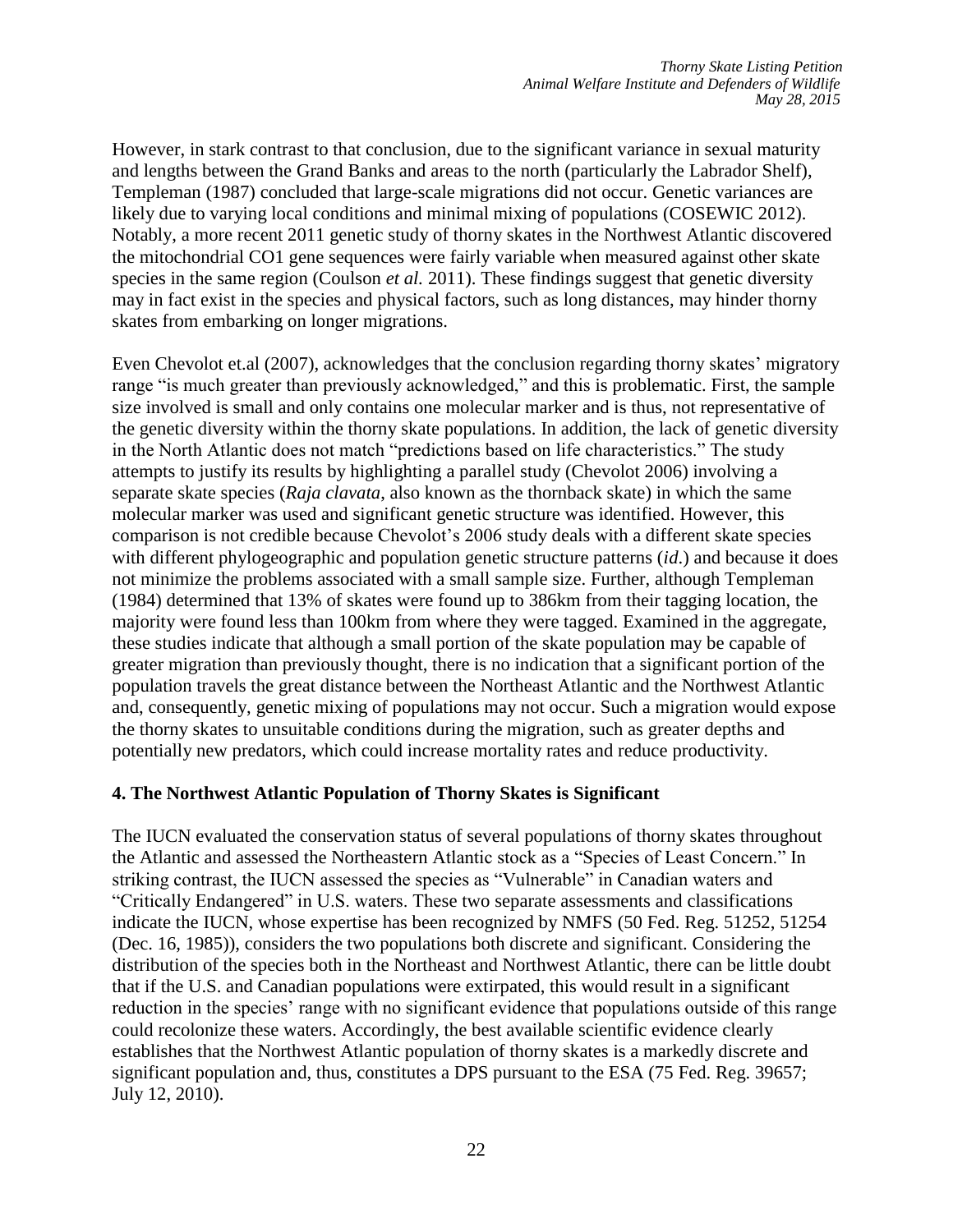### **5. The Population of Thorny Skates in United States Waters is also, alternatively, a DPS**

As an alternative to DPS designation of the Northwest Atlantic population, the thorny skate population in U.S. waters also satisfies the "discrete" and "significant" requirements for DPS designation under the ESA. The U.S. population is "discrete" because "it is delimited by international governmental boundaries [delineating the U.S. and Canada] within which differences in control of exploitation, [. . .] conservation status, [and] regulatory mechanisms exist that are significant in light of  $\S 4(a)(1)(D)$  of the ESA" (75 Fed. Reg. 39657; July 12, 2010). Evidence also suggests that the U.S. DPS may also be "discrete" because it is "markedly separated" from the Canadian population "as a consequence of physical [and/or] ecological factors" (75 Fed. Reg. 39657; July 12, 2010). Further, the U.S. population meets the "significant" criterion of DPS designation because the loss of the DPS would result in a significant reduction in the range of the taxon.

### **6. The U.S. Population of Thorny Skates is Discrete**

 $\overline{a}$ 

Marked disparities between Canada and the U.S. regarding control of exploitation, conservation status, and regulatory mechanisms substantiate the "discreteness" of the U.S. DPS of the thorny skate. In Canada, the thorny skate is managed as a single stock under Canadian fishery regulations, and thorny skates dominate Canadian commercial catches representing approximately 95% of total skates caught. The skate fishery on the Grand Banks is considered a directed fishery for thorny skates (Kulka *et al.* 2010).

As a direct result of overfishing and bycatch mortality, since the 1970s, the Canadian thorny skate population has continued to suffer a precipitous decline in its mature population, ranging from 63% to 97% in southern regions. In contrast, the population has experienced recent improvement in the middle and northern sections of its range (COSEWIC 2012). Despite the conspicuously low population numbers, the traditional TACs for skates in Canadian waters "exceed[ ] the average catch during a period when minimal or no rebuilding of this stock occurred" (Kulka *et al.* 2010). NEFMC, in consultation with NMFS, concurred that these TACs exceed the recommended level of exploitation to rebuild the stock (NEFMC 2009). Moreover, although the 2013 and 2014 skate TAC for NAFO Division 3LNO (7,000 metric tons) has been decreased, if reached, it would still exceed the NAFO Scientific Council's recommendation that skate catches not exceed recent average annual catches (5495 t) (NAFO 2012). Despite these conclusions, the thorny skate lacks substantive protective regulatory measures in Canada.

Indeed, despite being recognized as a species of "special concern" by the Committee on the Status of Endangered Wildlife in Canada (COSEWIC 2012), the thorny skate has not yet been afforded any level of protective status in Canada.<sup>45</sup> The decline in thorny skate biomass in Canada as a result of the species exploitation is concurrent with biomass declines in the U.S. Consequently, thorny skate exploitation and the lack of any protections afforded the species in Canada may be negatively impacting the U.S. population in the northern most part of its range.

<sup>45</sup> The Laurentian Channel, an area of concentration for thorny skates, was announced as an Area of Interest for designation as a Marine Protected Area under the Oceans Act in 2010, but to date, no further action has been taken.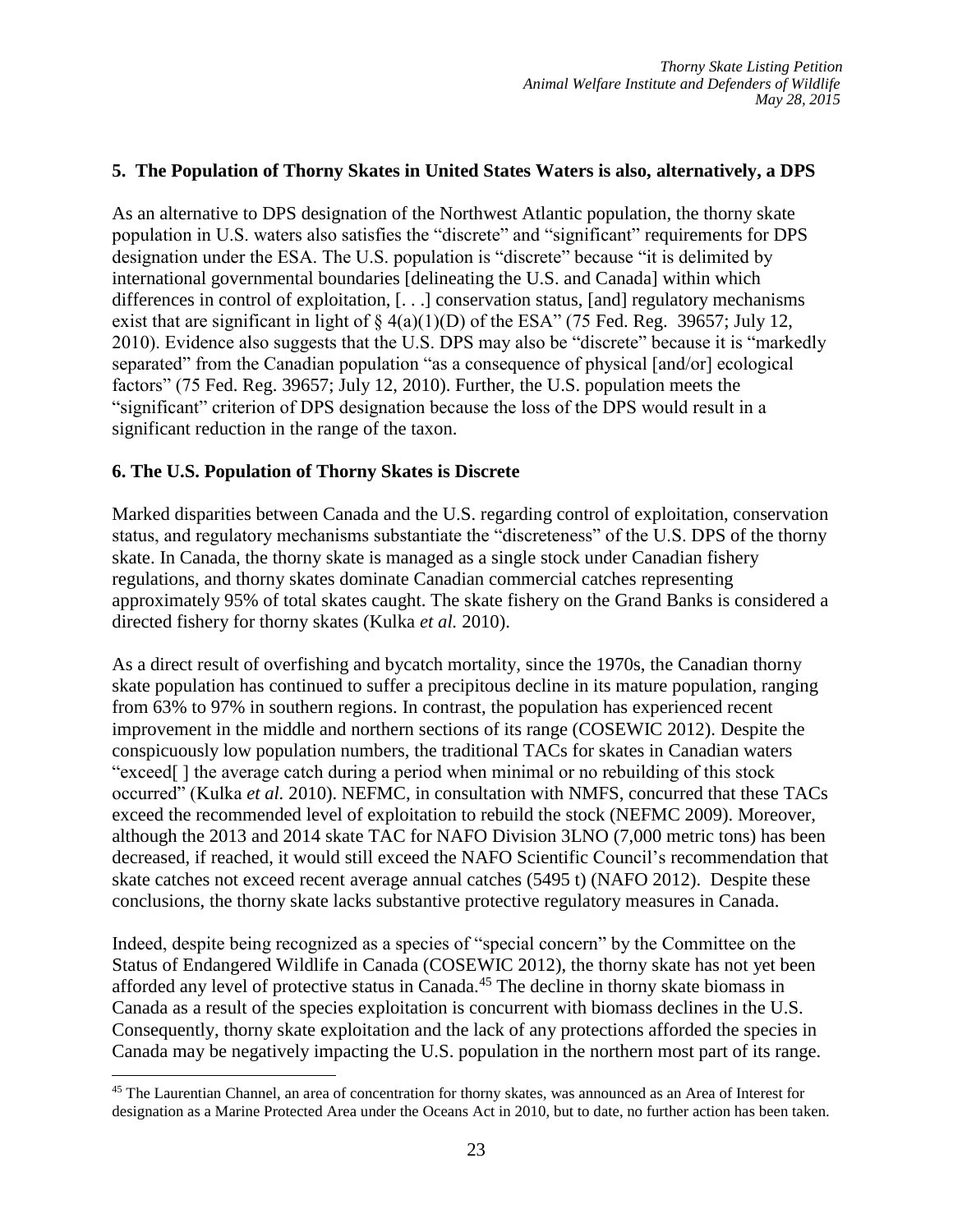As a result, the U.S. DPS has a need for protected status is even greater. Moreover, taking steps to conserve the U.S. DPS is consistent with Congress' intent that a species in the U.S. should not be allowed to go extinct simply because it is more abundant in another country (*See Maine v. Norton,* 257 F.Supp. 2d 357, 388 (D. Me. 2003).

Over the past four decades in the U.S., the thorny skate has undergone a dramatic population decline. Unlike thorny skate exploitation in Canada, however, the U.S. has never had a directed fishery for thorny skates. The population decline in the U.S. is primarily attributed to retained incidental catches, bycatch, and discard mortality (NEFMC 2009).Further, in contrast with the relatively stabilized Canadian population, the U.S. population of thorny skate is currently being "overfished," is "subject to overfishing," and continues to decline despite its listing as a "prohibited species" under the 2003 FMP prohibiting commercial and recreational fisheries for the species. *Id*.

In addition to these differences in conservation actions and fishery regulations between Canada and the U.S., evidence supports the contention that population segregation and sub‐division into subpopulations is occurring in the Northwest Atlantic stock (IUCN 2011). [The center of concentration of thorny skates in the entire northwest Atlantic region is on the Grand Banks, off the coast of Newfoundland, where the species' range has been contracting since the 1980s (Kulka and Miri 2003). The population on the Grand Banks underwent a 68% decline between the 1970s and early 1990s (Kulka *et al.* 2007). Recent studies indicate that the decline coincided with a period of cold ambient temperatures. Consequently, 80% of the biomass is now "hyperaggregated" in 20% of the area along southwest slope of the Grand Banks (Kulka *et al.* 2007).] In U.S. waters, thorny skates are most abundant in the Gulf of Maine and Georges Bank offshore strata (NEFMC 2009). Juxtaposing these relatively concentrated populations in U.S. waters to the "hyper‐aggregated" Canadian population, the U.S. DPS may be "discrete" under the DPS requirements of the ESA because it is "markedly separated from [the Canadian] populations […] as a consequence of physical [and] ecological factors" (75 Fed. Reg. 39657; July 12, 2010).

### **7. The U.S. Population of Thorny Skates is Significant**

The U.S. thorny skate population spans nearly 1,300 miles from Maine to South Carolina. Consequently, loss of thorny skates in U.S. waters would result in an appreciable loss of the species' range in the Northwest Atlantic. Further, the best available scientific evidence indicates that the Northwest Atlantic population of thorny skates is "discrete," at least because of international regulatory differences and because of separation resulting from physical and ecological factors. These differences are significant in light of section 4(a)(1)(D) of the ESA because the inadequacy of Canada's existing regulatory mechanisms have the potential to heavily impact the U.S. thorny skate population and create a permanent gap in the taxon. This impact could become even more significant as thorny skate range moves further north in response to the ecological consequences of ocean warming attributable to climate change. Thus, the thorny skate population within United States waters constitutes a DPS pursuant to the ESA.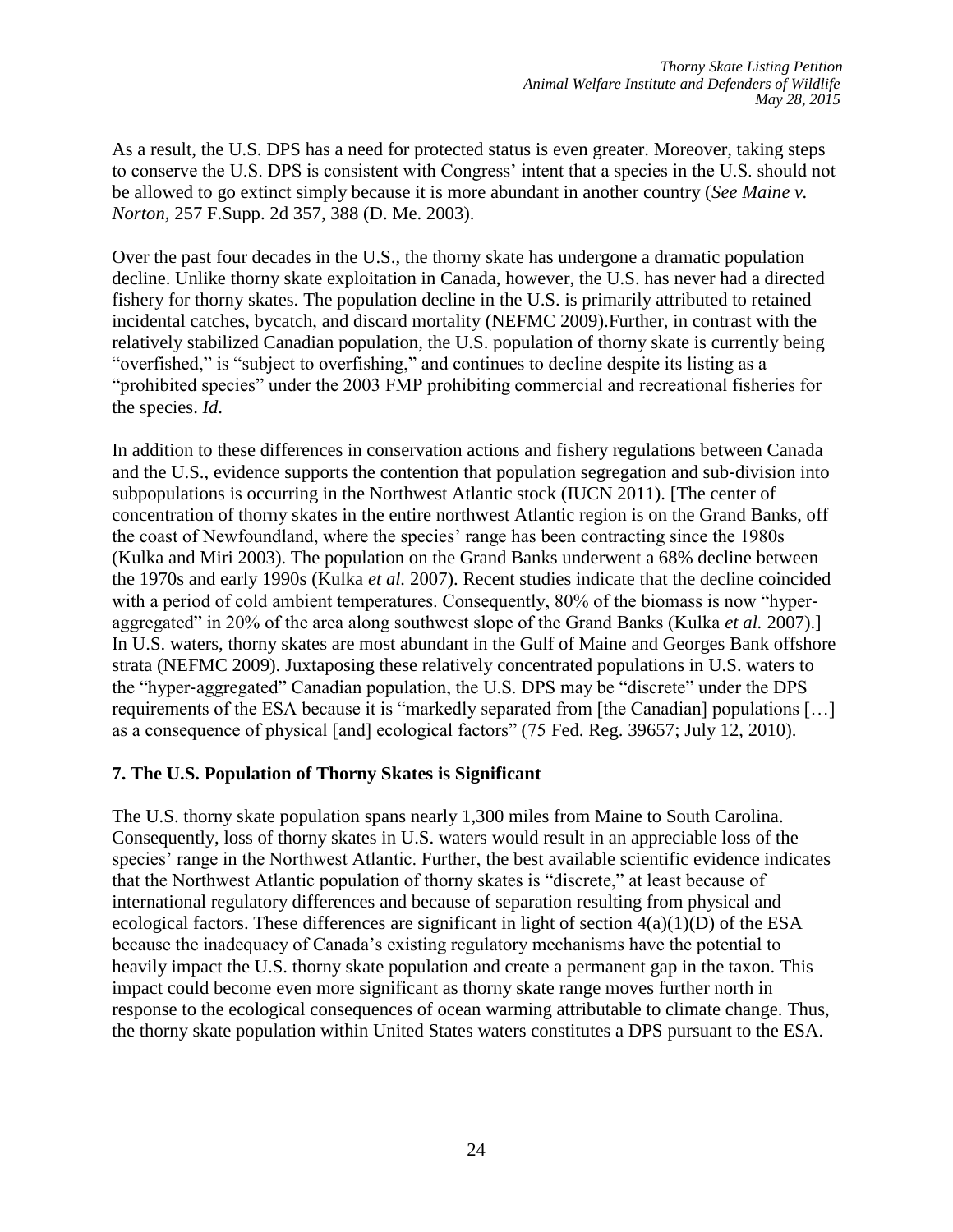### **II. The Thorny Skate Satisfies the Statutory Criteria for Listing as an Endangered Species Distinct Population Segment (DPS)**

The ESA defines an endangered species as "any species which is in danger of extinction throughout all or a portion of its range" (16 U.S.C. § 1532(6)). A species is threatened if "it is likely to become an endangered species within the foreseeable future" (16 U.S.C. § 1532(20)). In determining whether or not a species is endangered, NMFS must base its decision on five factors prescribed by the statute:

(a) The present or threatened destruction, modification, or curtailment of habitat or range;

(b) Overutilization for commercial, recreational, scientific, or educational purposes;

(c) Disease or predation;

(d) The inadequacy of existing regulatory mechanisms; or

(e) Other natural or manmade factors affecting its continued existence.

16 U.S.C. § 1533(a)(1). The presence of "any one or a combination" of the listing factors requires listing (50 C.F.R. § 424.11(c)). "Each factor is equally important and a finding by the Secretary that a species is negatively affected by just one of the factors warrants a nondiscretionary listing as either endangered or threatened" (*See National Wildlife Federation v. Norton*, 386 F. Supp. 2d. 553, 558 (D. Vt. 2005)). Further, the listing decision must be made "*solely* on the basis of the best scientific and commercial data available" (16 U.S.C. §  $1533(b)(1)(A)$ ). "Economic considerations have no relevance to determinations regarding the status of species" H.R. No. 97‐835 (1982).

Though evidence is provided in this petition in respect to all five listing factors, the continued survival of the thorny skate, including in the proposed Northwest Atlantic DPS and the U.S. DPS, is endangered by three of the five factors enumerated in the ESA: (B) overutilization for commercial, recreational, scientific, or educational purposes; (D) inadequacy of existing regulatory mechanisms; and (E) other natural or manmade factors.

### **Listing Factors Present in the NW Atlantic DPS and the U.S. DPS**

### **A. Present or Threatened Destruction, Modification, or Curtailment of Habitat or Range**

Bottom trawl fisheries are responsible for up to 86% of thorny skates caught as bycatch in U.S. waters and are the primary component of Canada's directed thorny skate fishery (NEFMC 2009). Otter trawling is shown to have enduring negative impacts on benthic ecosystems (Collie 2000; NEFSC 2004). However there is currently a dearth of scientific data specifically quantifying the impacts of trawling on thorny skate habitat in the northwest Atlantic.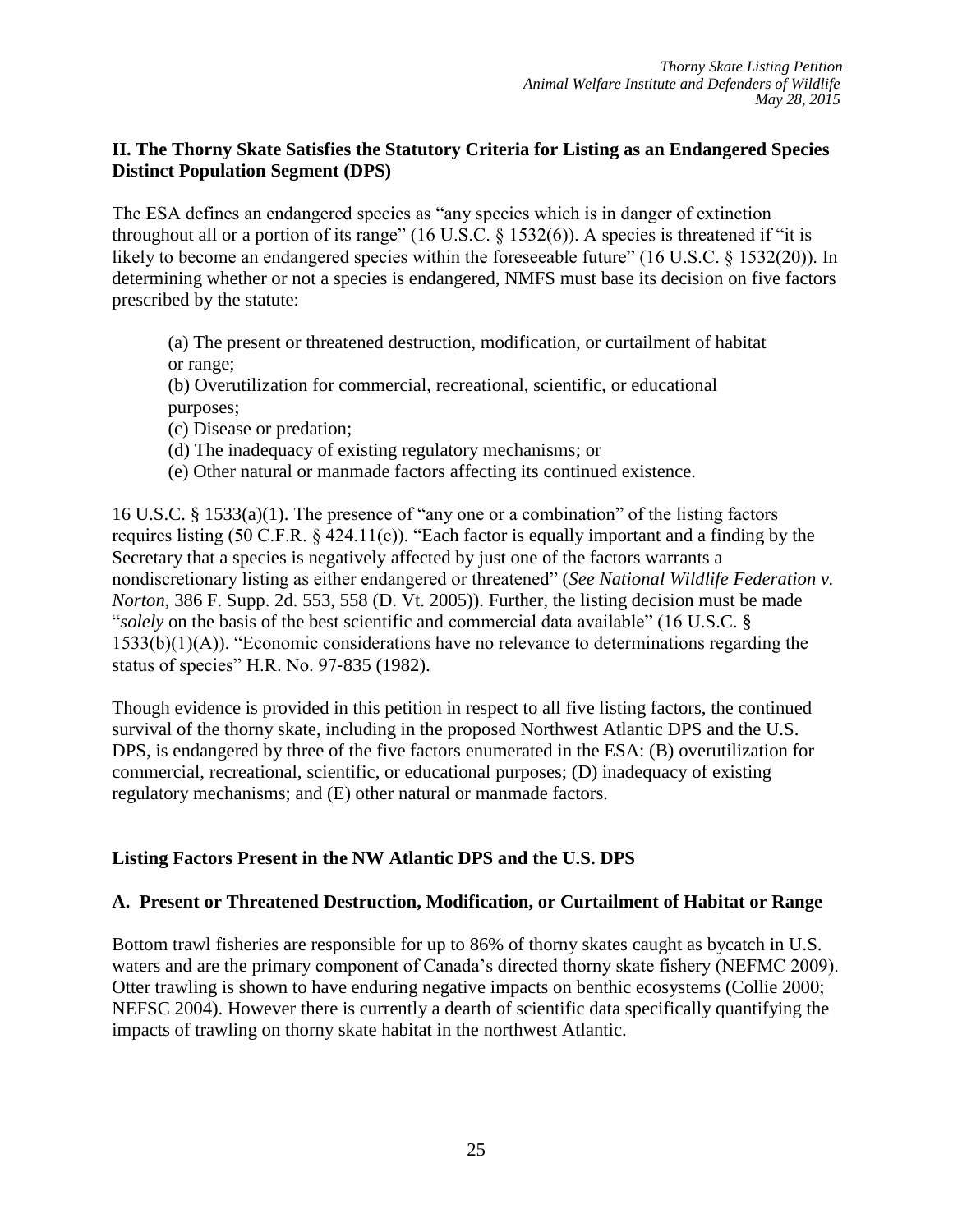### **B. Overutilization for Commercial, Recreational, Scientific, or Educational Purposes**

#### **1. Historical Overutilization**

Petitioners acknowledge that NMFS has generally downplayed the "overutilization for commercial purposes in the form of historical overfishing" as a significant factor for ESA listing. For example, in 2002, NMFS issued a negative 12-month finding for listing the barndoor skate and stated that although "available data suggest that overfishing (directed catch and bycatch) was the major threat," biomass indices at the time of petitioning had steadily increased, due in part to the elimination of foreign fishing (67 Fed. Reg. 61058; Sept. 27, 2002).

However, this circumstance is not applicable to thorny skates because population estimates for the thorny skate in Canadian waters indicate stable, but not increasing numbers. And, in U.S. waters biomass indices have been declining for decades without reprieve, despite the federal ban on the landing and possession of thorny skates since 2003. Indeed, thorny skate populations have been historically exploited at such unsustainable rates in U.S. waters that any continued mortality today, through either illegal landings or discard mortality from incidental bycatch, could have devastating and irrevocable impacts on the survival of the species.

In another case, where NMFS issued a negative 90‐day finding on an ESA listing petition for the Northwest Atlantic DPS of the porbeagle shark, NMFS acknowledged the petitioner's claim that "historical and continued overfishing requires that the species be listed under the ESA," but dismissed this contention because, at the time of the petition, porbeagle population numbers were stable at low levels and possibly increasing (75 Fed. Reg. 39661; July 12, 2010). However, notably, in its ruling on a challenge to the agency's 90-day finding, the court held that the agency acted arbitrarily and capriciously. Specifically, in regard to the agency's claim that "stocks are depleted… [but] stocks are stable or increasing in size," the court found NMFS considered only the most optimistic view. The court noted that although this view was acceptable, the plaintiff only had to show "the amount of information that would lead a reasonable person to believe the measure proposed in the petition may be warranted" (*Humane Society of the U.S. v. Pritzker*, 2014).

Similarly, in this case, the best available data on the status of the thorny skate is sufficient to lead a reasonable person to believe an endangered or threatened listing for the species may be warranted. This is supported by the fact that the IUCN, composed of expert scientists, has classified thorny skates a as "vulnerable" globally and "Critically Endangered" in U.S. waters (IUCN 2009). Further evidence to support this is the fact that participation in the commercial skate wing fishery in the Northwest Atlantic has grown dramatically over the past 30 years in response to the burgeoning international demand for skate wings and fishermen's interest in developing new markets. In Canada, skates were historically caught only as incidental bycatch in other Canadian fisheries (e.g., groundfish fisheries), but a directed skate fishery was initiated in 1994 as a response to closures in the traditional Canadian groundfish fishery and an increasing international market for skate wings (NEFMC 2009). In the U.S., commercial skate wing fisheries (primarily directed at winter skates) have also increased in number over the past few decades to satiate the growing international appetite for skate wings. The total landings of skates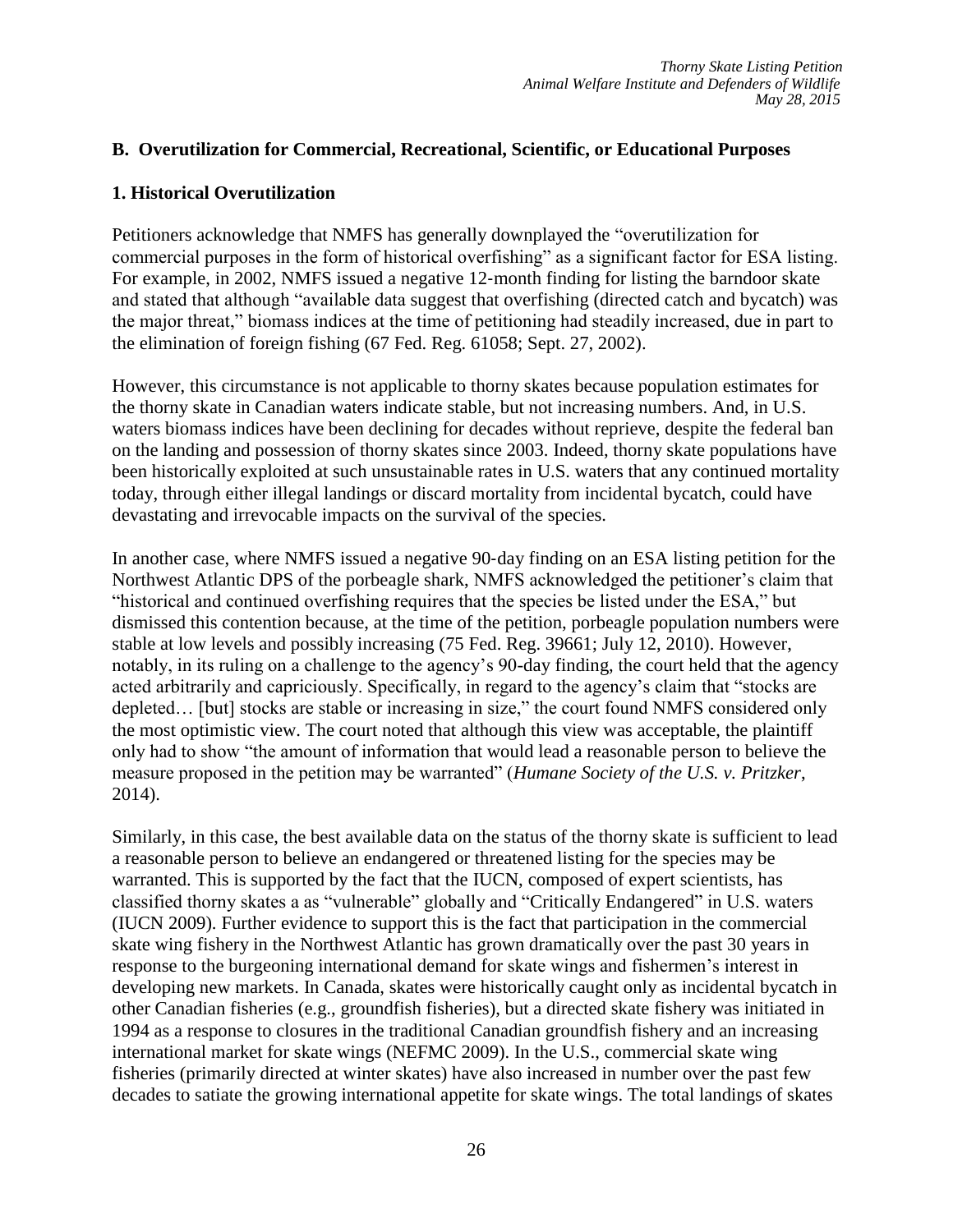caught in United States waters have increased steadily since the early 1980s, from less than 1,000 metric tons of skates (wings and/or carcasses) landed in 1982 to approximately 19,000 metric tons landed in 2007 (NEFMC 2009).

As previously indicated, while thorny skate populations throughout the Northwest Atlantic suffered dramatic declines over the past few decades, biomass indices in Canadian waters indicate that the species is maintaining relatively stable population numbers at very low levels. In U.S. waters, however, the thorny skate population continues to decline at an alarming rate, despite the alleged protections provided by the FMP which prohibit thorny skate landings and possession. In the time lapse between the genesis of the escalating demand for skate wings in the 1980s and the FMP's implementation in 2003, the thorny skate lacked federal regulatory protections in the U.S., and consequently, suffered the quintessential ravages of the "tragedy of the commons" from which the species has yet to recover. Historical, as well as current, overfishing of thorny skates continues to have deleterious effects on the species' population in U.S. waters and is a significant factor in the species' continued decline. Indeed, the most recently published biomass average (0.12 kg/tow) is approximately 6% of the biomass threshold (2.06 kg/tow), and roughly 3 % of the biomass target (4.13kg/tow) for the species (NEFSC 2013).

### **2. Continued Overutilization: Illegal Landings and Discard Mortality**

Although the historical decline of thorny skates in U.S. waters is ascribed to over‐exploitation by commercial fisheries, some claim that overutilization is generally not considered a significant cause of the species' continued decline. Proponents of this argument contend that overutilization of thorny skates in United States waters (for commercial purposes) technically ceased following the prohibition on thorny skate landings and possession in 2003 (NEFMC 2009). Additionally, that the thorny skate is not considered a "preferred species" in the skate wing fishery (NOAA 2009).<sup>46</sup> These assertions are misguided, however. Thorny skate wings may not be as desired for the skate wing market as winter skate wings but, nevertheless, dockside samples of skate landings indicate that thorny skates are illegally landed, most likely for the skate wing market (NEFMC 2009). Moreover, even if thorny skates are caught as bycatch, the likelihood of mortality at the time of discard, or shortly thereafter, is strong (Mandelman *et al.* 2012).

#### **a. Illegal Landings**

 $\overline{a}$ 

Thorny, barndoor, and winter skates are all considered sufficient in size for the skate wing market (NEFMC 2009), and despite the ban on landing thorny skates, reports of illegal thorny skate landings suggest that this species is, in fact, currently commercially exploited in the wing market (NEFMC 2009). In the U.S., skate landings were not required to be reported by species until August  $2014.^{47}$  Consequently, nearly 100% of the landings were reported as "unclassified"

<sup>&</sup>lt;sup>46</sup> The tough skin of the thorny skate makes the species less ideal to catch than other skate species because it is difficult for them to be skinned with skinning machines. Instead, fishing vessels from Southern New England Ports typically target little skates and juvenile winter skates (NOAA 2009).

<sup>&</sup>lt;sup>47</sup> In August 2014. 50 C.F.R. § 648 b (1)(iii) was amended to read, "the owner or operator of any vessel issued a skate permit shall report the species of skates landed as specified in this paragraph. Species of skates landed for bait shall be identified according to the following categories: Winter skate, little skate, little/winter skate, barndoor skate,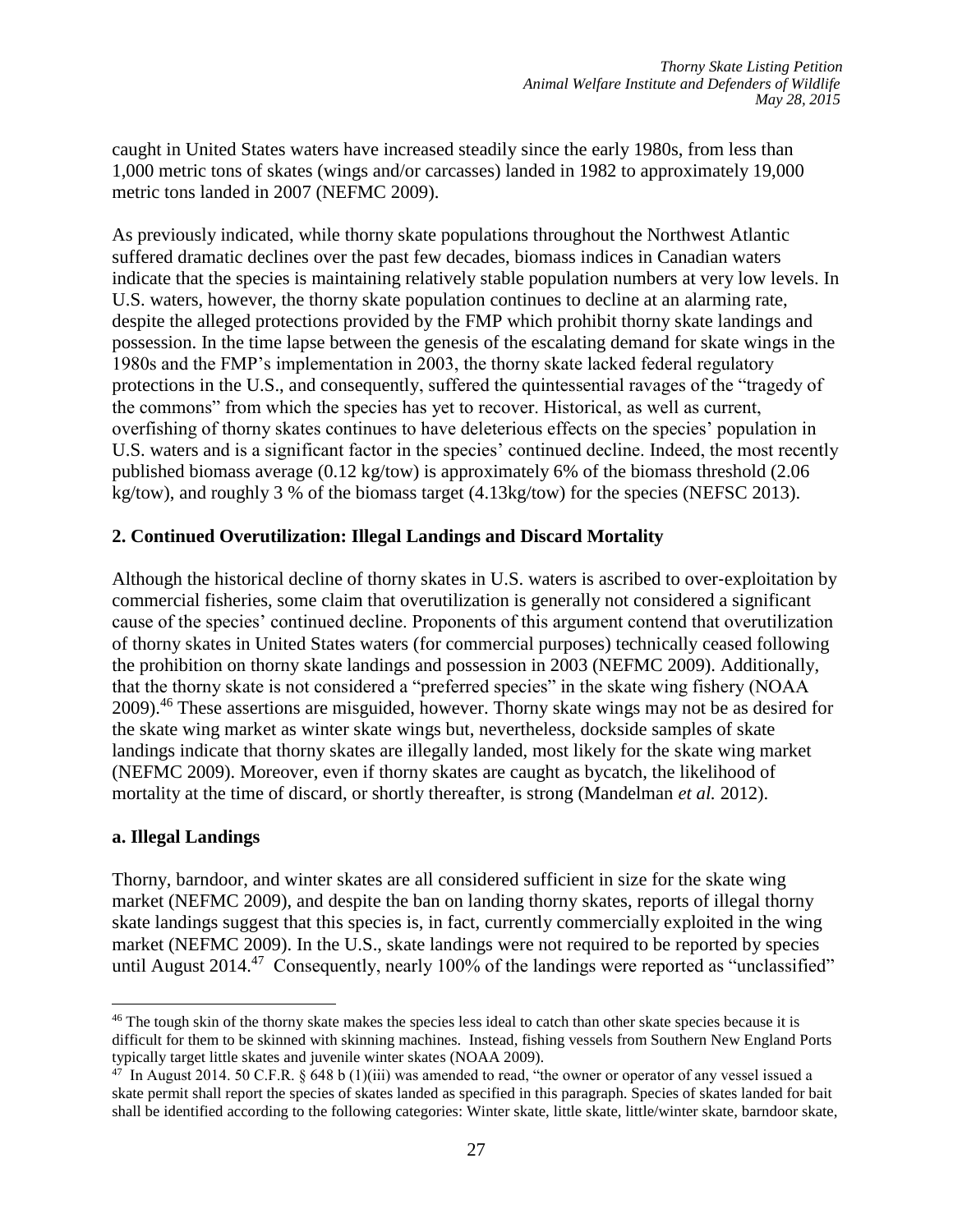or misrepresented skates (NEFMC 2009). Port samplers and enforcement officers are not present to inspect every commercial landing, but instead conduct random portside searches. Consequently, without inspection of every skate landing, there is ample leeway for fishermen to misreport their landings, particularly regarding the number of illegal thorny skate landings. NMFS Fisheries Statistics Office provided evidence supporting this concern in its issuance of skate wing species composition data from 2006‐2007 where it found that thorny skate wings composed 6.7% and 3% of the sampled dockside landings in Massachusetts and Maine, respectively (NEFMC 2009). Given the thorny skate's historically low population numbers and life history parameters as a "K‐ selected" species, every illegal take exacerbates its precipitous population decline and critically threatens stock rebuilding efforts.

### **b. Bycatch and Discard Mortality<sup>48</sup>**

 $\overline{a}$ 

In contrast to Canada's directed thorny skate fishery, in the U.S. thorny skates are primarily taken as bycatch in groundfish trawl fisheries. As a prohibited species, fishermen are banned from possessing or landing thorny skates or their parts, and federal regulations mandate the fishermen must discard any thorny skates that are incidentally caught in the trawl gear while fishing for other species (50 C.F.R. § 648.322(e)(1)). Although data on acute (i.e., immediate) and delayed (i.e., post‐release) mortality rates of discarded skates is limited, it could be close to 66% (Mandelman *et al. 2012*).

According to the Standardized Bycatch Reporting Methodology 3‐year Review Report, in 2009 and 2010, roughly 70% of all skates caught in various fisheries (including otter trawls, longline, sink gillnets, and scallop trawls) were discarded (Wigely 2011). However, as a result of the potentially high thorny skate discard mortality rate, a 70% discard rate could still have a devastating effect on the species biomass.

Discard rates are based on reports of independent observers. Of the four otter trawling vessels selected for observation, less than 10% of the selected vessels' total trips/sea days/landings were observed under the auspices of the Northeast Fisheries Observer Program (NEFSC 2011). NEFSC's study highlights the possibility of egregious mis‐ and under‐reporting of skate discard ratios. Bearing in mind the assumed under-reporting of skate discards, from 2003-2010, 3,594 t thorny skates were estimated to have been discarded from otter trawl fisheries in United States waters (SPDT 2011).

Applying both the 72-hour mortality rate (22%) from ocean pen studies and the extended trial mortality rate (66%) at least 790 t and 2,372 t of thorny skates are estimated to have died as incidental bycatch in otter trawling fisheries. The fact that, at a minimum, 790 t of thorny skate have died as incidental bycatch is extremely significant given that the thorny skate is a species of concern and any landing or possession of it is prohibited. Reiterative of the potentially grievous

smooth skate, thorny skate, clearnose skate, and rosette skate. Species of skates landed as wings (or other product forms not used for bait) shall be identified according to the following categories: Winter skate, barndoor skate, thorny skate, and clearnose skate (79 FR 51506, Aug. 29, 2014)."

<sup>48</sup> In the final rule listing the largetooth sawfish as an endangered species, NMFS stated "entanglement and other bycatch are commonly considered in the overutilization factor for ESA listing" (76 FR 133, July 12, 2011).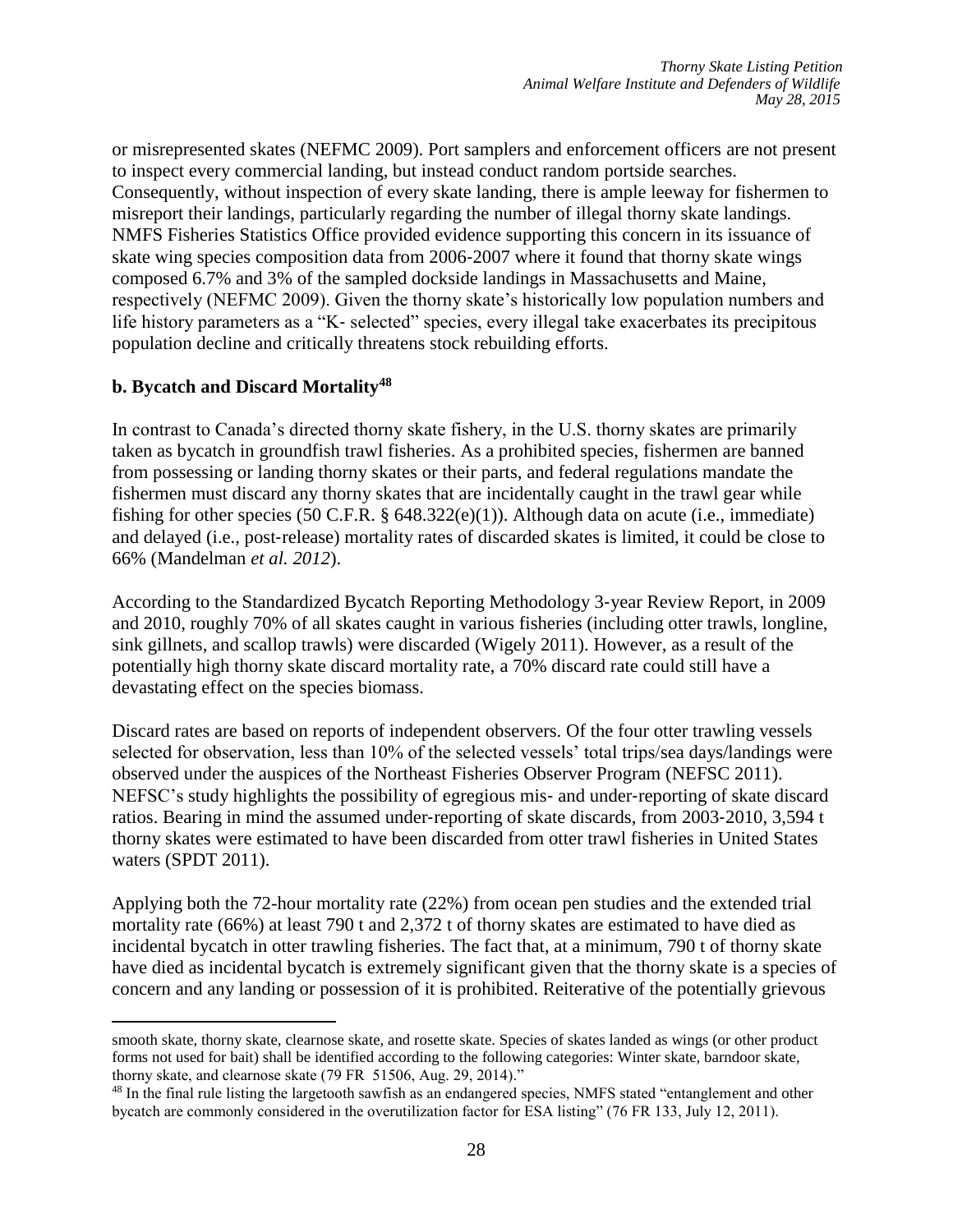damage illegal landings inflict on thorny skate populations, every discard mortality – acute or delayed – exacerbates the thorny skate's population decline and critically threatens stock rebuilding efforts. Moreover, of those thorny skates caught and released alive, their long‐term survival rate has not yet been accurately quantified.

## **C. Disease and Predation**

Predators of juvenile and adult thorny skates include seals, sharks, and halibut. Predators of thorny skate eggs include halibut, goosefish, and Greenland sharks while predatory gastropods can eat thorny skate embryos within egg capsules (NEFSC 2003). The thorny skate is also plagued by a variety of parasites that are found on the skin, in the intestinal tract, and in body cavities (FMNH 2011).<sup>49</sup>

Disease and predation, however, are not currently considered significant threats to the species' survival.

## **D. Inadequacy of Existing Regulatory Mechanisms**

### **1. Federal Management**

 $\overline{a}$ 

Congress enacted the Magnuson‐Stevens Fishery Conservation and Management Act (MSA) in 1976 (amended in 1996) to govern marine fisheries management. Generally, the MSA regulates fishing in federal waters, and each state has jurisdiction over fisheries within three miles of its shoreline (16 U.S.C. § 1801; 1856(a)(1)). The MSA created eight regional fishery management councils that are charged with preparing FMPs for each fishery under the respective council's authority (16 U.S.C. § 1852(h)). The FMPs, which are codified and implemented by NMFS, must generally prevent overfishing while providing for optimal yield (16 U.S.C. § 1851(a)(1)).

In U.S. waters, the thorny skate is within the jurisdiction of the NEFMC, and management regulations regarding this species are stipulated by the FMP for the Northeast Skate Complex that governs management of the seven endemic skate species collectively as a single complex.<sup>50</sup> The Skate Management Unit (SMU) for the Northeast skate fishery encompasses the area of the Atlantic Ocean from 35°15.3' North latitude, the approximate latitude of Cape Hatteras, North Carolina, northward to the United States‐Canada border, and extending eastward from the shore to the outer boundary of the Exclusive Economic Zone (EEZ) and northward to the United States‐Canada border (NOAA 2011a). (See Figure 3.)

<sup>49</sup> Thorny skates are parasitized by generalized species of *Monogenea* as well as many other parasites including protozoan parasites like *Haemogregarina delagei*, *Trichodina oviducti*, and *Trypanosoma rajae* (FMNH 2011).  $50$  The seven species which comprise the Northeast skate complex include: winter, barndoor, thorny, smooth, little, clearnose, and rosette skates. For information on these species, see http://www.nero.noaa.gov/sfd/sfdskate.html.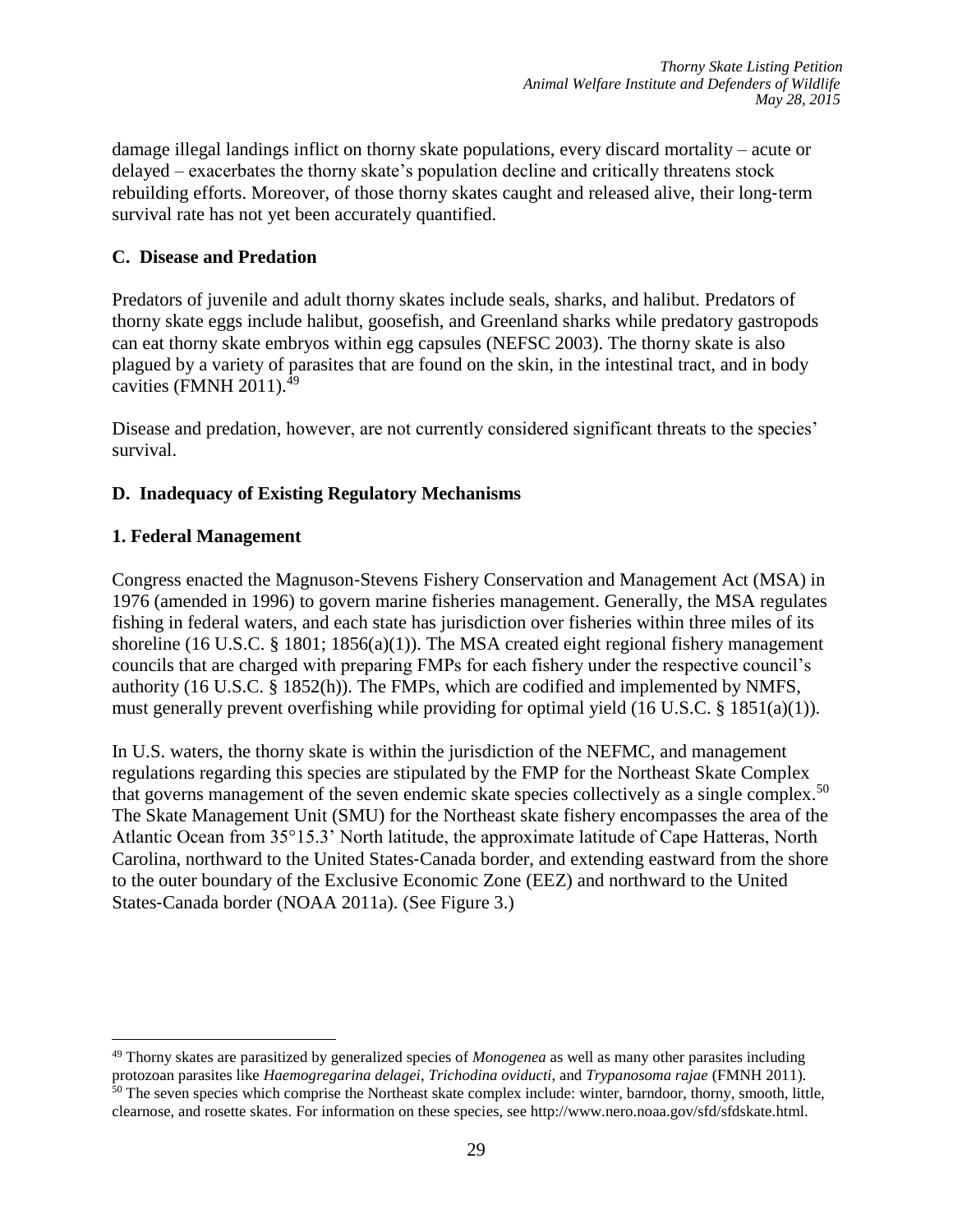#### **Figure 3. Skate Management Unit (SMU)**



The current FMP for the Northeast skate complex requires federal permits and sets Total Allowable Landings (TAL) for commercial skate fishing (NEFMC 2009; 50 C.F.R. §§ 648.320‐ 648.323). In 2014, the framework was adjusted to implement a 30% reduction in the Skate Acceptable Biological Catch (ABC). However, the catch reduction was largely the result of a decrease in trawl survey biomass for the more populous winter and little skate species. While this measure is expected to improve the condition of winter skates (a species that is subject to overfishing, but is not overfished), it does not adequately address the overfishing and overfished status of the substantially smaller population of thorny skates. This deficiency in the ABC limit reflects NMFS' intent to address overfishing and rebuild overfished thorny skate populations by developing a new skate action plan in 2014. However, as of the date of this petition, no such action has been announced.

Since 2003, the FMP has prohibited the possession or landing of thorny skates (NOAA 2011a). Specifically 50 C.F.R. §648.320(e)(1) stipulates that a vessel fishing in the EEZ portion of the SMU may not retain, possess, or land thorny skates taken in or from the EEZ portion of the SMU. However, despite NMFS' management efforts and the prohibition on thorny skate possession/landing, the species has continued to suffer an unabated decline. This is likely due to a combination of the bycatch issues and their potentially high long-term discard mortality rate, as identified by the Mandelman *et al.* (2012) study. Thus, although regulations exist to protect the thorny skate, they are ineffective.

A general lack of species‐specific identification, both on‐boat and at landing, poses a significant threat to the thorny skate's survival in U.S. waters. Ideally, fishermen would positively identify any prohibited species (i.e., thorny, smooth or barndoor skates) that were bycaught and immediately discard them. However, because thorny skates are a prohibited species, the likelihood that the landings of this species are underreported is strong (in spite of the requirement). In 2009, NMFS acknowledged that the species identification by fishermen, both at sea and at landing, was "problematic" even with agency‐sponsored programs for fisher education, on‐boat observers, and port samplers ("dockside monitors") (NEFMC 2009). Yet, the only enforcement or support of the species-specific reporting requirement identified by the

<sup>51</sup> http://www.nero.noaa.gov/nero/regs/infodocs/NESkateInfoSheet.pdf. [Accessed Nov. 2014].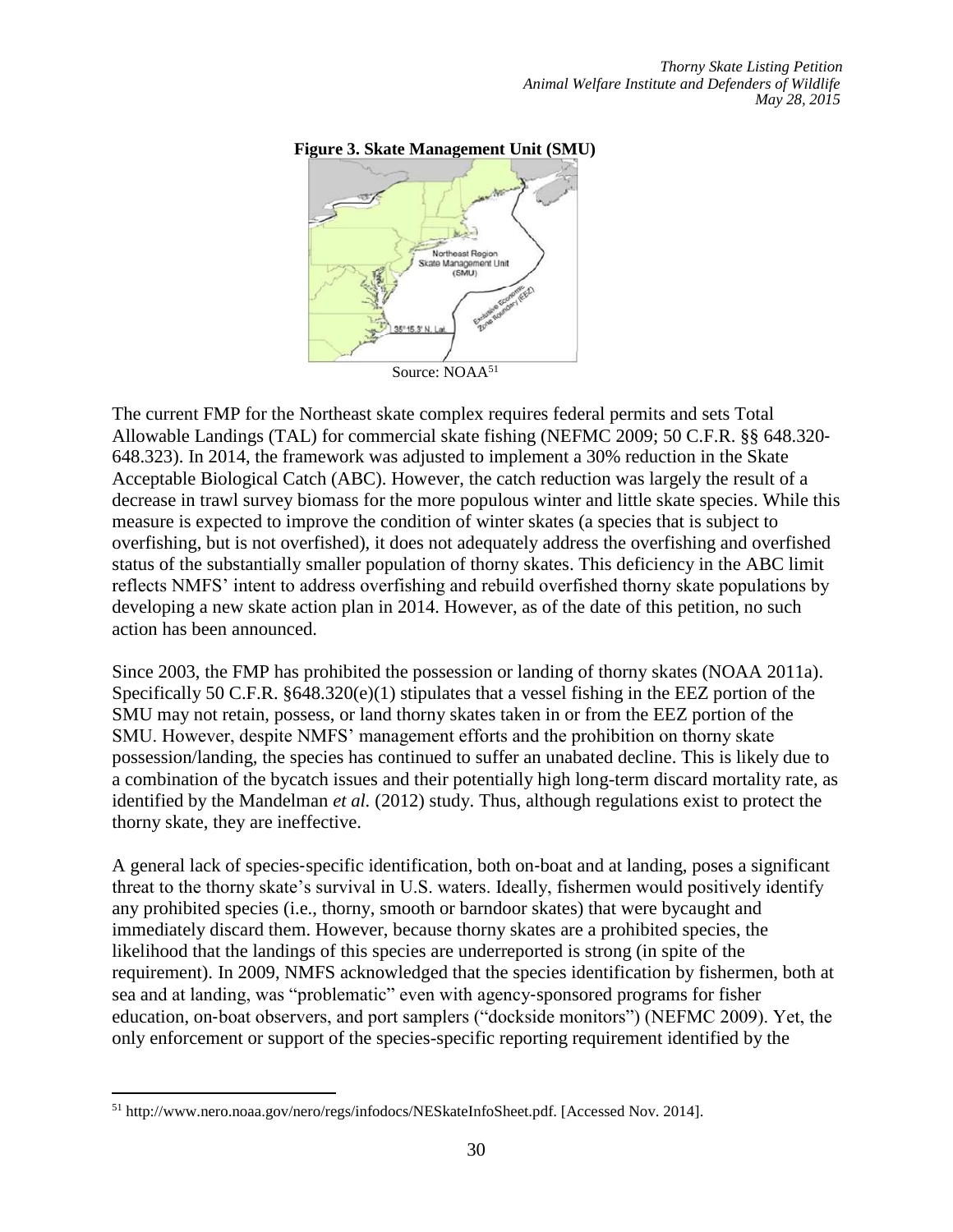agency is "outreach, education, and continued monitoring of landings by NMFS [which] will aid fishing vessels and dealers with this transition (79 Fed. Reg. 51505, Aug. 29, 2014)."

Positive species identification at landing is hindered because one of the identification options under the current regulations permit vessels to "possess and/or land skates as wings *only* (wings removed from the body of the skate and the remaining carcasses discarded)" (50 C.F.R. § 648.322(b)(4), emphasis added). The thorny skate's most distinctive and identifiable physical characteristics are large thorns on the ridgeline of its back. A vessel could foreseeably "wing" a thorny skate at sea (intentionally or mistakenly), discard the carcass, and, because the brown‐ grayish wings are much less distinguishable than the thorny body, decide that the thorny skate wings as "unclassified" without alerting the port samplers or enforcement officers to the specimen's true identity as a prohibited species. Indeed, the vast majority of landed skates are landed as "unclassified" (undifferentiated by species) (NEFMC 2009).

"Problematic" misidentification pervades the dealer market as well. Permitted dealers report that the vast majority of skate wings they purchase are listed under two general (non‐species‐specific) market categories: "unclassified wings" (code 3651) and "big skate" (code 3671) (NEFMC 2009). Further, skates are often mislabeled at market, as evidenced by the photo below of a placard reading "Skate: *Raja Radiata*" accompanying a whole skate for sale by *Eastern Fisheries, Inc.* at the 2010 Brussels Seafood Show (Brussels, Belgium).The pictured skate is likely a winter skate (*Leucoraja ocellata*), but was mislabeled as *Raja radiata*, the taxonomic name of the thorny skate until 1998 (*See* Figure 4.) While it is unknown whether the skate was intentionally or mistakenly mislabeled, the image nevertheless highlights a lack of oversight and enforcement of the thorny skate prohibition, despite the training enforcement agents receive to ensure this does not occur.

Mislabeling, regardless of whether it is intentionally designed to deceive consumers or merely the result of misinformation, can increase consumer demand for the perceived product. Given the inextricable dynamic between demand and supply, fishermen may be encouraged to land thorny skates in greater abundance in an effort to satiate the growing appetite, perceived or real, for thorny skate wings. This contention is not unfounded in light of the current regulatory scheme that, as admitted by NMFS, is failing to curtail illegal thorny skate landings and may inadvertently be fostering a market for the species' parts (NEFMC 2009).



#### **Figure 4: Skate "***Raja Radiata***" at 2010 Brussels Seafood Show**

(Source of photograph unknown.)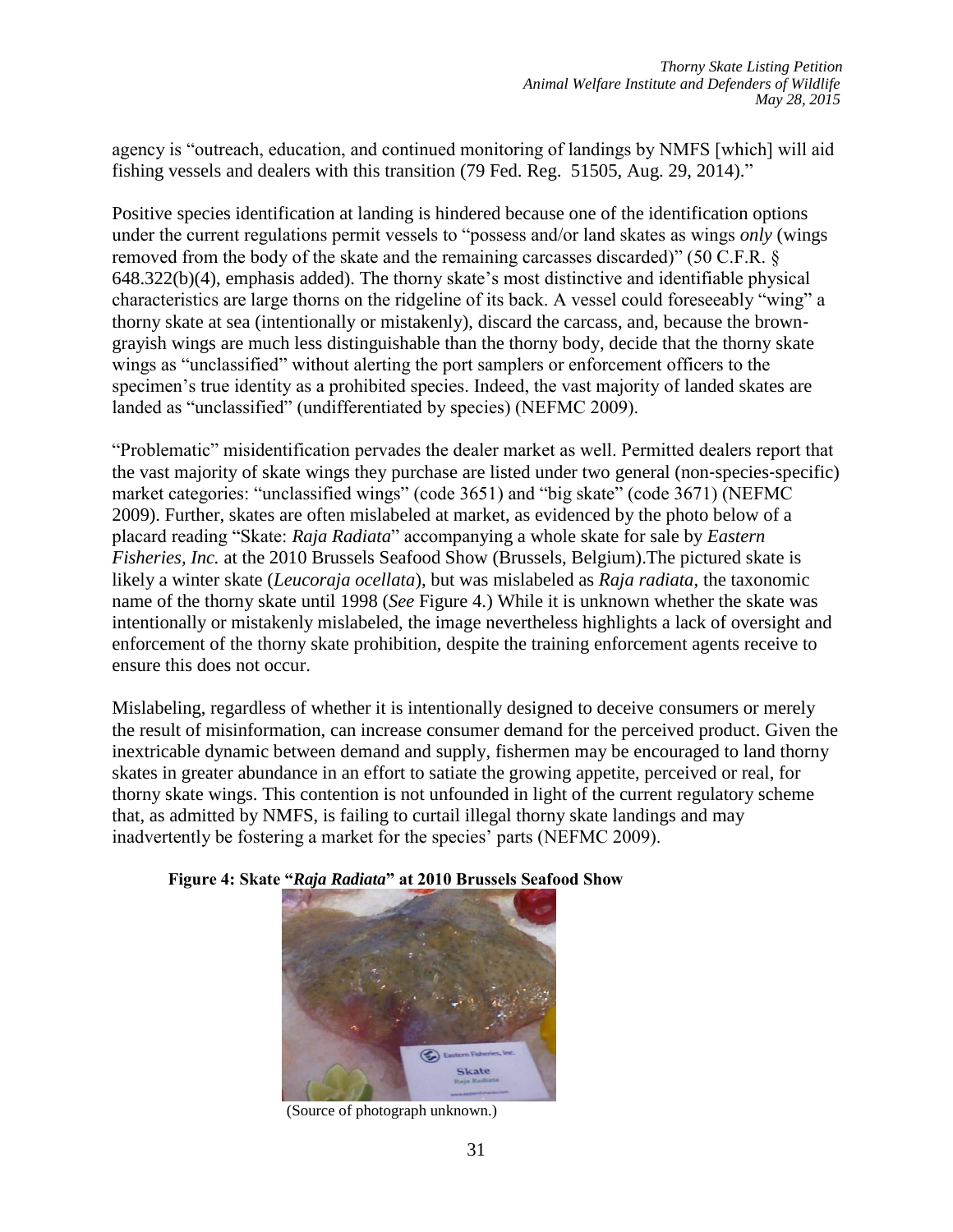Further, as previously indicated, the thorny skate has been classified as both an "overfished" and "prohibited" species since 2003 and has been designated as subject to "overfishing" since 2013. Unfortunately, the take or "harvest" of species so designated carries disparate penalties. Appendix 3 of NOAA's Policy for Assessment of Penalties and Permit Sanctions stipulates that fishing for, taking or retaining "particularly vulnerable, depleted or *overfished* species" is a Level IV violation, whereas possession of *prohibited* species is a Level I violation (NOAA 2011b). (See Table 3 below).According to the "Penalty Matrix for the MSA," Level IV violations warrant penalties ranging from \$10,000 for "unintentional" violations up to \$60,000, with permit sanctions for "intentional" violations. Level I violations, however, incur significantly lower penalties ranging from written warnings for "unintentional" violations up to \$8,000 for "intentional" violations (NOAA 2014). (See Table 4 below).

|             | Table 3: Offense Level Guidance, Magnuson-Stevens Act Schedule |
|-------------|----------------------------------------------------------------|
| (NOAA 2014) |                                                                |

| Violation                                                                                                                        | <b>Gravity Offense Level</b> |  |  |
|----------------------------------------------------------------------------------------------------------------------------------|------------------------------|--|--|
| VIOLATIONS REGARDING PERMITS, REPORTING, DOCUMENTATION, AND PERMIT                                                               |                              |  |  |
| • Fishing for, taking, or retaining particularly vulnerable,<br>depleted, or <i>overfished</i> species without a required permit | Level IV                     |  |  |
| VIOLATIONS REGARDING SIZE/CONDITION/QUANTITIY OF FISH OR                                                                         |                              |  |  |
| • Possession of prohibited species                                                                                               | Level I                      |  |  |

#### **Table 4: Penalty Matrix for Magnuson**‐**Stevens Act** (NOAA 2011b)

|                      | <b>Level of Culpability</b> |                   |                        |                    |  |
|----------------------|-----------------------------|-------------------|------------------------|--------------------|--|
| Gravity              |                             |                   |                        |                    |  |
| <b>Offense Level</b> | Unintentional <sup>52</sup> | <b>Negligent</b>  | <b>Reckless</b>        | <b>Intentional</b> |  |
|                      |                             |                   |                        |                    |  |
|                      | Written warning-            | Written warning-  |                        |                    |  |
| Level I              | \$2,000                     | \$4,000           | \$2,000-\$6,000        | \$6,000-\$8,000    |  |
|                      |                             |                   | \$20,000-\$40,000;     | \$40,000-\$60,000; |  |
| Level IV             | \$10,000-\$15,000           | \$15,000-\$25,000 | permit sanction of 10- | permit sanction of |  |

 $\overline{a}$  $52$  The "unintentional" culpability level "reflects the strict liability nature of regulatory violations, and the fact that the statutes NOAA enforces are designed to protect marine resources even where a violation is unintentional" (NOAA 2014).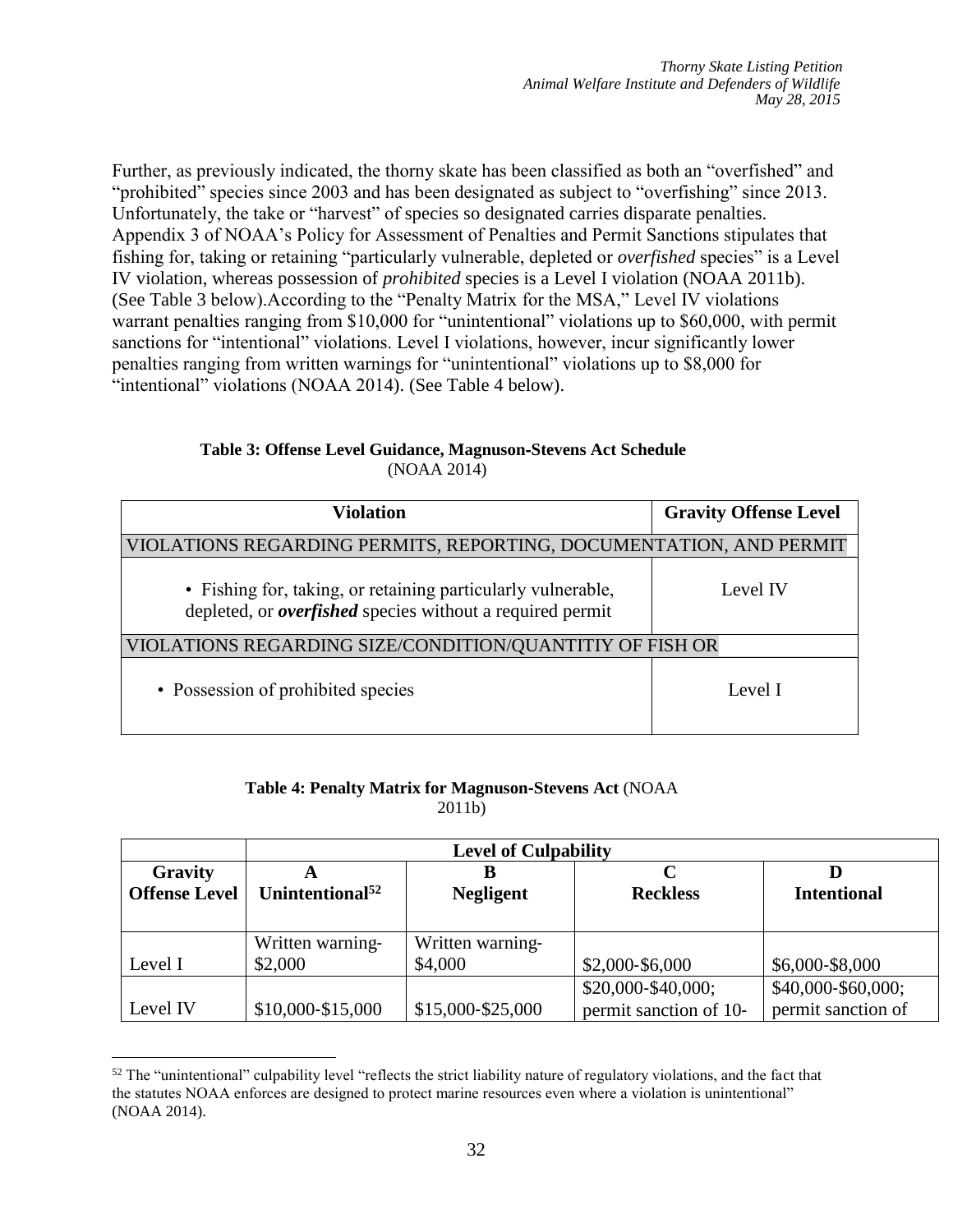NMFS' designation of thorny skates as both "prohibited," "overfished," and subject to "overfishing" inherently allows room for inconsistent enforcement of the law. A written warning for illegally taking a "prohibited" thorny skate is certainly not as deterring as a \$10,000 penalty for illegally taking an "overfished" thorny skate. Since thorny skates continue to be an "overfished" species, have been subject to "overfishing" since 2013, and are still being illegally landed (NEFMC 2009), records should exist of fishermen cited for Level IV violations. Such records are conspicuously absent, however, raising concerns about whether violators are being penalized.

Finally, in the Final Amendment 3 to the FMP for the NE Skate Complex adopted in 2009, NMFS rejected skate time/area closures in the SMU. These closures were proposed as a conservation measure to promote biomass rebuilding, particularly for the thorny skate. The proposed alternatives (Alternatives 1A and 1B) that included time/area closures would have only applied to vessels on declared skate trips. Nonetheless, the time/area closure management scheme was rejected in exchange for alternatives that defined annual catch limits, TALs, and accountability measures for the skate complex as a whole.

In reference to the alternatives to Amendment 3 that were ultimately adopted, NMFS asserted that "the landings and catch limits proposed by [Alternatives 3B and 4] have an acceptable probability of promoting biomass growth and achieving the rebuilding (biomass) targets for smooth and thorny skates" (NEFMC 2009). Despite this optimistic prediction, as previously referenced, the most recent three-year average biomass index for thorny skate (2011‐2013) of 0.12kg/tow was 33% lower than its previous three-year average (.18kg/tow in 2010-2012). Additionally, in the three-years since thorny skates were last petitioned for listing under the ESA, the species was determined to be subject to overfishing and remains "overfished" (NEFSC 2013). In short, the existing regulatory mechanisms set forth in the FMP under the purview of the MSA are inadequate to promote the recovery of the thorny skate in U.S. waters and may actually be *promoting* the species' continued decline. NMFS acknowledged this as early as 2013 in a letter to the NEFMC, stating "In accordance with the National Standard 1 of the Magnuson-Steven Fishery and Conservation Act, the Council must address the new overfishing status of thorny and winter skate, and also continue to address the overfished status of the thorny skate"(NOAA 2014).

In August 2014, NMFS implemented reduced skate catch limits, claiming that they will address the overfishing status of the winter skate, which is not designated as overfished. However, NMFS acknowledges that these reductions will not help improve the overfished or overfishing status of thorny skates (79 Fed. Reg. 51504; Aug. 29, 2014). NMFS' reasoning for not implementing measures designed to improve the stock status of thorny skates was that such measures could not be "analyzed in time to be considered with Framework 2." *Id.*

This reasoning is curious given that NMFS drafted a positive 90-day finding in response to AWI's 2011 petition, prior to changing course and publishing a negative 90-day finding. Moreover, in July 2012, a year after the agency initially recognized that a listing action may be warranted, Tobey Curtis (a fishery policy analyst with NMFS) submitted a proposal for a project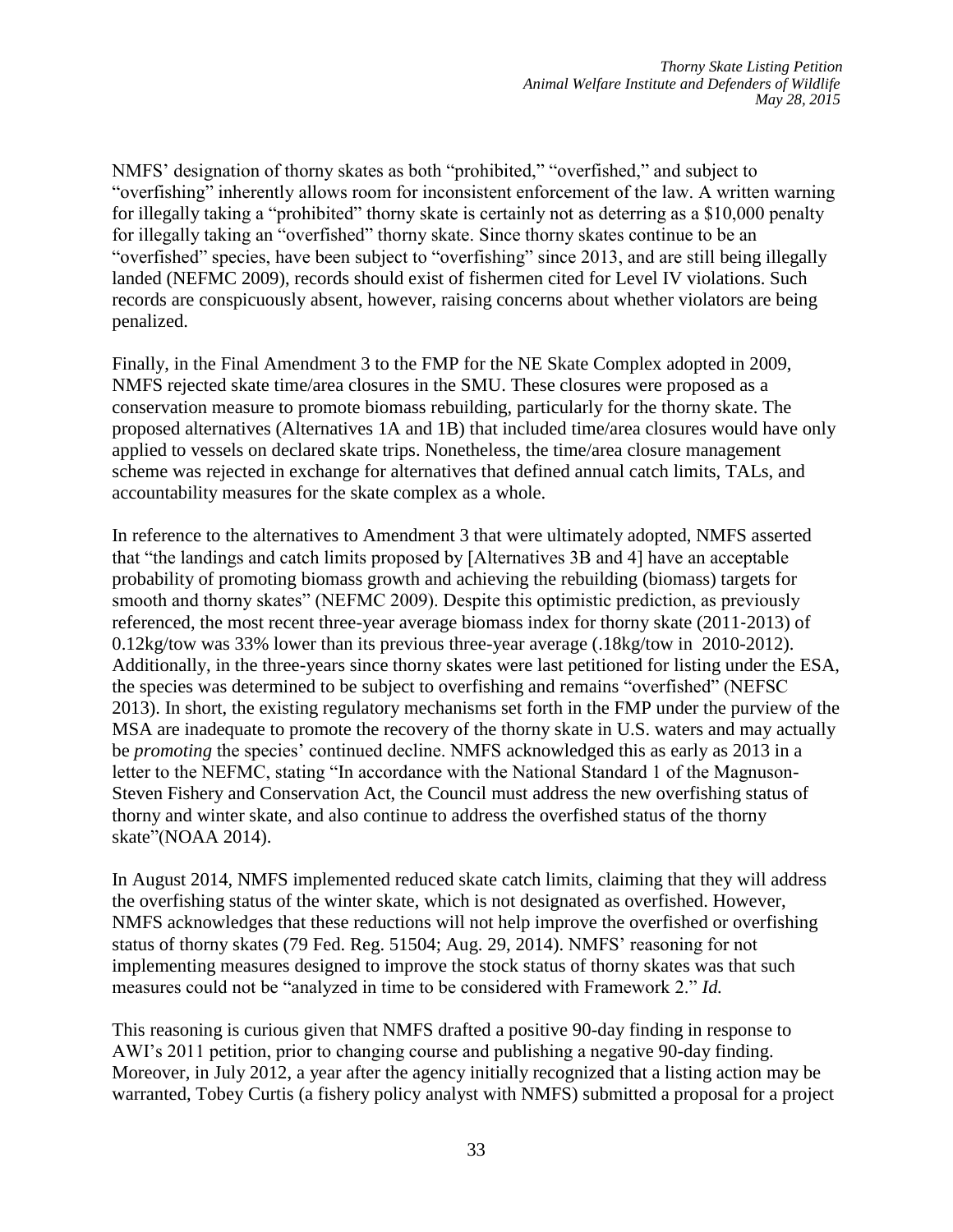which would have assessed the species' discard mortality, habitat preferences, and life history. Although this study could be completed for as little as \$35,000, the proposal was denied because "it just wasn't a high enough priority…" (FOIA Responsive Document, [Internal Email – Thorny Skate Proposal], (July 26, 2012). In sum, despite recognizing in 2011 that it required more data about thorny skates, submission of a 180-day research project to obtain the data more than two years prior to the implementation of Framework 2, and NMFS' internal recognition (in September 2013) that the species was subject to overfishing, the Curtis' proposal was denied due to its low priority classification. As a result, contrary to NMFS' statement that there was not enough time to analyze measures to address the rebuilding of thorny skates, both the need and the solution had been previously identified. Had NMFS funded the study, it would have had ample time to identify measures to improve the species' stock status.

Moreover, precedent has already been established for providing a species with ESA protections when "prohibited" status under a FMP fails to rebuild the stock. In the case of the Atlantic salmon (*Salmo salar*), despite NEFMC's implementation of a FMP for the species in 1988 and a subsequent prohibition on possession/landing, the species continued to decline (NOAA 2011b). In 2000, NMFS and USFWS published a final rule listing the Gulf of Maine DPS of Atlantic salmon as an endangered species under the ESA (NOAA 2011b). Since then, NMFS and USFWS have completed a recovery plan (2005), expanded the Gulf of Maine DPS (2009), and determined critical habitat (2009) for the endangered Atlantic salmon (NOAA 2011b). In aggregate, these ESA‐sponsored federal actions effectively stymied the species' extirpation and have successfully encouraged modest stock recovery (USASAC 2011). Analogous to the Atlantic salmon, the thorny skate's unremitting population decline, notwithstanding its current "prohibited" status, also warrants ESA listing to prevent the species' extirpation and promote its recovery.

### **2. Canadian Management**

Canada's regulatory mechanisms regarding its directed fishery for thorny skates have allegedly staved off extirpation of the species within the nation's waters. Yet, by adopting NAFO's suggested TAC limits for skates, the country has implemented regulations that have not successfully promoted stock rebuilding. Thorny skate abundance indices have reportedly stabilized in recent years while biomass indices have gradually increased (DFO 2013). Nonetheless, both indices remain at historically low levels (NAFO 2011). The current TAC for skates in NAFO Divisions 3LNO is 7,000 t, down from 12,000 t in 2011, but this limit still exceeds the average catch from 2009 to 2011, when minimal or no rebuilding of this stock occurred *(*NAFO 2012).

As previously highlighted, despite the fact that the average reported annual catch from Div. 3LNO from 2009‐2011 (5,495 t) is over 1500 t less than half the current TAC, the most recent biomass surveys do not indicate a change in the status of the stock (NAFO 2012). In fact, there have been no indications the stock is recovering since it was brought under management. Consequently, both the current TAC and the reported average skate catches over time are too high to promote any stock recovery. Moreover, the thorny skate still lacks substantive protective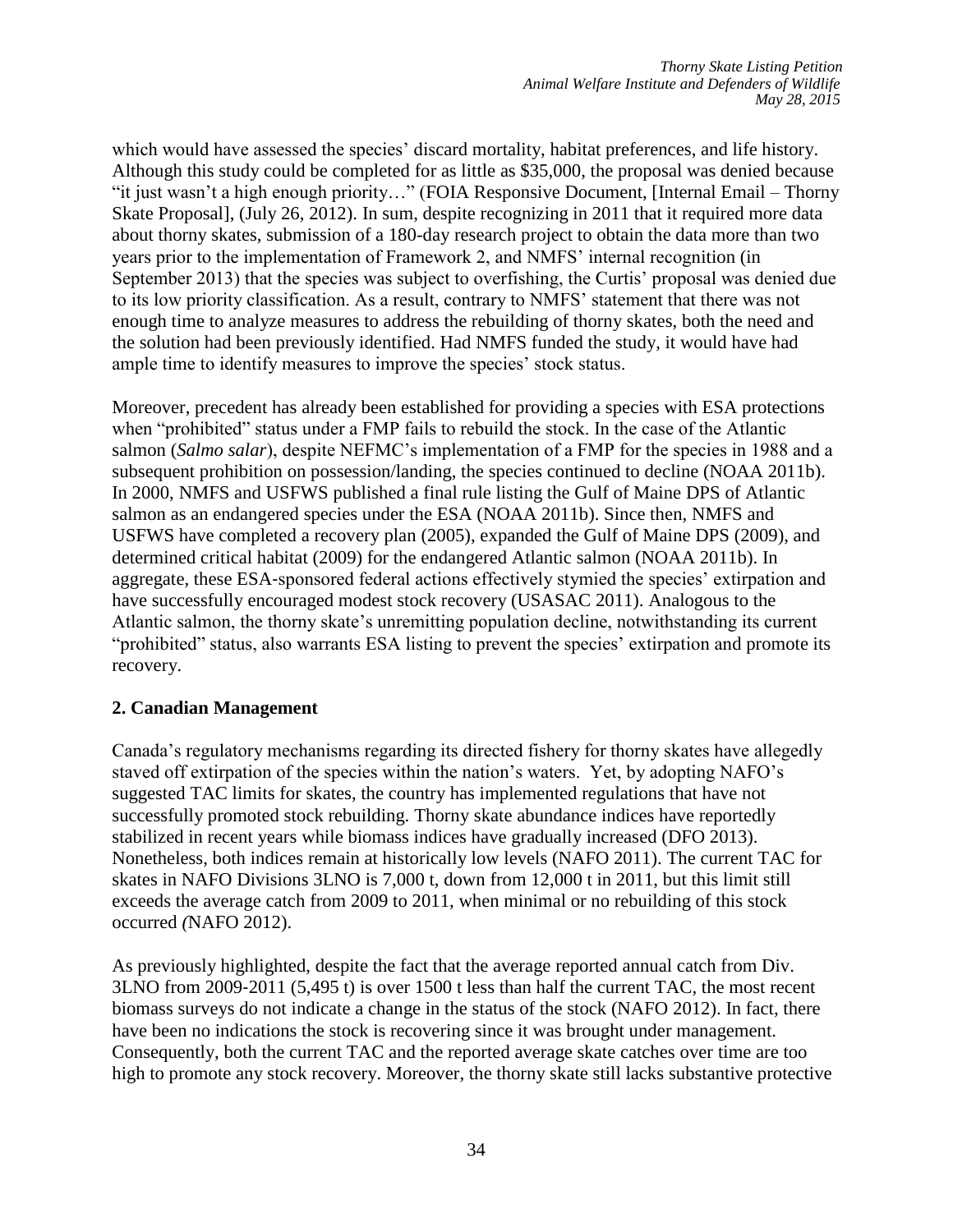regulatory measures in Canada and has not been afforded a conservation status by COSEWIC (COSEWIC 2012).

### **E. Other Natural or Manmade Factors**

### **1. Global Climate Change and Hypoxia**

 $\overline{a}$ 

Global warming poses a long‐term threat to Northwest Atlantic thorny skates and their recovery from depletion. Climate change is correlated with rising concentrations of atmospheric carbon, and the global warming trend is likely to accelerate as greenhouse gas emissions increase worldwide. In a 2011 press release, the World Meteorological Organization reported that the atmospheric concentration of carbon dioxide has increased by 39% since 1750. <sup>53</sup> This represents the largest increase in the past 650,000 years and perhaps higher than any level in the past 20 million years (Denman *et al.* 2007). Correspondingly, over the past century, the global temperature average has risen roughly 0.74°C (Trenbeth *et al.* 2007) and is forecasted to increase by 1.8 to 4°C by the end of the 21st Century (CSIC 2011 citing Meehl *et al.* 2007). In the Northeast Shelf Ecosystem, the sea surface temperature (SST) reached its all-time high of 14 degrees Celsius (57.2 degrees Fahrenheit) in 2012.<sup>54</sup>

Ocean temperatures are rising in tandem with global ambient temperatures, a trend that is likely causing adverse effects on thorny skates. After concluding a four‐decade study on ocean temperatures from 1948 to 1998, Levitus *et al.* (2000) asserts that global ocean temperatures increased  $0.31^{\circ}$ C on average in the upper 300 m.<sup>55</sup> In addition, the study by Rose (2005) asserts that if climate change results in a warming of northern ocean waters, it is expected that more species will invade northern waters.

This trend could, in turn, adversely affect the thorny skate's predator‐prey dynamics or introduce new pathogens that could harm thorny skates. Global warming trends may also be indicative of a contraction of the range of cold‐water species (e.g., the thorny skate) (Rose 2005), an occurrence that would imperil the species even further. Such a contraction could be a potential factor in the steady biomass decrease of the species in the Gulf of Maine which represents the southern-most portion for the majority of species range and consequently, skates living in this particular region could be "more sensitive to environmental changes than other skates in the region." (FOIA Responsive Document, [NOAA Memo – Comments on AWI's Petition to List Thorny Skates as Threatened or Endangered under the ESA] (Sep. 19, 2011)].

According to NMFS, a change in ocean temperature is more likely to result in a large northern shift of the stock status over time than direct mortality of the species (although it acknowledges

<sup>53</sup> World Meteorological Organization. Greenhouse Gas Concentrations Continue Climbing. Press Release No. 934. November 11, 2011 (available at https://www.wmo.int/pages/mediacentre/press\_releases/pr\_934\_en.html)

<sup>54</sup> The Northeast Shelf Ecosystem represents the southernmost portion of the thorny skates' range and extends from the Gulf of Maine to Cape Hatteras. Over the last four decades the average SST in the region has been lower than 12.4 degrees Celsius (54.3 degrees Fahrenheit). *See*: www.nefsc.noaa.gov/press\_release/2013/SciSpot/SS1304. <sup>55</sup> Thorny skates in the Northwest Atlantic are most abundant from 111 to 336 m, and on the Scotian Shelf the species demonstrates a preferred temperature range of 2 to 5 °C (NEFSC 2003).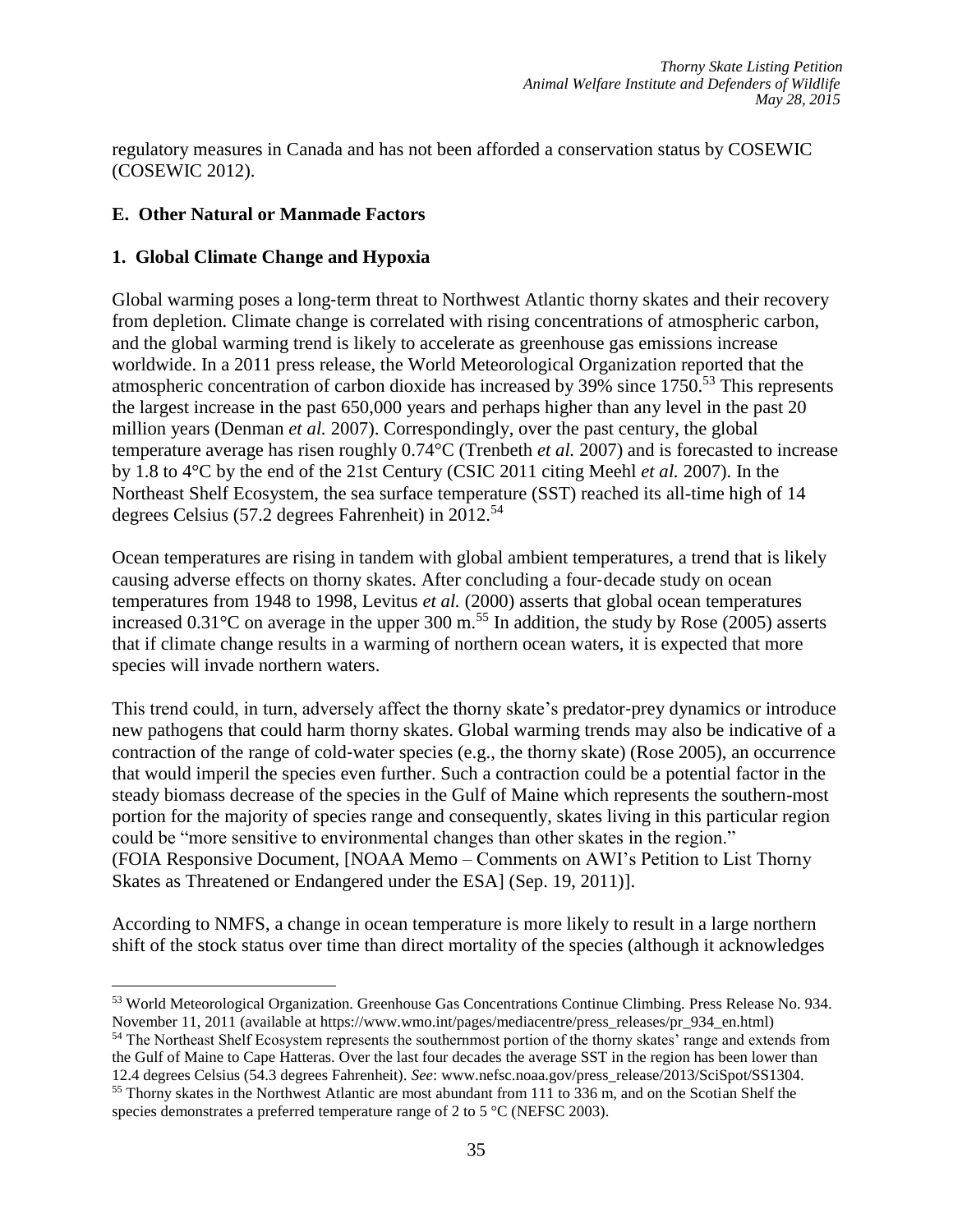that "more research" is needed to determine if a correlation exists between increasing water temperatures and the steadily decreasing thorny skate biomass). However, the agency also states "available information on thorny skate temperature preferences suggests that this could be a possibility" (FOIA Responsive Document, [NOAA Memo – Comments on AWI's Petition to List Thorny Skates as Threatened or Endangered under the ESA] (Sep. 19, 2011)). This acknowledgement is significant because it recognizes that a more thorough analysis would need to be completed to provide a conclusive finding on the connection between global warming and the declining thorny skate biomass. Notably, in the porbeagle decision, the court found NMFS' need for a more thorough analysis sufficient to suggest a reasonable person "might conclude 'a review of the status of the species concerned' was warranted." While, in regard to the thorny skate, although NMFS did not concede this in its negative 90 day finding, it was well aware that the species had experienced a significant loss of occupied habitat primarily attributable to the direct and indirect effects of climate change, as documented by its own scientists (see below).

If the proposed U.S. DPS of thorny skates attempted a northern migration due to rising ocean temperatures, there would likely be a large negative impact to the species' biomass. As research has indicated, the majority of thorny skates are not capable of journeys of more than 96 km (Templeman 1984).The Gulf of Maine ranges from New Brunswick southward to Massachusetts, spanning more than 12,000 km in distance. Since the farthest thorny skates have been documented travelling is 386km, a large-scale northern migration appears unlikely.

According to the scientific literature, climate change is already affecting ecosystem structure, composition, and integrity in the North Atlantic including the Northwest Atlantic. Sea and surface temperature warming has initiated a cascade of related impacts including changes to: a) oceanic currents; b) water circulation patterns; c) freshwater discharge patterns and amounts; d) precipitation patterns; e) sea level rise; f) salinity levels; g) extent and thickness of sea ice; h) biogeographic range expansions of planktonic species; i) water stratification and mixing patterns; j) alterations to species abundance, distribution, and composition. See e.g., Greene et al. (2008). More specifically, Greene and Pershing (2007) report that "changes in climate beginning in the later 1980s resulted in an enhanced outflow of low-salinity waters from the Arctic and a general freshening of shelf waters from the Labrador Sea to the Mid-Atlantic Bight." They add that "this freshening altered circulation and stratification patterns on the shelf and has been linked to changes in the abundance and seasonal cycles of phytoplankton, zooplankton, and fish populations."

In the Gulf of Maine, where thorny skates are found, the hydrography is strongly influenced by the Labrador Current with the Gulf's ecology broadly dependent on the interrelationship between the Labrador Current and the northern wall of the Gulf Stream (Nye 2010). Sea surface temperatures in the Gulf of Maine have risen by approximately 0.7ºC over the past century (Trenberth et al. 2007; Shearman 2010) with the rate of increase accelerated in recent years with a rise of 0.23ºC from 1982 to 2006 (Belkin 2009). Such increases have altered various ecosystem processes including through the ingress of larger quantities of freshwater thereby influencing the Gulf's salinity levels. In turn, according to a NOAA report examining the impact of climate change on the Gulf of Maine, this makes "vertical mixing of the water column more difficult, hindering bottom water to be mixed into the surface layers of the Gulf of Maine" (Nye 2010).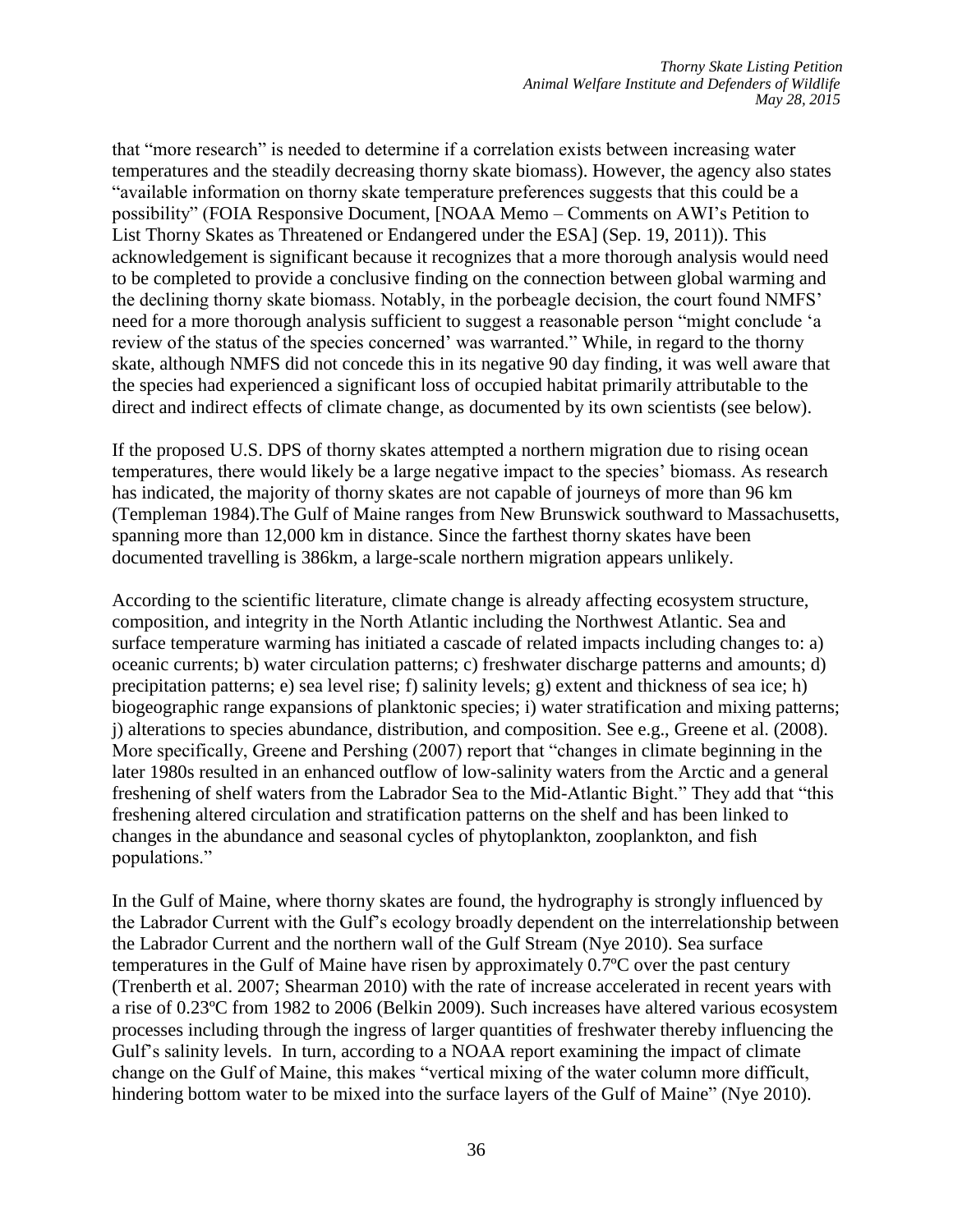The corresponding stratification "prevents nutrients from being brought into the surface layer that phytoplankoton need to grow…(and that) reductions in available nutrients will affect phytoplankton productivity, the base of the food web and these effects will cascade up to larger organisms like fish and marine mammals" Id.

As phytoplankton forms the backbone of the Gulf of Maine food web, any impacts of climate change will have effects throughout the food web. In the Gulf of Maine, based on a limited analysis of available data, there has been an increase in primary productivity from 1958 to 2002 but with a shift in phytoplankton species from large diatoms to small dinoflagellates (Leterme et al. 2005). More recently, as deep water in the Gulf has become fresher and cooler, nitrate concentrations have declined while silicate concentrations have increase (Townsend et al. 2010). While there is some uncertainty in our knowledge of how such nutrient changes will alter phytoplankton communities, the increase in silicate concentrations may favor diatom production which could increase overall ecosystem productivity due the relatively large size of diatoms compared to small dinoflagellates (Nye 2010).

Just as freshwater can affect phytoplankton productivity and composition, changes in salinity altered phytoplankton and zooplankton assemblages in the Gulf of Maine region since the 1990s. As phytoplankton production increased there was a corresponding increase in the number of small zooplankton. For example, the biomass of *Calanus finmarchicus*, a large zooplankton species that is a major food item for many fish species and a primary source of nourishment for the endangered right whale, has increased in the Gulf of Maine in recent years but the biomass of larger *C. finmarchicus* has not (Nye 2010). As reported in the NOAA report, "in general, the zooplankton assemblage has changed from large zooplankton to smaller zooplankton" (Kane and Prezioso 2008; Ecosystem Assessment Program 2009) which such a shift potentially having "important consequences to animals at higher trophic levels" as they may need to consumer larger amounts of zooplankton and feed for extended periods of time to meet their energetic demands (Nye 2010).

Beyond the effects of such ecological impacts to species, including the thorny skate, changes in the thermal habitat also impacts species assemblages, composition, and abundance. It is well understood that temperature, in this case ocean temperature, is a critical factor controlling species growth, development, and survival and is key to determining what habitat species inhabit, if or when they engage in migration, and the population's growth rate (Nye 2010). As indicated in the NOAA report, most species in the Gulf of Maine prefer temperatures in the 5- 15ºC range. Due to climate change impacts, however, the amount of thermal habitat between 5- 15ºC along the Northeast shelf of the United States, including the Gulf of Maine, has decreased over the past two decades but with the amount of coldest and warmest habitat increasing. This has led to "a habitat 'squeeze' for most of the species in the Northwest Atlantic" (Nye 2010).

In response, mobile organisms generally shift their spatial distribution in order to find more favorable habitat. This is precisely what has been documented in the Northwest Atlantic. Indeed, over the past forty years, in over half of the fish stocks which were subject to study, their center of biomass has shifted northward and/or found more suitable habitat at deeper depths in the ocean (Nye et al. 2009). Since the temperature of the thermal habitat occupied by these species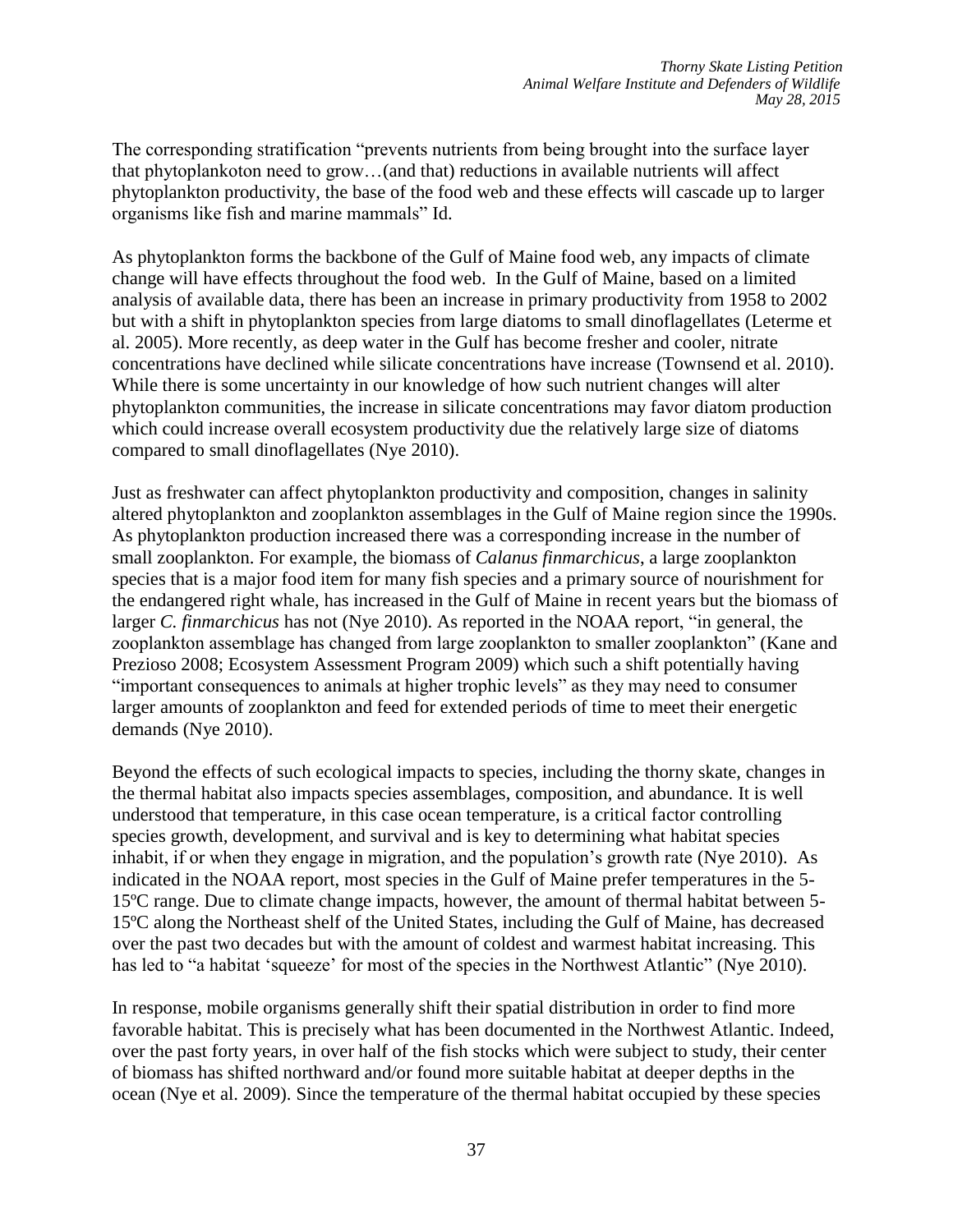has not changed over the same time frame, this indicates that the fish species are remaining within their preferred habitat by relocating to higher latitudes and depths where water temperature is cooler (Nye 2010).

Of the 36 species that experience a northward shift in the center of their biomass, twelve experience range contraction with the largest contraction documented for the thorny skate (Nye et al. 2009). Indeed, as over the past 40 years, the area occupied by the thorny skate has contracted by approximately 517.5 square kilometers/year corresponding to a loss of habitat of nearly 21,000 square kilometers over the past 40 years. Id.

Paralleled with global warming trends, hypoxia (oxygen deficiency) has increased in frequency, duration, and severity in the world's coastal areas during the last few decades (CSIS 2011 citing Diaz and Rosenberg 2008). These oxygen deficiencies decrease the abundance and diversity of benthic macrofauna, most notably echinoderms, fish, and crustaceans (CSIC 2011). Continued ocean warming is predicted to increase the extent and severity of marine macrofauna mortality under hypoxia by the combined effect of reducing dissolved oxygen concentration in the ocean and increasing the oxygen requirements of organisms and their sensitivity to reduced oxygen concentrations (CSIC 2011 citing Najjar *et al.* 2010). Additionally, this combined effect is predicted to further reduce the quality and size of suitable habitat for aerobic organisms whose suitable habitat is restricted by water temperature (CSIC 2011) (i.e., the thorny skates).<sup>56</sup> Concurrent with rising ocean temperatures, increased nutrient flux into coastal zones (e.g., industrial and agricultural runoff) is also contributing to the expansion of hypoxia across coastal waters worldwide (CSIC 2011 citing Diaz and Rosenberg 2008). These compounding factors suggest that the threats to marine biodiversity from hypoxia will be greater than anticipated (CSIC 2011). More specifically, in the U.S. there has been a significant increase in hypoxic zones in coastal waters and estuaries in the North Atlantic (CENR 2010). Although the direct impacts of these expanding hypoxic zones on thorny skates is speculative, any adverse impact on the species or on the abundance/distribution of its predators or prey will severely hinder the already imperiled species' potential to recover.

### **2. Natural Stochastic Events**

The viability of a relatively small population, like that of thorny skates in the Northwest Atlantic, is a function of chance events:

"These chance events are products of demographic and environmental stochasticity, that is, of unpredictable environmental factors that affect the survival or fecundity of some (in demographic stochasticity) and sometimes all (in environmental stochasticity) individuals in a population"

(Hutchins and Reynolds 2004 citing Lande 1993). Small populations may be far more likely to become extirpated or extinct as a result of demographic or environmental stochasticity than as a

 $\overline{a}$ <sup>56</sup> On the Scotian Shelf the species demonstrates a preferred temperature range of 2 to 5 °C (NEFSC 2003).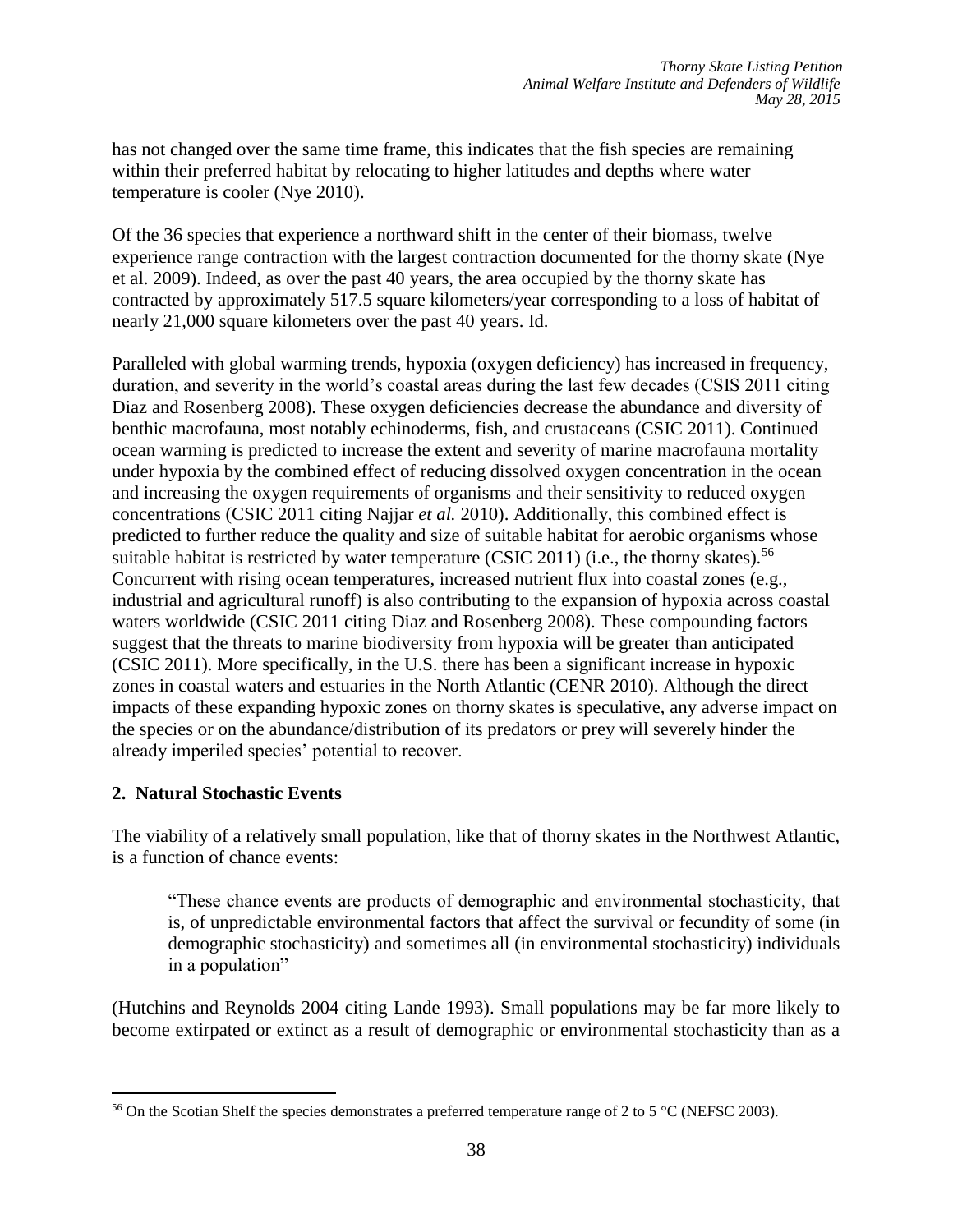result of reduced genetic variability associated with small populations (Hutchins and Reynolds 2004 citing Lande 1993 and Caughley 1994).

As a "K‐selected" species, the thorny skate has a low intrinsic rate of increase and relatively late age of maturity. Similar to the barndoor skate, these life history characteristics make the species prone to excessive mortalities and rapid stock collapse (67 Fed. Reg. 61057; Sept. 27, 2002).

Accordingly, the thorny skate's alarmingly low population estimates coupled with its K-selected life history parameters (i.e., low intrinsic rate of increase, relatively late age of maturity) place the species at risk of adverse effects resulting from natural stochastic events. Further, these same K-selected life history parameters make the species highly vulnerable to even limited fishing pressure.

### **III. Conclusion**

 $\overline{a}$ 

### **A. Requested Designation**

Petitioners request that the Secretary of Commerce, through NMFS, list the Northwest Atlantic population of the thorny skates (*Amblyraja radiata*) as an endangered or threatened DPS under the ESA. Alternatively, if NMFS determines that the Northwest Atlantic population of the thorny skates does not qualify for listing, Petitioners requests that NMFS list, as a threatened or endangered DPS, the U.S. population of the thorny skate. If NMFS finds the species to be threatened, in either the Northwest Atlantic or U.S., Petitioners request that NMFS act under the power granted to it through §4(d) of the ESA and adopt and enforce a strict prohibition all take of thorny skates in the Northwest Atlantic or the U.S., respectively.<sup>57</sup>

This listing action is warranted given the numerous threats that this species faces, as well as its historically low population levels. As described above, the number of thorny skates in both the proposed Northwest Atlantic DPS and the U.S. DPS declined precipitously over the past 40 years. The Northwest Atlantic population in Canada continues to persist at historically low population levels. Coupled with the population's hyper‐aggregation on the southwest slope of the Grand Banks, these factors make the population highly susceptible to a stochastic event and rising water temperatures, as well as exploitation by Canada's directed skate fishery, further imperiling the species. In U.S. waters, the decline in thorny skate numbers is ongoing in spite of a prohibition on possession and landing of the species and the species' designation as both "overfished" and "subject to overfishing." Consequently, and based on the best available scientific evidence, it is abundantly clear that the thorny skate's continued existence is threatened by overutilization for commercial, recreational, scientific, or educational purposes; inadequacy of existing regulatory mechanisms; and other natural or manmade factors.

<sup>57</sup> 16 U.S.C. §1533 4(d) authorizes NOAA fisheries to enact a special rule that modifies the protections of species listed as threatened with special measures that are "necessary and advisable to provide for the conservation of the species."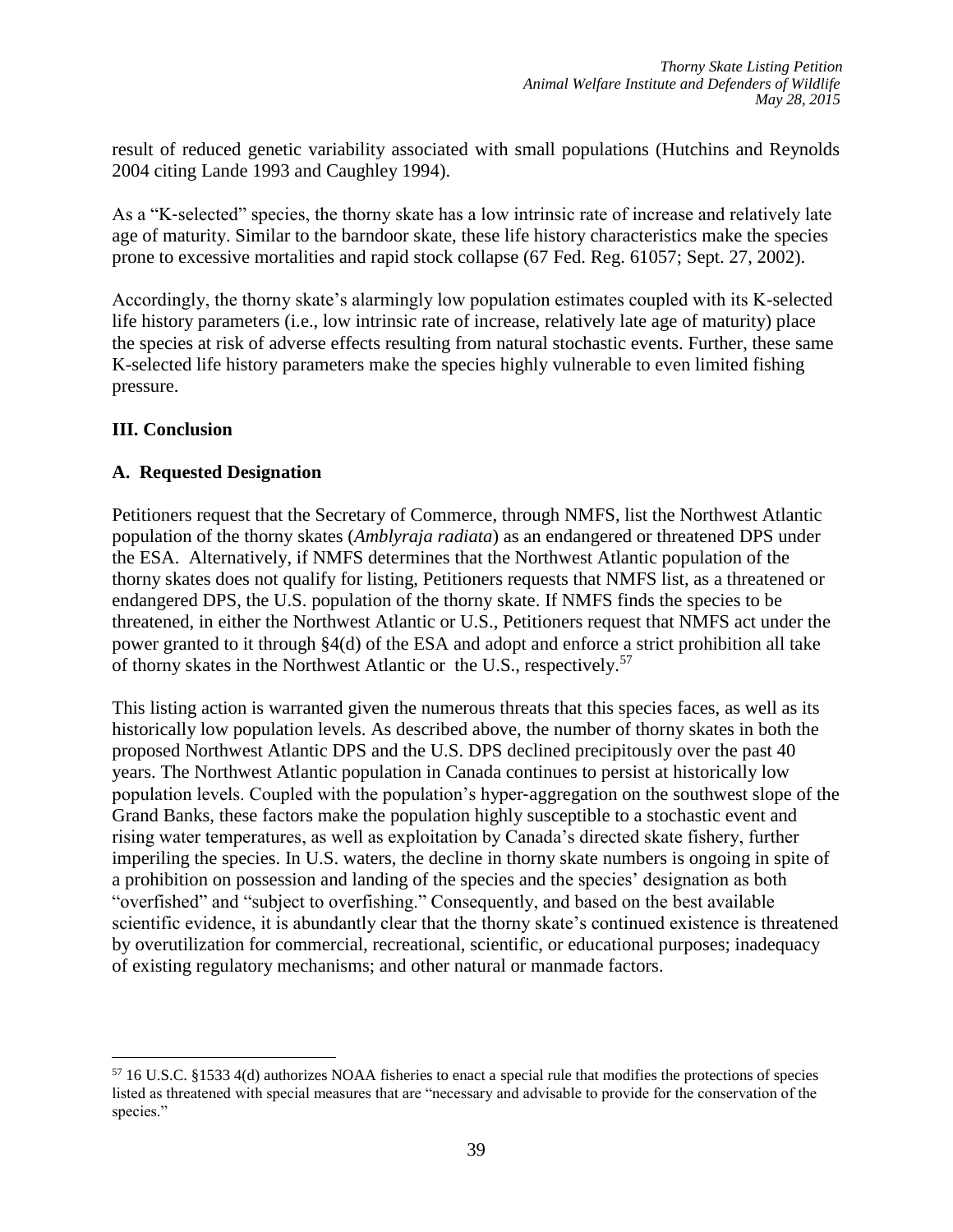## **B. Critical Habitat**

Given that the population of thorny skates in U.S. waters continues to decline (despite a regulatory scheme ostensibly designed to promote the rebuilding of its stock), Petitioners request that critical habitat in U.S. waters be designated for the thorny skate, concurrent with a final ESA listing for the Northwest Atlantic DPS or, alternatively, the U.S. DPS. Congress defines critical habitat for any threatened or endangered species in 16 U.S.C. §1532(5)(A) as:

(i) the specific areas within which the geographical area occupied by the species, at the time it is listed in accordance with the provisions of § 1533 of this title, on which are found those physical or biological features

(I) essential to the conservation of the species and

(II) which may require special management considerations or protection; and

(ii) Specific areas outside the geographical area occupied by the species at the time it is listed in accordance with the provisions of §1533 of this title, upon a determination by the Secretary that such areas are essential for the conservation of the species. (*See also* 50 C.F.R. § 424.12).

In determining whether critical habitat is both "prudent" and "determinable," NMFS must analyze the physical and biological requirements of the thorny skate listed in 50 C.F.R. § 424.12(b), including:

(1) Space for individual and population growth, and for normal behavior;

(2) Food, water, air, light, minerals, or other nutritional or physiological requirements;

(3) Cover and shelter;

(4) Sites for breeding, reproduction, rearing of offspring, germination, or seed dispersal; and generally,

(5) Habitats that are protected from disturbance or are representative of the historic geographical and ecological distributions of a species.

Critical habitat designation would be "prudent" because it would benefit the species generally, and is "determinable" because sufficient scientific information exists about the thorny skate's range and habitat in U.S. waters to determine the required habitat of the species and to permit identification of the area.

Based on the statutory definition and agency criteria for critical habitat, Petitioners request that the Secretary of Commerce, acting through NMFS, designate critical habitat within U.S. waters sufficient to protect those areas where the species is known to exist, as well as additional potential recovery habitat that may support the species.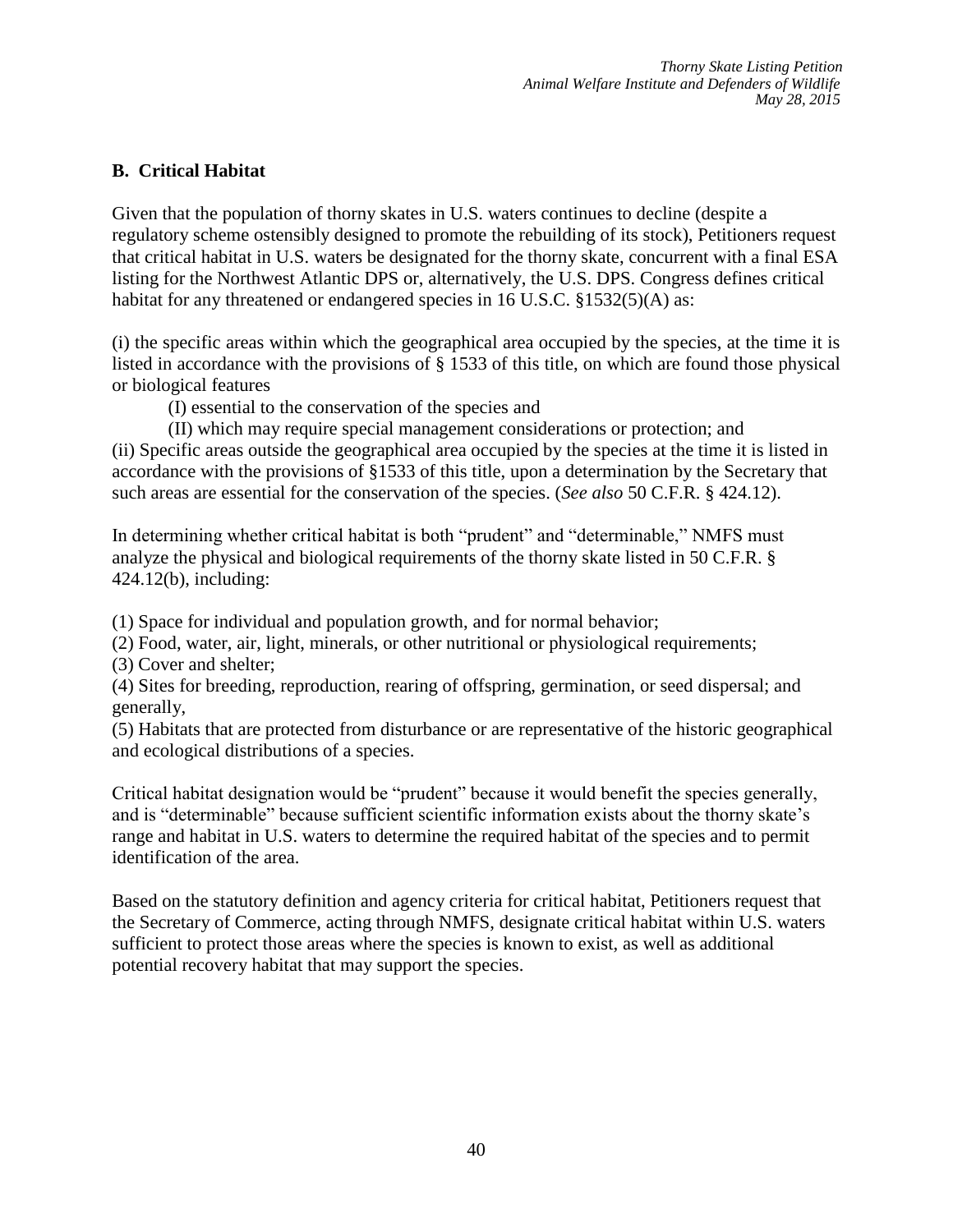### **IV. Literature Referenced**

Belkin, I.M. 2009. Rapid warming of large marine ecosystems. Progress in Oceanography. 81:207-213.

Berestovskii, E.G. 1994. Reproductive biology of skates of the family Rajidae in the seas of the far north. J. Ichthyol. 34: 26‐37.

Chevolot M., Hoarau G., Rijnsdorp A.D., Stam W.T., Olsen J.L. 2006. Phyogeography and population structure of thornback rays (*Raja clavata* L., Rajidaw). Mol Ecol 15:3693-3705.

Chevolot M., Wolfs P.H.J, Palsson J., Rijnsdorp A.D., Stam W.T., Olsen J.L. 2007. Population structure and historical demography of the thorny sake (*Amblyraja radiate*, Rajidae) in the North Atlantic. Mar Biol 151:1275-1286.

Collette, B.B. and G. Klein‐MacPhee. 2002. Fishes of the Gulf of Maine. Smithsonian Institution press. Washington. 748 p.

Collie, J.S., G.A. Escanero, and P.C. Valentine. 2000. Photographic evaluation of the impacts of bottom fishing on benthic epifauna. International Council for the Exploration of the Sea (ICES) Journal of Marine Science, 57: 987‐1001.

Committee on Environment and Natural Resources. 2010. Scientific Assessment of Hypoxia in U.S. Coastal Waters. Interagency Working Group on Harmful Algal Blooms, Hypoxia, and Human Health of the Joint Subcommittee on Ocean Science and Technology. Washington, DC.

Committee on the Status of Endangered Wildlife in Canada. 2012. COSEWIC assessment and status report on the Thorny Skate *Amblyraja radiata* in Canada. Committee on the Status of Endangered Wildlife in Canada. 14, 69-70, p.

Consejo Superior de Investigaciones Cientificas. 2011. Temperature effects on hypoxia and benthic fauna. Collaborative Project, Theme 6: Environment (including Climate Change). Duration: March 1, 2009 – February 31, 2012. Submission date: Month 24.

Coulson, M.W., D. Denti, L Van Guelphen, C. Miri, E.K. Kenchington and P. Bentzen. 2011. DNA barcoding of Canada's skates. Mol. Ecol. Resources 11: 968-978.

Davies, T. D., and J. K. Baum. "Extinction Risk and Overfishing: Reconciling Conservation and Fisheries Perspectives on the Status of Marine Fishes." Scientific Reports 2.51 (2012): 1-9.

del Río J.L. 2002. Some aspects of the thorny skate, *Amblyraja radiata*, reproductive biology in NAFO Division 3N.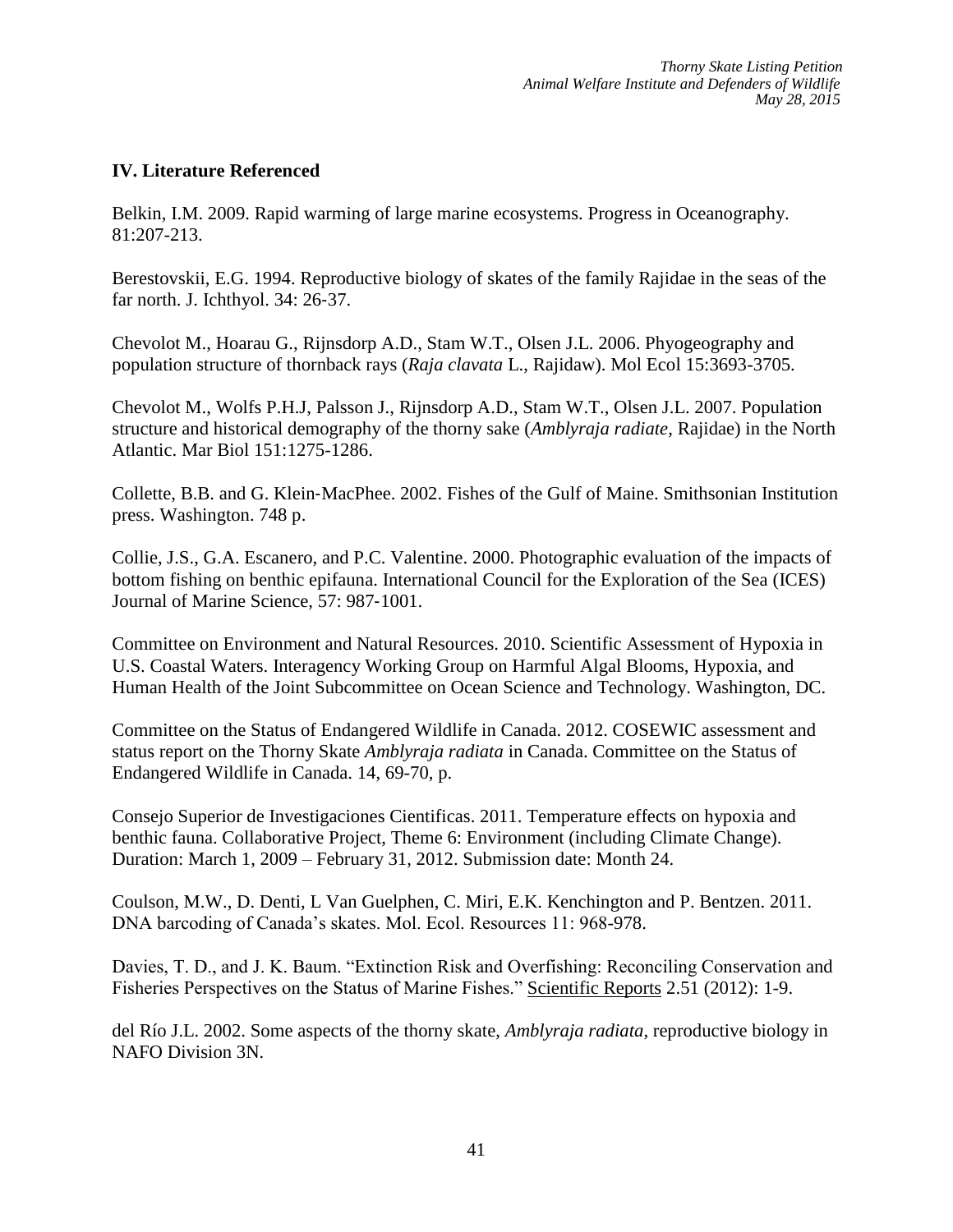del Río, J.L. and S. Junquera 2001. Some aspects of the thorny skate (*Raja radiata* Donovan, 1808) reproductive biology in NAFO Division 3N Regulatory Area.

Denman, K. et al. 2007. Couplings between Changes in the Climate System and Biochemistry. Climate Change 2007: The Physical Climate Bias. Contribution of Working Group I to the Fourth Assessment Report of the Intergovernmental Panel on Climate Change, Cambridge University Press.

Department of Fisheries and Oceans. 2013. Stock Assessment of NAFO Subdivision 3Ps Thorny Skate. DFO Can. Sci. Advis. Sec. Sci. Advis. Rep. 2012/077.

Ecosystem Assessment Program. 2009. Ecosystem Assessment Report for the Northeast US Continental Shelf Large Marine Ecosystem. Report No. 09-11, US Department of Commerce, Northeast Fisheries Science Center Reference Document, Woods Hole, MA.

Florida Museum of Natural History (FMNH). 2011. Ichthyology at the Florida Museum of Natural History, Thorny Skate (prepared by Kimberly Kittle). Available at www.flmnh.ufl.edu/fish. [Accessed Jan. 2015.]

Greene, C.H., and Pershing, A.J. 2007. Climate drives sea change. Science. 315:1084-1085.

Greene, C.H., Pershing, A.J., Cronin, T.M., and Ceci, N. 2008. Arctic climate change and its impacts on the ecology of the North Atlantic. Ecology. 89 (11):824-838.

*Humane Society of the U.S. v. Pritzker*, No 11-01414 (BJR), (D.D.C. Nov. 14, 2014).

Intergovernmental Panel on Climate Change (IPCC). Climate Change 2007: The Physical Climate Bias. Contribution of Working Group I to the Fourth Assessment Report of the Intergovernmental Panel on Climate Change, Cambridge University Press. Available at http://www.ipcc.ch/publications\_and\_data/ar4/wg1/en/ch2s2-3.html

International Union for Conservation of Nature and Natural Resources (IUCN). 2009. IUCN Red List of Threatened Species, *Amblyraja radiata*. Available at [www.iucnredlist.org. \[Accessed](http://www.iucnredlist.org/)  [Nov. 2014.\]](http://www.iucnredlist.org/)

*Center for Biological Diversity v. Kempthorne*, 2008 WL 659822, at 9.

Kulka, D.W. and C.M Miri. 2003. The status of Thorny skate (*Amblyraja radiata* Donovan, 1808) in NAFO Divisions 3L, 3N, 3O, and Subdivision 3Ps.

Kulka, D.W., and C.M. Miri. 2007. Update on the status of thorny skate (*Amblyraja radiata*, Donovan 1808) in NAFO Divisions 3L, 3N, 3O, and Subdivision 3Ps. NAFO SCR Doc. 07/33. Serial No. N5385.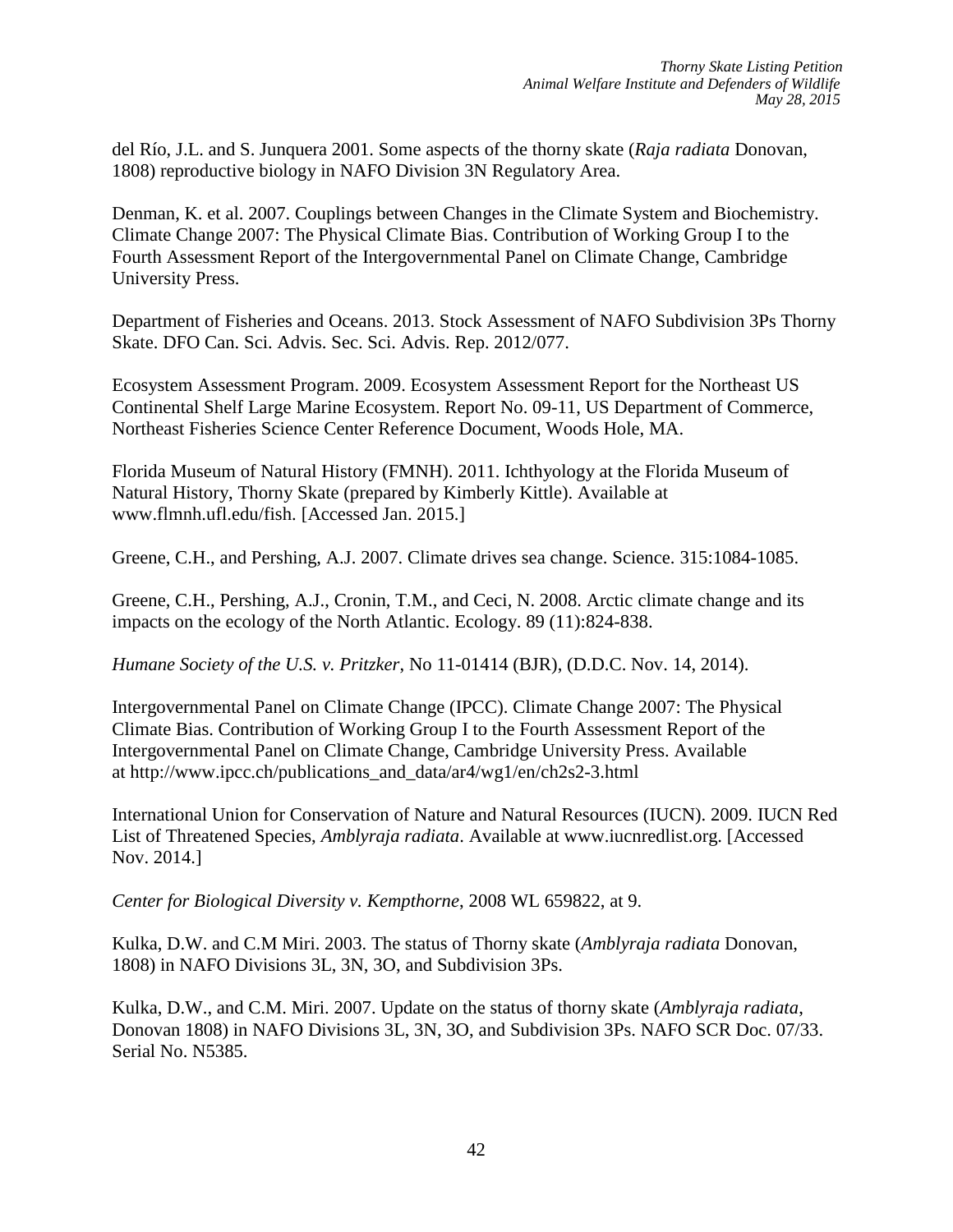Kulka, D.W. and F.K. Mowbray. 1998. The status of thorny skate (*Raja radiata*), a non‐ traditional species in NAFO Divisions 3L, 3N, 3O and Subdivision 3Ps. Can. Stock Assess. Secret. Res. Doc. 98/131. 70 p.

Kulka, D.W., M.R. Simpson, and C.M. Miri. 2006. An Assessment of Thorny Skate (*Amblyraja radiata*) on the Grand Banks of Newfoundland. Scientific Council Meeting – June 2006. Northwest Atlantic Fisheries Organization. NAFO SCR Doc. 06/44. Serial No. N5269.

Leterme, S.C., Edwards, M., Seurant, L., Attrill, M.J., Reid, P.C, and John, A.W.G. 2005. Decadal basin-scale changes in diatoms, dinoflagellates, and phytoplankton color across the North Atlantic. Limnology and Oceanography. 50:1244-1253.

*Maine v. Norton*, 257 F. Supp. 2d 357, 388 (D. Me. 2003).

McEachran, J.D. 2002. Skates. Family Rajidae. *In* B.B. Collette and G. Klein‐MacPhee eds. Bigelow and Schroeder's Fishes of the Gulf of Maine. 3rd Edition. p. 60‐75. Smithsonian Institution Press, Washington, DC. 748 p.

Mandelman, J.W., et al. 2012. Short-term post-release mortality of skates (family Rajidae) discarded in a western North Atlantic commercial otter trawl fishery. Fish. Res. (2012), http://dx.doi.org/10.1016/j.fishres.2012.09.020

McEachran, J.D. and J.A. Musick. 1975. Distribution and relative abundance of seven species of skates (Pisces: Rajidae) which occur between Nova Scotia and Cape Hatteras. Fish. Bull. (U.S.) 73: 110‐136.

McPhie, R.P. 2007. Biological parameters in Northwest Atlantic skates (Family Rajidae) on the eastern Scotian Shelf: A comparative life history study with implications for species conservation. M.Sc. Thesis, Dalhousie University.

*Nat'l Ass'n of Home Builders v. Norton*, 340 F.3d 835, 851(9th Cir. 2003).

North Atlantic Fisheries Organization. Scientific Council Meeting – 2011. Serial No. N5930, NAFO SCS Doc. 11/16. 236 p.

North Atlantic Fisheries Organization. 34<sup>th</sup> Annual Meeting - September 2012. Skates in Division 3LNO. Serial No. N6081. NAFO/FC Doc. 12/7.

National Oceanic and Atmospheric Administration. 2014. [NOAA Office of the General Counsel – Enforcement Section. Issued July 12, 2014. Policy for the Assessment of Civil Administrative Penalties and Permit Sanctions. 9, 24 pp.

National Oceanic and Atmospheric Administration, National Marine Fisheries Service (NMFS). May 15, 2009. Species of Concern‐ Thorny Skate, *Amblyraja radiata.* Available at www.nmfs.noaa.gov/pr/pdfs/species/thornyskate\_detailed.pdf. [Accessed March 2015.]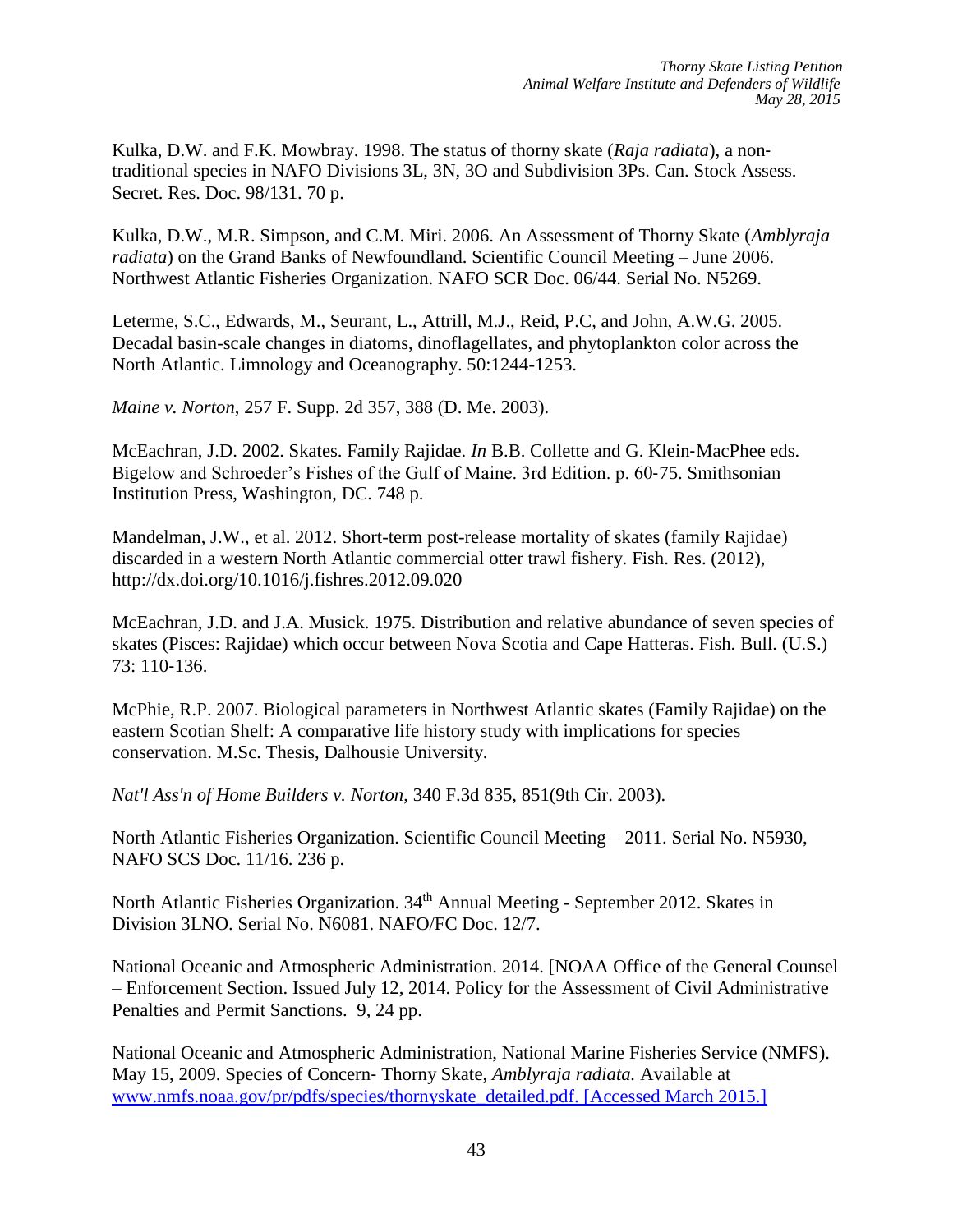National Oceanic and Atmospheric Administration, National Marine Fisheries Service (NMFS). [NOAA 2011a.] Updated May 24, 2011. Northeast Skate Fishery Information Sheet. Available a[t](http://www.nero.noaa.gov/nero/regs/infodocs/NESkateInfoSheet.pdf) <http://www.nero.noaa.gov/nero/regs/infodocs/NESkateInfoSheet.pdf>. [Accessed May 25, 2015.]

National Oceanic and Atmospheric Administration, National Marine Fisheries Service (NMFS). [NOAA 2011b.] Fish Watch – U.S. Seafood Facts, Atlantic salmon (Wild) (*Salmo salar*). Available at [http://www.nmfs.noaa.gov/fishwatch/species/atl\\_salmon.htm.](http://www.nmfs.noaa.gov/fishwatch/species/atl_salmon.htm) [Accessed May 25, 2015].

National Oceanic and Atmospheric Administration, National Marine Fisheries Service. Sep. 19, 2013. Letter from John K Bullard, NOAA Regional Administrator, to Thomas Nies, Executive Director of the New England Fishery Management Council.

New England Fishery Management Council. November 7, 2014. Northeast Skate Complex 2014 Annual Monitoring Report, available at s3.amazonaws.com/nefmc.org/1\_2014-Skate-Annual-Monitoring-Report-Final-2.pdf [Accessed Nov. 29, 2014].

New England Fishery Management Council, July 2, 2013. Update of Skate Stock Status Based on NEFSC Bottom Trawl Survey Data through autumn 2012 and spring 2013, available at http://www.nefsc.noaa.gov/program\_review/background2014/TOR3TercerioSkate%20StocksSta tusUpdate%202013.pdf [Accessed March 21, 2015].

New England Fishery Management Council. November 30, 2009. Final Amendment 3 to the Fishery Management Plan (FMP) for the Northeast Skate Complex and Final Environmental Impact Statement (FEIS) with an Initial Regulatory Flexibility Act Analysis. 459 p.

Northeast Fisheries Science Center. 2003. Essential Fish Habitat Source Document: Thorny Skate, *Amblyraja radiata*, Life History and Habitat Characteristics. NOAA Technical Memo NMFS‐NE‐178.

Northeast Fisheries Science Center. 2004. Characterization of the Fishing Practices and Marine Benthic Ecosystems of the Northeast U.S. Shelf, and an Evaluation of the Potential Effects of Fishing on Essential Fish Habitat. NOAA Technical Memorandum NMFS‐NE‐181.

Northeast Fisheries Science Center. 2007. 44th Northeast Regional Stock Assessment Workshop (44th SAW): 44th SAW assessment report. US Dept. Commerce, Northeast Fish Sci. Cent. Ref. Doc. 07-10; 661p.

Northeast Fisheries Science Center. 2011. Standardized Bycatch Reporting Methodology 3‐year Review Report – 2011 Part 1. NEFSC Reference Document 11‐09; 296 p.

Northeast Fisheries Science Center. July 2, 2013. Memorandum for John K. Bullard – Update of Skate Stock Status Based on NEFSC Bottom Trawl Survey Data Through Autumn 2013 and spring 2013.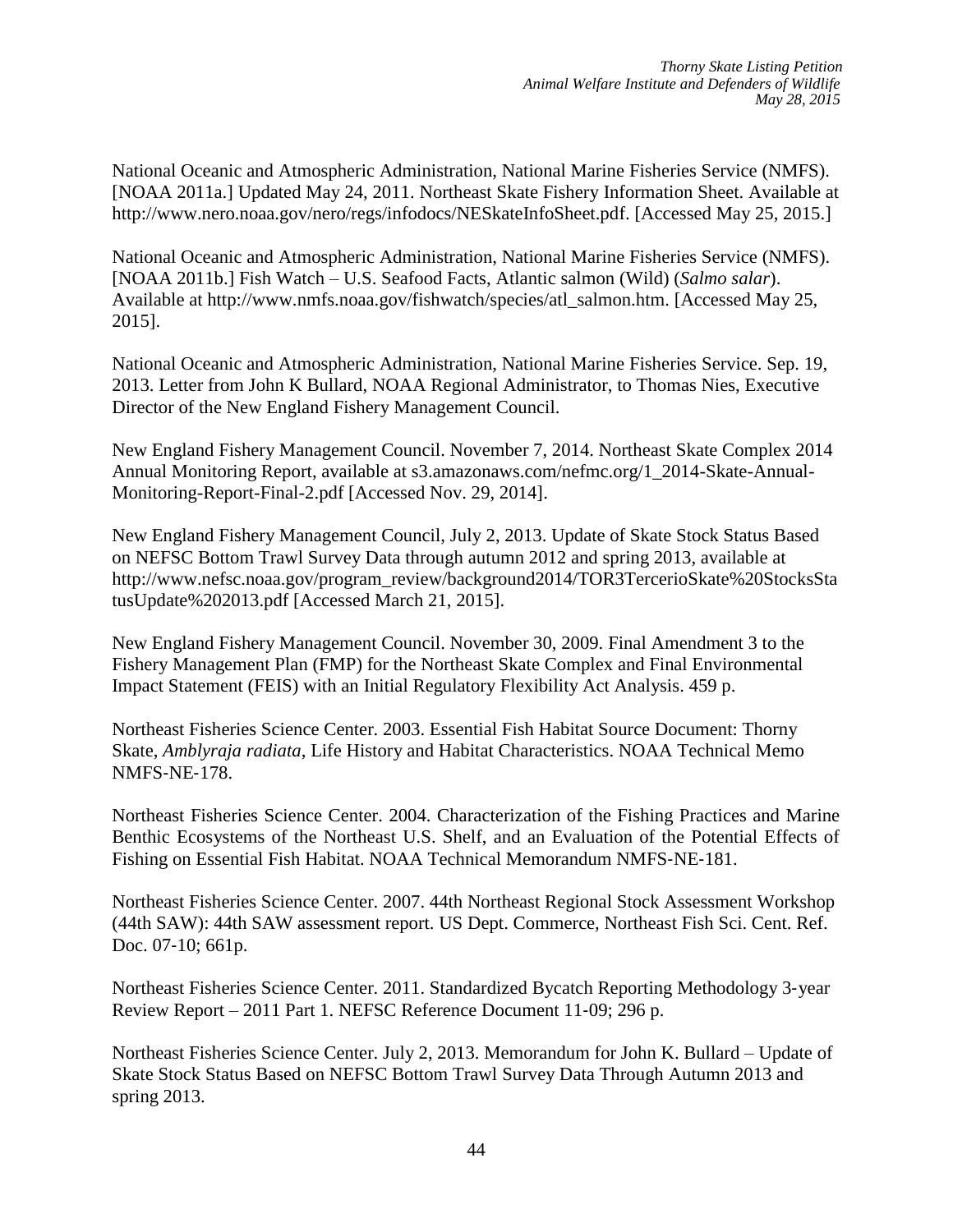Northwest Atlantic Fishery Organization. 2012. 34<sup>th</sup> Annual Meeting; - September 2012. Skates in division 3LNO.

Nye, J.A. 2010. Climate change and its effects on ecosystems, habitat and biota; State of the Gulf of Maine Report. Gulf of Maine Council on the Marine Environment and the National Oceanic and Atmospheric Administration. 18 pgs.

Nye, J.A., Link, J.S., Hare, J.A., and Overholtz, W.J. 2009. Changing spatial distribution of fish stocks in relation to climate and population size on the Northeast United States continental shelf. Marine Ecology Progress Series. 292:111-129.

Parent, S., S. Pepin, J.P. Genet, L. Misserey, and S. Rojas. 2008. Captive Breeding of the Barndoor Skate (*Dipturus laevis*) at the Montreal Biodome, With Comparison Notes on Two Other Captive‐Bred Skate Species. Zoo Biology 27:145–153.

Rose, G. A. 2005. On distributional responses of North Atlantic fish to climate change. ICES Journal of Marine Science, 62: 1360‐1374.

Rose, G.A., and D.W. Kulka. 1999. Hyper‐aggregation of fish and fisheries: how CPUE increased as the northern cod declined. Can. J. Fish. Aquat. Sci. 56: 1‐10.

Scott, W.B. and M.G. Scott. 1988. Atlantic fishes of Canada. Can. Bull. Fish. Aquat. Sci. 219. 731 p.

Shearman, R.K. and Lentz, S.J. 2010. Long-term sea surface temperature variability along the US East Coast. Journal of Physical Oceanography. 40:1004-1017.

Simon, J.E. and K.T. Frank 1996. Assessment of the Division 4VsW skate fishery. DFO Atl. Fish. Res. Doc. 96/105. 51 p.

Simpson, M.R. and C.M. Miri. 2010. Assessment of Thorny Skate (*Amblyraja radiata* Donovan, 1808) in NAFO Divisions 3LNO and Subdivision 3Ps. Scientific Council Meeting – June 2010. Northwest Atlantic Fisheries Organization. NAFO SCR Doc. 10/24. Serial No. N5782.

Skate Plan Development Team Report. May, 2011. 2012‐2013 Skate Complex Acceptable Catch Limit Recommendations. 49 p.

Sulikowski, J. A., J. Kneebone, S. Elzey, J. Jurek, W. H. Howell, & P. C. W. Tsang. 2006. Using the composite variables of reproductive morphology, histology and steroid hormones to determine age and size at sexual maturity for the thorny skate *Amblyraja radiata* in the western Gulf of Maine. Journal of Fish Biology. 69: 1449 ‐ 1465.